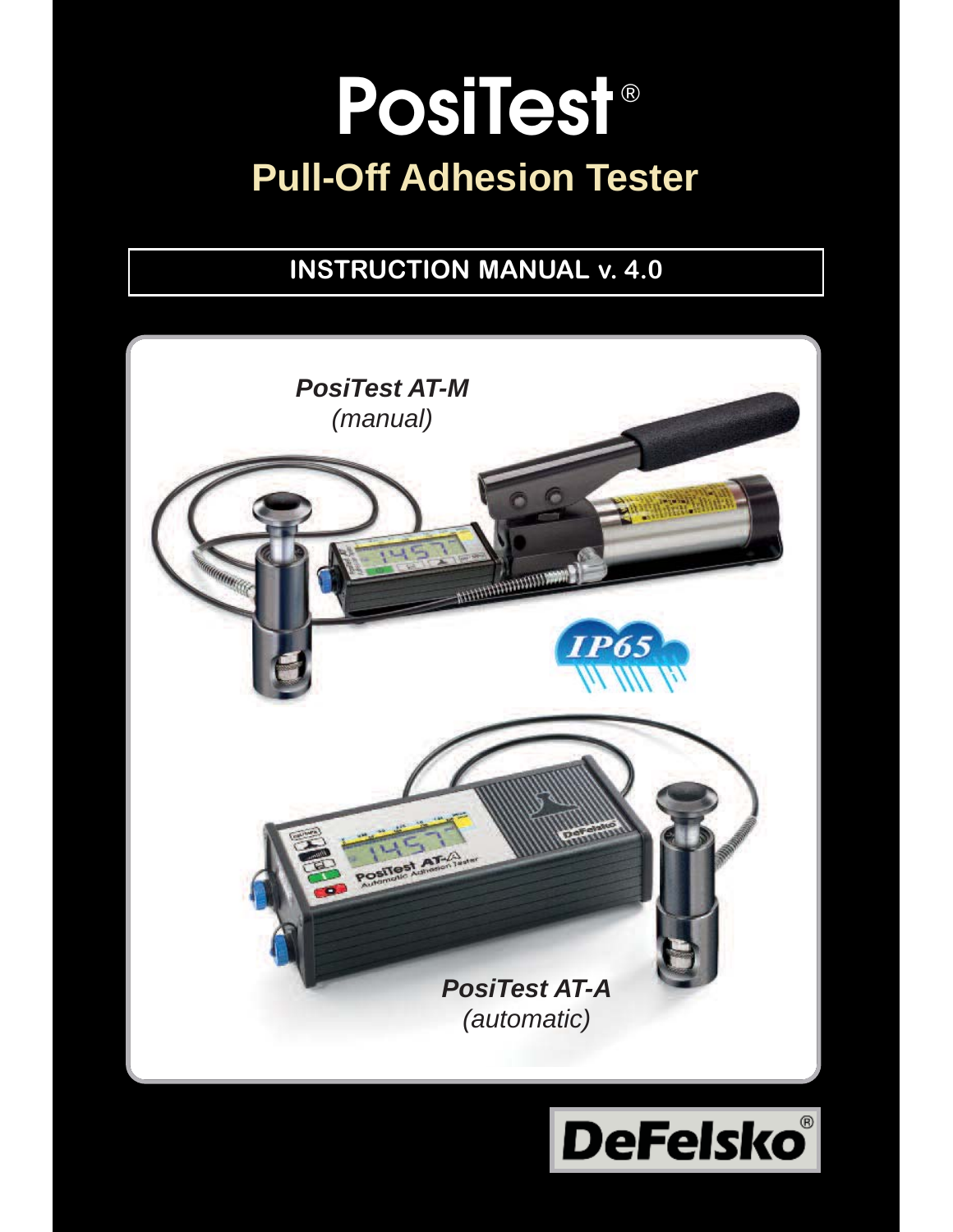## **Introduction Introduction**

The portable, hand-operated *PosiTest Pull-Off Adhesion Tester* measures the force required to pull a specified test diameter of coating away from its substrate using hydraulic pressure. The pressure is displayed on a digital LCD and represents the coating's strength of adhesion to the substrate.

In accordance with ASTM D4541, D7234, ISO 4624 and others, the *PosiTest* evaluates the adhesion (pull-off strength) of a coating by determining the greatest tensile pull-off force that it can bear before detaching. Breaking points, demonstrated by fractured surfaces, occur along the weakest plane within the system consisting of the dolly, adhesive, coating layers and substrate.

NOTE: Throughout this manual, the  $\widehat{W}$  symbol indicates more information about the particular topic or feature is available on our website.

Go to: www.defelsko.com/manuals

Basic steps for testing coating adhesion with a PosiTest Adhesion Tester:

#### **1. Dolly & Coating Preparation**

The dolly and the coating are cleaned and abraded. (see pg. 4)

#### **2. Adhesive & Dolly Application**

The adhesive is prepared and applied to the dolly. The dolly is then adhered to the coated surface and the adhesive is allowed to cure. (see pg.4)

#### **3. Test Area Separation -** *Optional step*

The test area of the coating is separated from the area surrounding the dolly by cutting or drilling. (see pg. 5)

#### **4. Pull-off Test**

a) PosiTest AT-M (manual) (see pg. 6)

b) PosiTest AT-A (automatic) (see pg. 8)

#### **5. Analysis of Test Results**

The dolly and the coating are examined and evaluated to determine the nature of the coating failure. (see pg. 10)

#### **6. Store Pull-Off Test Results -** *Optional step*

The PosiTest's internal memory stores maximum pull pressure, pull rate, test duration and dolly size for up to 200 pulls. (see pg. 10)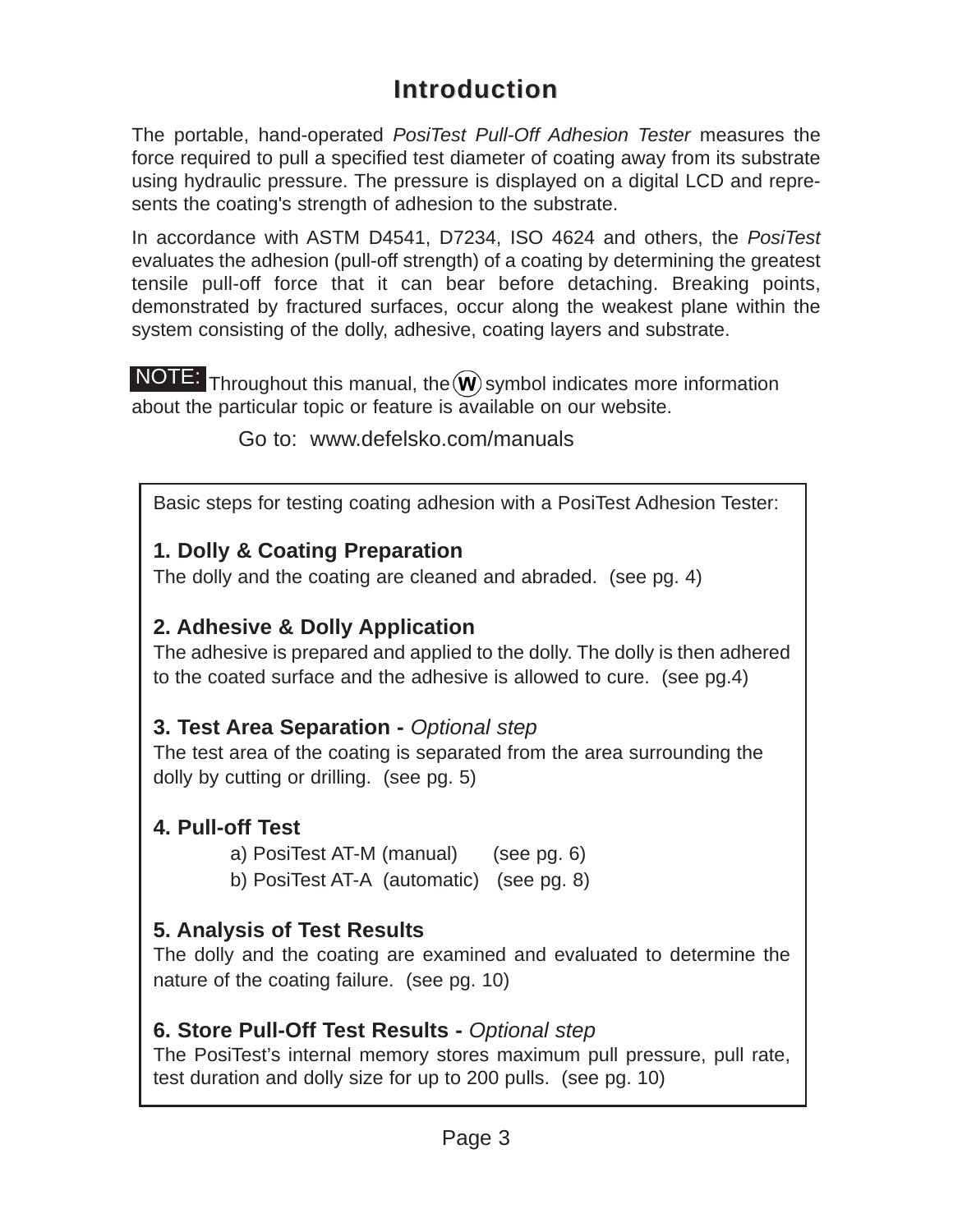## **Step 1: Dolly & Coating Preparation**

#### **Dolly Preparation**

- **1.** To remove oxidation and contaminants, place the included abrasive pad on a flat surface and rub the base of the dolly across the pad 4-5 times.
- **2.** As required, remove residue left from the abrading process using a dry cloth or paper towel.

#### **Coating Preparation**

**1.** Lightly roughen the coating using the included abrasive pad.

NOTE: As coating abrasion may introduce flaws, it should only be used when necessary to remove surface contaminants, or when the bond strength between the adhesive and the coating is insufficient for pull testing.

**2.** To promote the bond between the dolly and the coating, degrease the area of the coating to be tested using alcohol or acetone to remove any oil, moisture or dust.

NOTE: Ensure that any alternative abrasion techniques, degreasers or adhesives do not alter the properties of the coating. Test by applying a small amount of degreaser or adhesive to a sample area and observing effects.

## **Step 2: Adhesive & Dolly Application Step 2: Adhesive & Dolly Application**

#### **Adhesive Selection**

The adhesive included in the PosiTest Adhesion Tester kit has been selected due to its versatility. This adhesive has minimal impact on a variety of coatings and has a tensile strength exceeding the maximum performance capabilities of the pressure system under ideal conditions. Other adhesives may be preferred based on requirements such as cure time, coating type, working temperature and pulloff strength. Quick curing one-part cyanoacrylates (super glues) may be sufficient for painted surfaces, but two-part epoxies are preferred for porous or rough coatings

#### **Dolly Application**

- **1.** Mix the adhesive per manufacturer's instructions and apply a uniform film of adhesive on the base of the dolly (approximately 2-4 mils or 50-100 microns for best results)
- **2.** Attach the dolly to the prepared coating test area.

NOTE: If the coated surface to be tested is overhead or vertical, a means to hold the dolly in place during the cure time may be required, i.e. removable tape.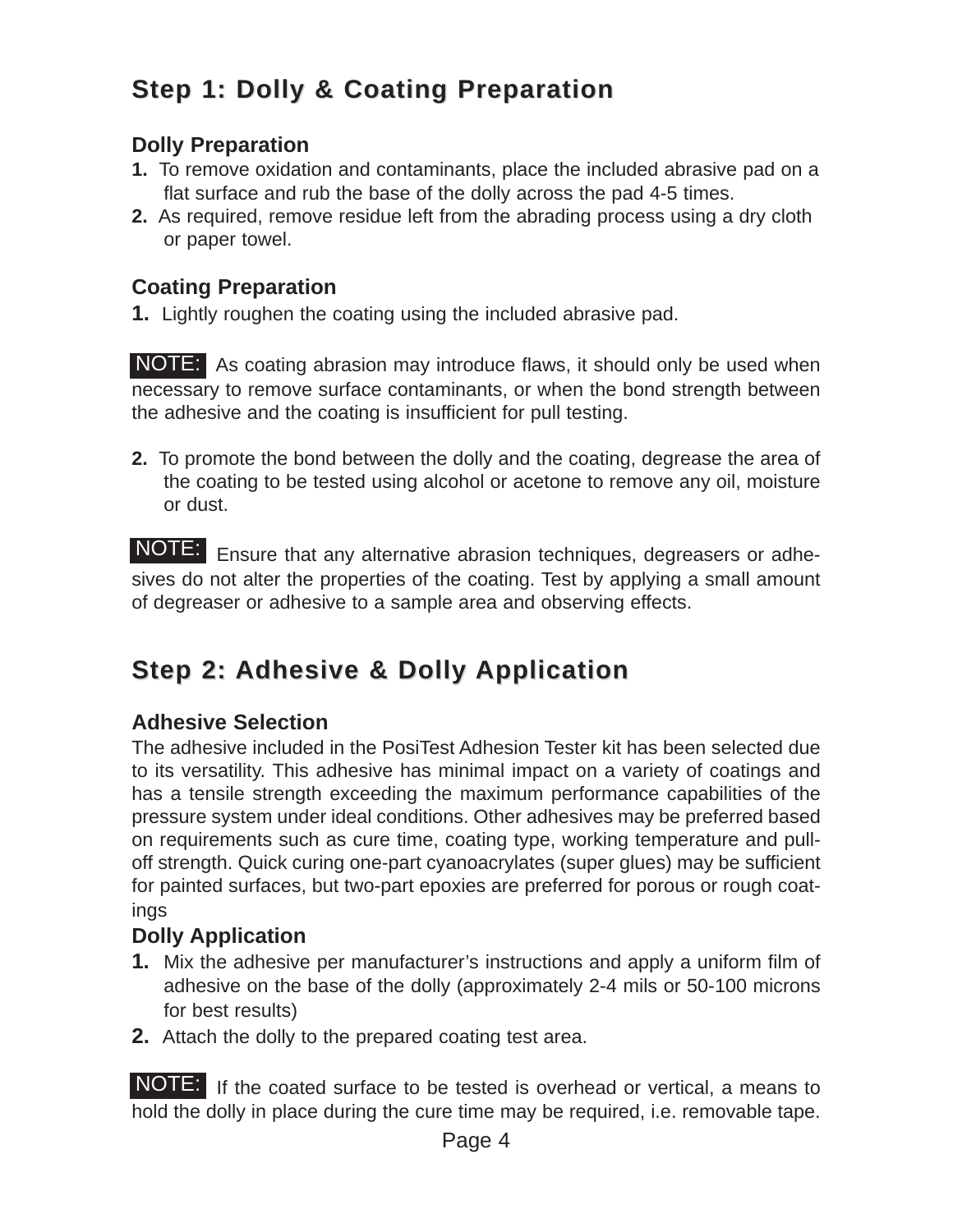- **3.** Gently push down on the dolly to squeeze out excess adhesive. Do not twist or slide the dolly back and forth on the coating as air bubbles may be generated.
- **4.** Carefully remove excess adhesive from around the edges of the dolly with included cotton swabs.
- **5.** Allow to cure per the adhesive manufacturer's instructions

NOTE: Many adhesives cure faster and provide a stronger bond when cured with heat. Similarly, cold environments may cause a longer cure time and weaker bond strength.

## **Step 3: Test Area Separation Step 3: Test Area Separation**

The decision of when to cut around a dolly is dependent on the standard, specification or contractual agreement to which the test is to comply. The primary purpose for cutting through the coating is to isolate a specific diameter test area. When the decision to cut into the coating has been made, it is recommended to cut all the way through to the substrate. As a minimum, it is suggested to carefully cut away excess adhesive from the dolly application process. This typically prevents a larger area of coating from being pulled away from the substrate, resulting in a higher pull-off pressure.

#### **Cutting Instructions**

- **1.** Cut through the coating around the edges of the dolly with the included cutting tool, removing any excess adhesive.
- **2.** Clear away any debris from the cutting process.
- **NOTE:** Cutting may induce coating surface flaws such as microcracking that may alter test results.

**-** For coatings with strong lateral bonding it is recommended to cut completely through the coating down to the substrate.

### **Drilling Template**

When testing very thick coatings, an optional drilling template may be preferred.

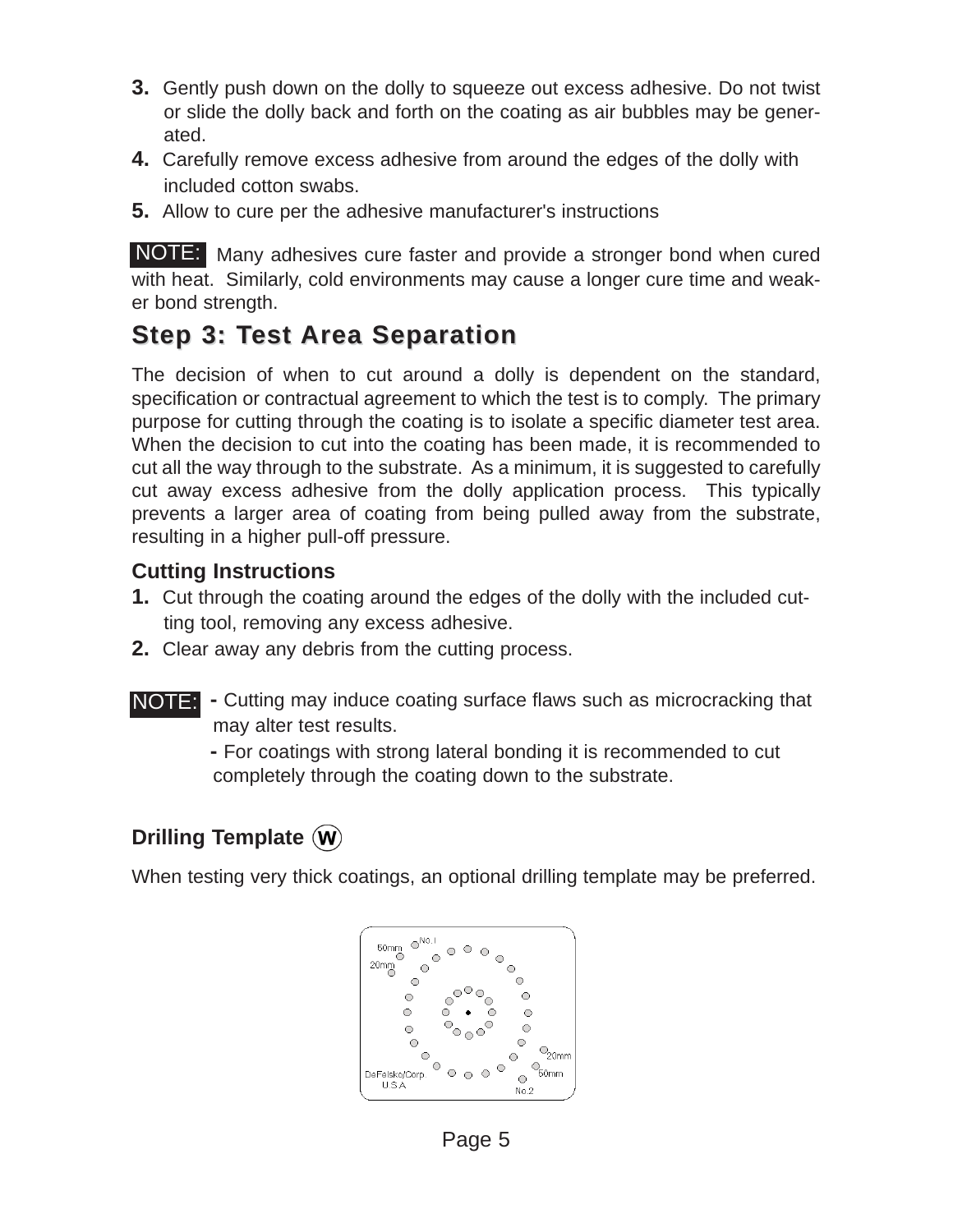## **Step 4a: Pull-Off Test** (PosiTest AT-M Manual)



The *PosiTest AT-M* powers-up and displays dashes when the **D** button is pressed. To preserve battery life, the instrument powers down after 5 minutes of no activity.

#### **Quick Guide**



- (2) **Connect** the actuator to the dolly
- (3) **Close** the pressure relief valve completely (turn clockwise)
- (4) **Zero** Press the **D** Zero button.
- (5) **Pump** pressure into the system until the dolly pulls the coating away

**1.** Ensure the pressure relief valve on the pump is **completely open**. (turn counter clockwise)





**2.** Push the actuator handle completely down into the actuator assembly. Place the actuator assembly over the dolly head and attach the quick coupling to the dolly by reaching through the holes in the actuator assembly and lifting the quick coupling. Release the quick coupling when the dolly head is completely engaged.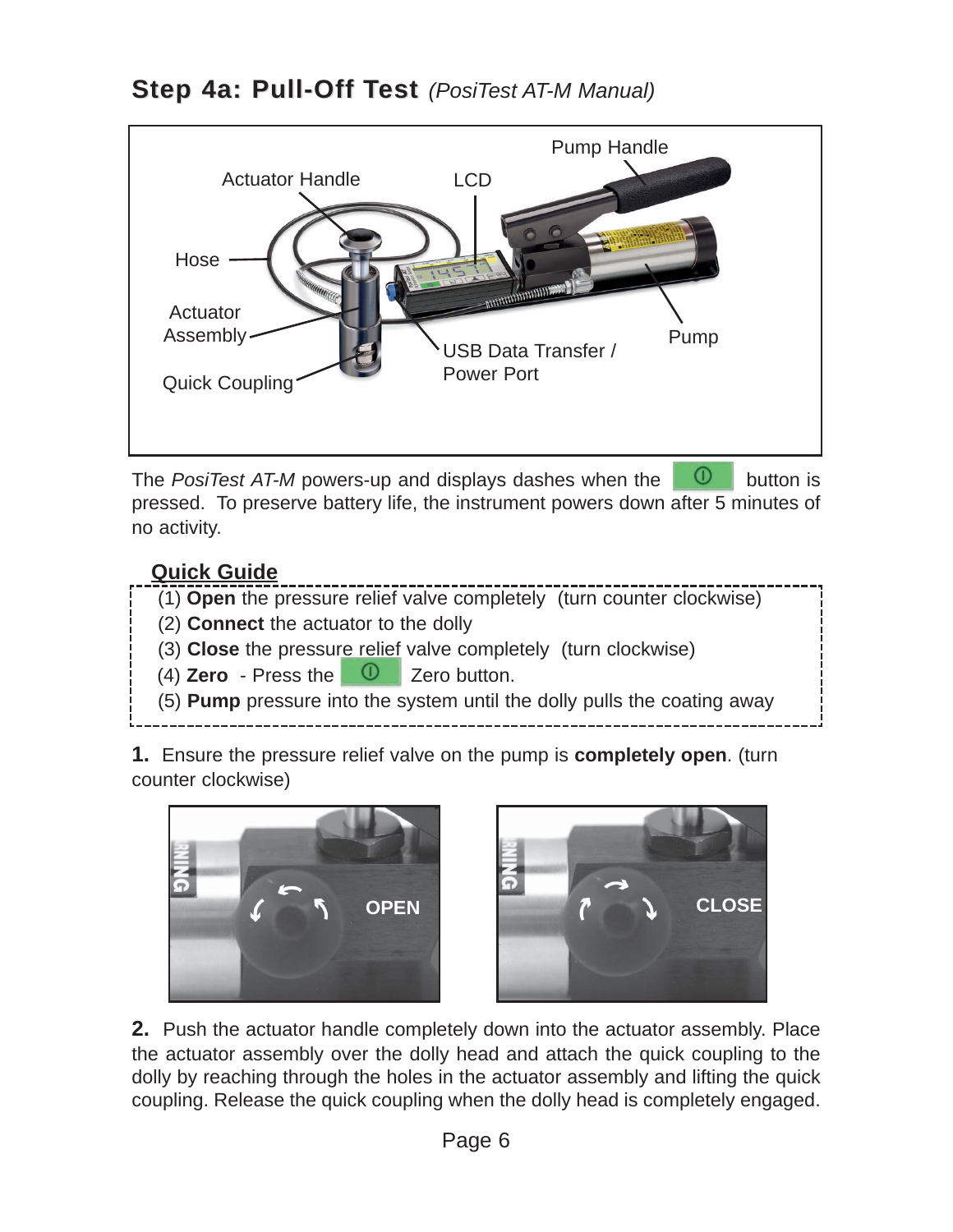**3.** Close the pressure relief valve on the pump **completely**. (turn clockwise)

NOTE: As required, verify and adjust the dolly size by pressing the button. Select the pressure units by pressing the  $P<sub>bsi/MPa</sub>$  button. The instrument will maintain these adjustments even after the  $\Box$  button is pressed.

**4.** Zero the instrument **BEFORE** pumping by pressing the **D** button. This prepares the instrument for the test by clearing the display, and zeroing the instrument.

**5.** Prime the pump slowly until the displayed reading approaches the priming pressure. The priming pressure is the point that the instrument begins calculating and displaying the pull rate. It is also the pressure at which the ability to store readings is enabled. Priming pressures for the various dolly diameters are:

| $10 \text{ mm}$ | 400 psi   | 2.8 MPa |
|-----------------|-----------|---------|
| $14 \text{ mm}$ | 200 psi   | 1.4 MPa |
|                 |           |         |
| $20 \text{ mm}$ | $100$ psi | 0.7 MPa |

NOTE: For optimum results, prior to exceeding the priming pressure, return the pump handle to its full upright position and then complete a *single stroke* at the desired pull rate until the actuator separates the dolly from the coating.

**6.** Open the pressure relief valve and remove the dolly from the actuator assembly.

**7.** Readings may be stored into memory by pressing the button (pg. 10).

## *Troubleshooting (PosiTest AT-M)*

#### **Digital display "freezes" at a low value**

The Tester uses a sudden drop in actuator pressure as an indication that the dolly has been pulled from the surface. The test stops and the highest pressure remains on the display for easy viewing and recording. Pumping up pressure too quickly at the beginning of a test can cause a sudden pressure pulse, fooling the Tester into thinking the test is complete. If this happens, restart the test by opening the pressure relief valve, closing it, then pressing the  $\Box$  button. For more information, see Step 5 above.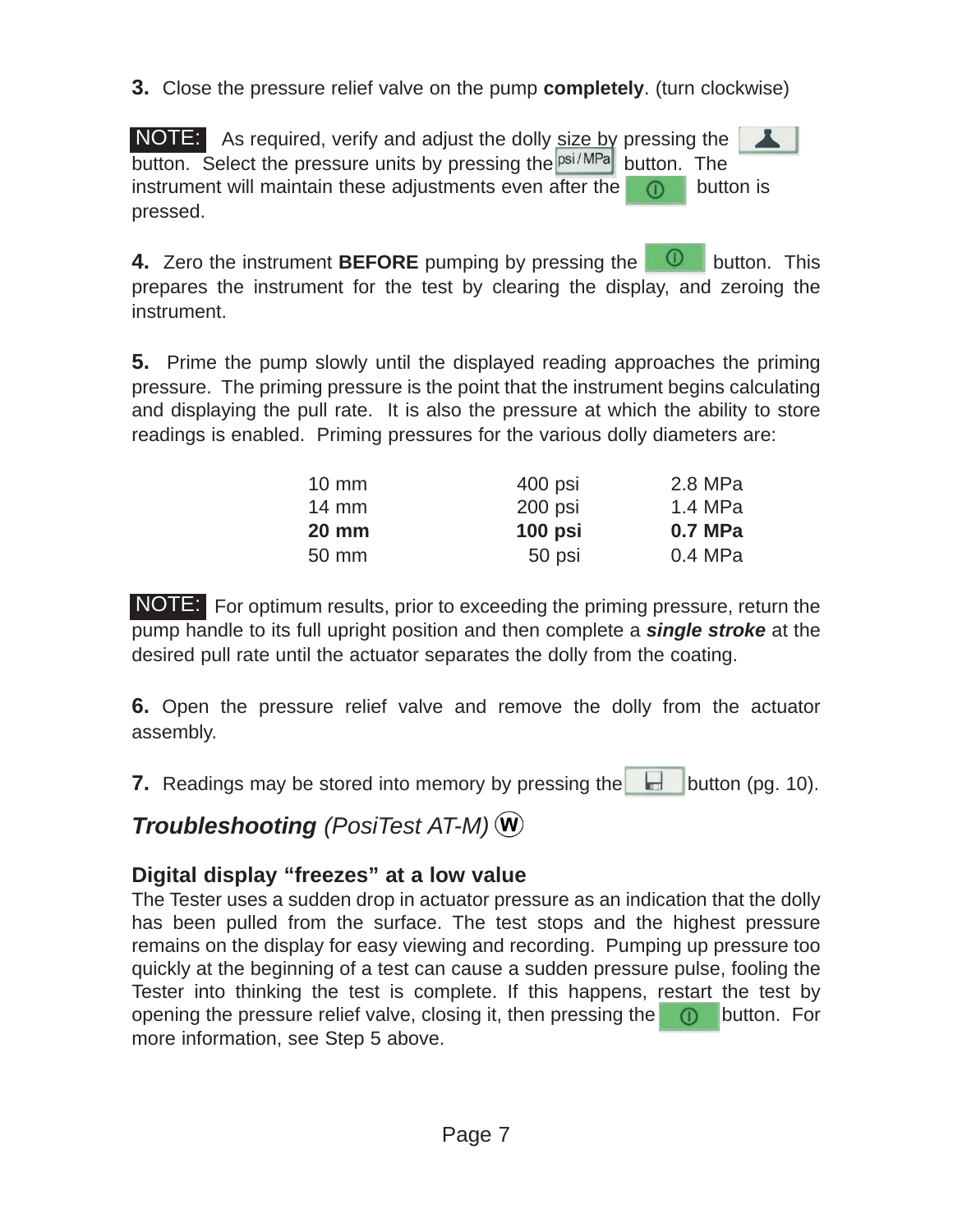**Step 4b: Pull-Off Test** (PosiTest AT-A Automatic)



**1.** Place the actuator assembly over the dolly head and attach the quick coupling to the dolly by reaching through the holes in the actuator assembly and lifting the quick coupling. Release the quick coupling when the dolly head is completely engaged.

**2.** Press the **button to power-up the instrument if necessary. The instru**ment will power-down after 5 minutes of no activity or by holding the  $\Box$  button for 2 seconds.

**3.** Check settings:

(a) Verify displayed measurement units. Change with the psi/MPa button if necessary.

**(b)** Verify dolly size with the **button** and change if necessary.

**(c)** Verify pull rate with the **Button** and change if necessary. The following user selectable rates are available:

| <b>Dolly Size</b> | <b>PSI Rates</b>        | <b>MPa Rates</b>             |
|-------------------|-------------------------|------------------------------|
| $10 \text{ mm}$   | 125, 200, 400, 600, 725 | 1.00, 2.00, 3.00, 4.00, 5.00 |
| $14 \text{ mm}$   | 60, 100, 200, 300, 360  | 0.40, 0.70, 1.40, 2.00, 2.50 |
| $20 \text{ mm}$   | 30, 50, 100, 150, 180   | 0.20, 0.30, 0.70, 1.00, 1.20 |
| 50 mm             | 5, 8, 16, 24, 30        | 0.04, 0.08, 0.12, 0.16, 0.20 |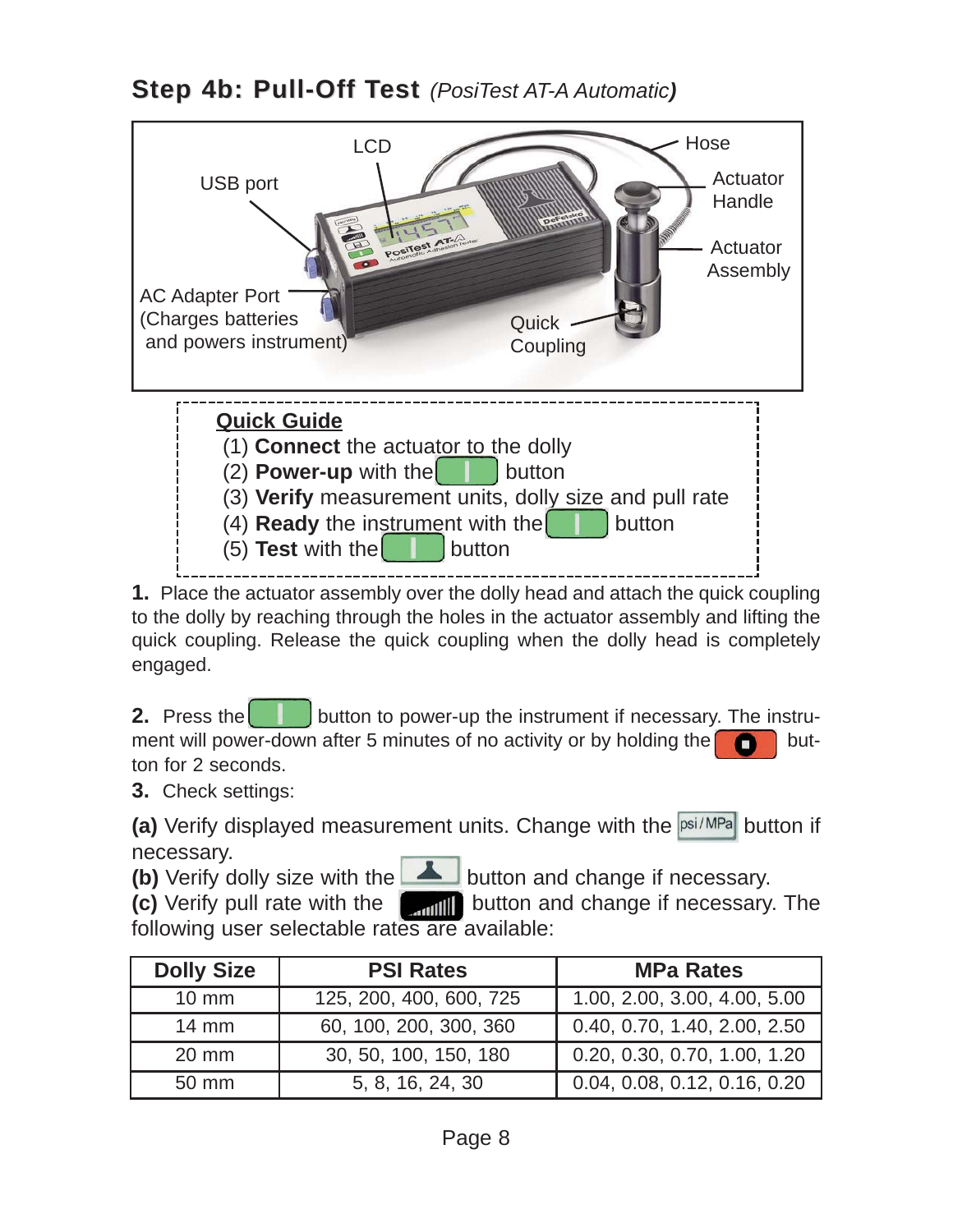**4.** Press the **button to ready the instrument.** This prepares the PosiTest for the test by clearing the display and zeroing the instrument.

**5.** Press the **button again to start the test that consists of 4 stages** that occur *automatically*:

*Stage 1.* Initiation - the display shows a blinking "0".

**Stage 2.** Priming - the pump applies initial pressure to the dolly.

*Stage 3.* Test - when the priming pressure has been achieved (see step 5 on pg. 7) the instrument begins calculating and displaying the pull rate established by the user. Pressure build-up stops when the dolly is pulled from the surface or when the  $\Box$  button is pressed.

**Stage 4.** Retraction - the maximum pull-off pressure value blinks on the display while the pump retracts the actuator. The buttons are locked during this stage.

**CAUTION:** *To avoid injury, keep fingers away from the quick coupling and actuator assembly until the pull test has completed and the actuator* has been fully retracted. Press **the state of the pull test at any time.** 

**6.** Remove the dolly from the actuator assembly.

**7.** Readings may be stored into memory by pressing the  $\|\cdot\|$  button (pg. 10).

All settings and test results in memory are retained during power-down.

The red  $\Box$  button may be pressed to stop the pull test at any time. The maximum pressure value will remain on the display while the pump retracts the actuator. This value can be stored into memory and will be uniquely identified by the optional PosiSoft software. Stopping the pull test before destruction is handy when specifications allow the test to be stopped when required adhesion strengths have been exceeded. Uncouple the actuator from the dolly and then remove the dolly from the surface with a sharp, sideways hammer tap.

## *Troubleshooting (PosiTest AT-A)*

#### **Instrument is unresponsive or will not power down**

In the unlikely event that the PosiTest becomes unresponsive or will not power down, press and hold the  $\Box$  button, then press the  $psi/MPa$ button. The instrument will power down.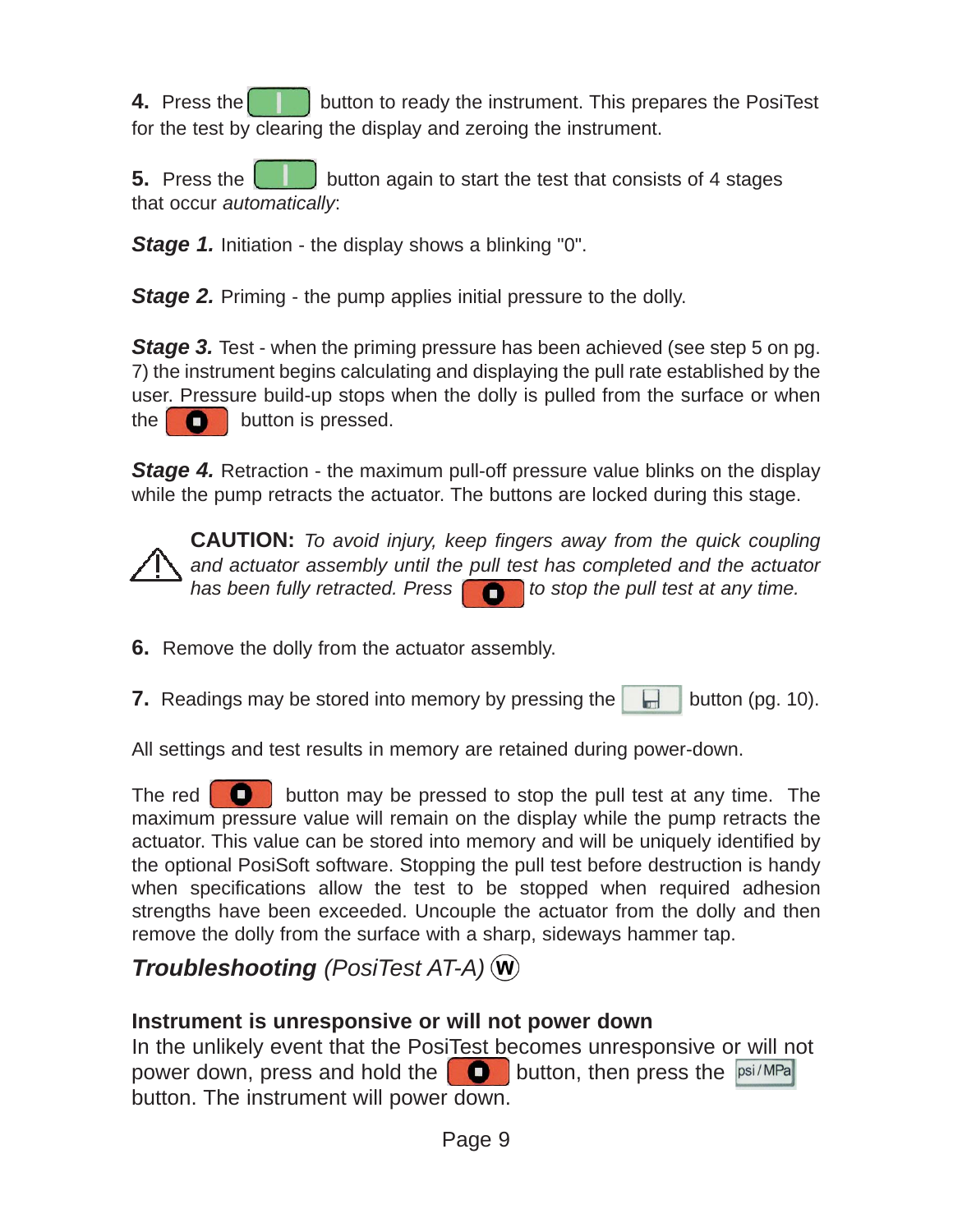## **Step 5: Analysis of Test Results Step 5: Analysis of Test Results**

Test results can be considered 100% valid when the coating is completely removed from the substrate. When only a portion of the coating is removed, specific results should be noted including the fracture pattern to determine the cohesive properties of the coating and adhesion properties between the dolly and adhesive, adhesive and coating, distinct coating layers, and coating and substrate.

## **Step 6: Storing Pull-Off values into Memory**

The PosiTest's internal memory stores maximum pull pressure, pull rate, test duration and dolly size for up to 200 pulls.

Press the  $\Box$  button upon completion of a test to store pull-off test results. The display will show the pull rate and alternate between the test number and the maximum pull pressure for that test. The  $\blacksquare$  con will appear to indicate that there are test results in memory.

Press the  $\Box$  button repeatedly to view previously stored test results. The *PosiTest AT-A* also displays dolly size **A** and pull rate **by** and pull rate and pull by pressing their respective buttons.

Complete information on all test results can be downloaded to a PC and viewed using the optional PosiSoft software. Test results are not erased from memory after downloading. Press *(AT-M manual)* or *(AT-A automatic)* to exit viewing mode.

To remove all stored test results from memory, press and hold the  $\circ$ or **button**, then press the **interest in the intervallent of the intervallent of**  $\mathbf{F}$  **in the intervallent of**  $\mathbf{F}$  **in the interval button. The**  $\mathbf{F}$  **icon will** disappear from the display.

All settings and test results in memory are retained during power-down.

## **Available Options Available Options**

A variety of accessories are available to help you get the most out of your PosiTest Pull-Off Adhesion Tester. (W)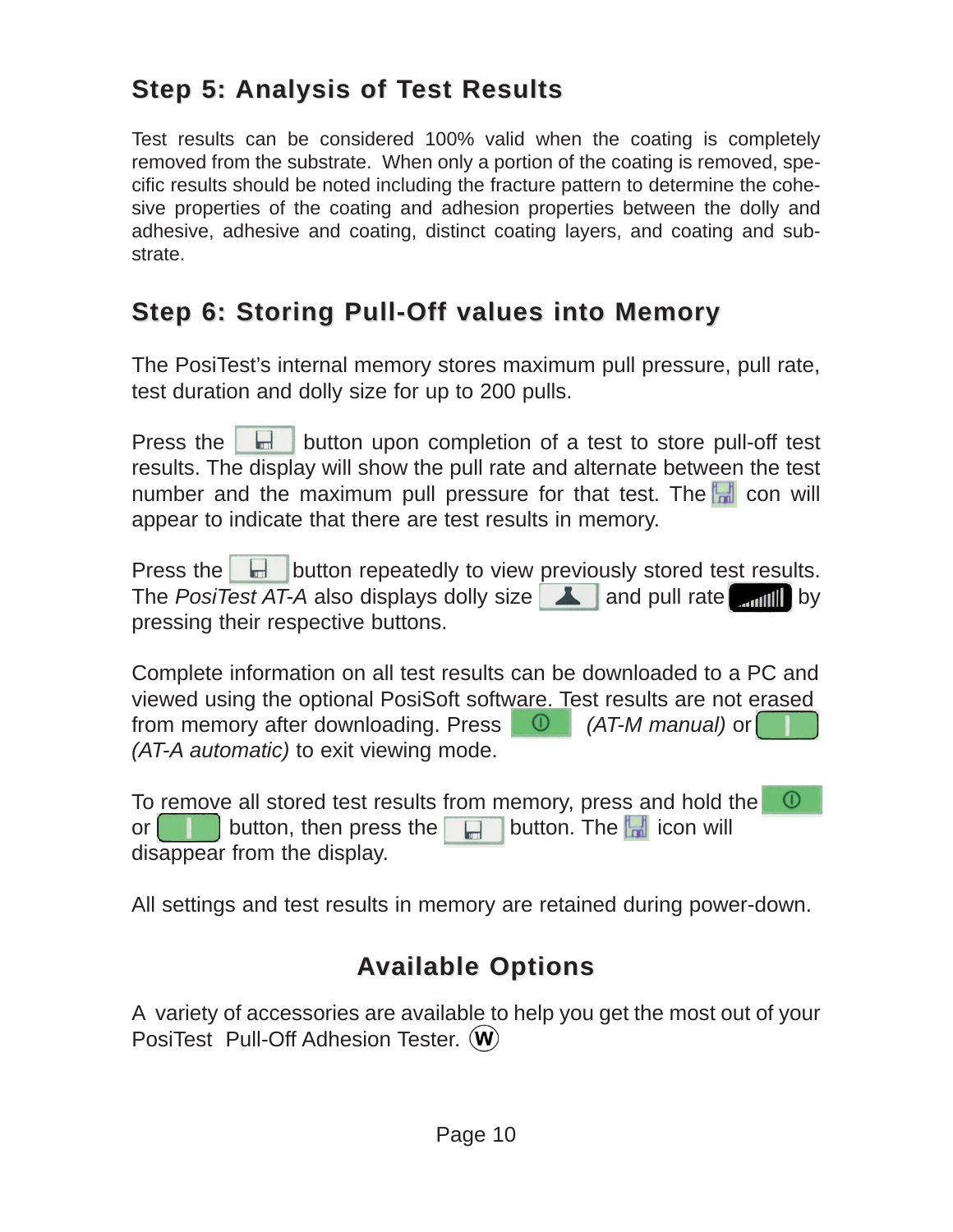## **Power Supply / Low Battery Indicator**

#### **PosiTest** *AT-M (manual)*

Power Source: Built-in rechargeable NiMH battery (~60 hours continuous)

The built-in rechargeable NiMH batteries\*\* are charged using the included USB AC power supply/charger. Ensure batteries are charged prior to use. The symbol will blink while the instrument is recharging and disappear when fully charged. The charging process will take up to 14 hours depending on remaining battery power.

Alternatively, the AC power supply or any computer USB port can be used to power and charge the instrument.

#### **PosiTest** *AT-A (automatic)*

Power Source: Built-in rechargeable NiMH battery (>200 pulls with full charge)

The  $\Box$  symbol will appear when remaining battery power is below 35%.

The built-in rechargeable NiMH batteries\*\* are charged using the included AC power supply/charger. Ensure batteries are charged prior to use. The **Figure** symbol will blink while the instrument is recharging and disappear when fully charged. The charging process will take 2-3 hours depending on remaining battery power. Alternatively, the AC power supply can be used to power the instrument.

NOTE: The USB port will not charge or power the *PosiTest AT-A*. The USB connection will drain battery power when connected for an extended period of time.

*\*\*Do not attempt to remove or replace the internal NiMH battery pack. In the unlikely event power issues are experienced, please contact our technical support for assistance.*

## **Technical Data**  $\omega$

Conforms to: ASTM D 4541, ASTM D 7234, ISO 4624 and others.

**Specifications: Resolution:** 1 psi (0.01 MPa) **Accuracy:** ±1% Full Scale

|                 | Dolly Size (mm)    | <b>Max Pull-Off Pressure</b> |
|-----------------|--------------------|------------------------------|
| <b>Adhesion</b> | $10 \text{ mm}$    | 10,000 psi (70 MPa)          |
| <b>Strength</b> | $14 \text{ mm}$    | 6,000 psi (40 MPa)           |
|                 | $20 \text{ mm}$    | 3,000 psi (20 MPa)           |
|                 | 50 mm <sup>*</sup> | 500 psi (3.5 MPa)            |

\*requires optional 50 mm accessory kit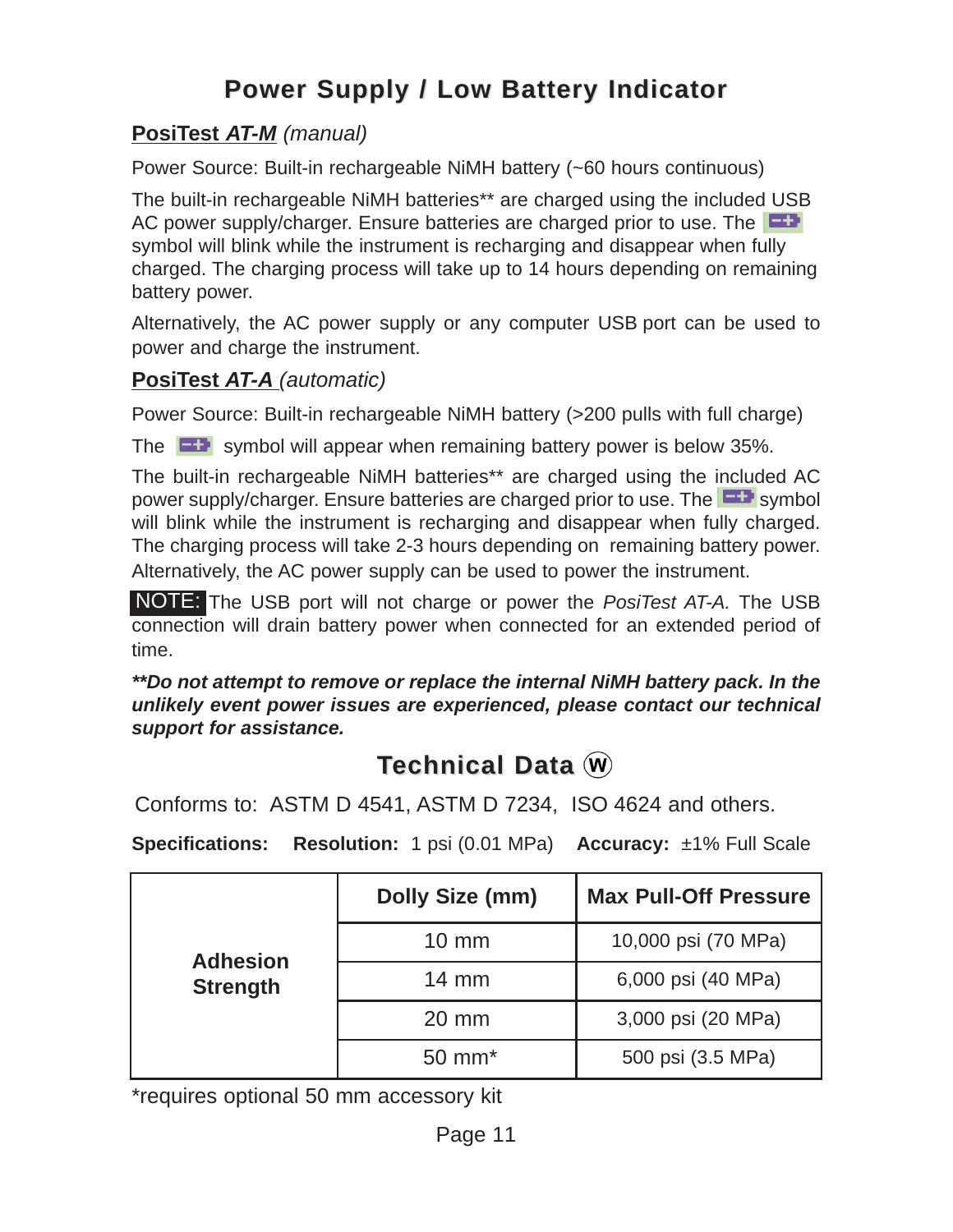## **Calibration Calibration**

The PosiTest is shipped with a Certificate of Calibration showing traceability to a national standard. For organizations with re-certification requirements, the PosiTest may be returned at regular intervals for calibration. DeFelsko recommends that our customers establish the instrument calibration intervals based upon their own experience and work environment. Based on our product knowledge, data and customer feedback, a one year calibration interval from either the date of calibration, date of purchase, or date of receipt is a typical starting point.

## **Returning for Service Returning for Service**

There are no user serviceable components. Any service must be performed by DeFelsko Corporation.

If you need to return the Instrument for service, describe the problem fully and include reading results, if any. Be sure to include contact information including your company name, company contact, telephone number and fax number or email address.

#### www.defelsko.com/support

#### **Limited Warranty, Sole Remedy and Limited Liability Limited Warranty, Sole Remedy and Limited Liability**

DeFelsko's sole warranty, remedy, and liability are the express limited warranty, remedy, and limited liability that are set forth on its website:

www.defelsko.com/terms



The Measure of Quality www.defelsko.com

© DeFelsko Corporation USA 2011. All Rights Reserved

This manual is copyrighted with all rights reserved and may not be reproduced or transmitted, in whole or part, by any means, without written permission from DeFelsko Corporation.

DeFelsko, PosiTector, PosiTest and PosiSoft are trademarks of DeFelsko Corporation registered in the U.S. and in other countries. Other brand or product names are trademarks or registered trademarks of their respective holders.

Protection provided by the equipment may be impaired if the equipment is used in a manner not specified by the manufacturer.

Every effort has been made to ensure that the information in this manual is accurate. DeFelsko is not responsible for printing or clerical errors.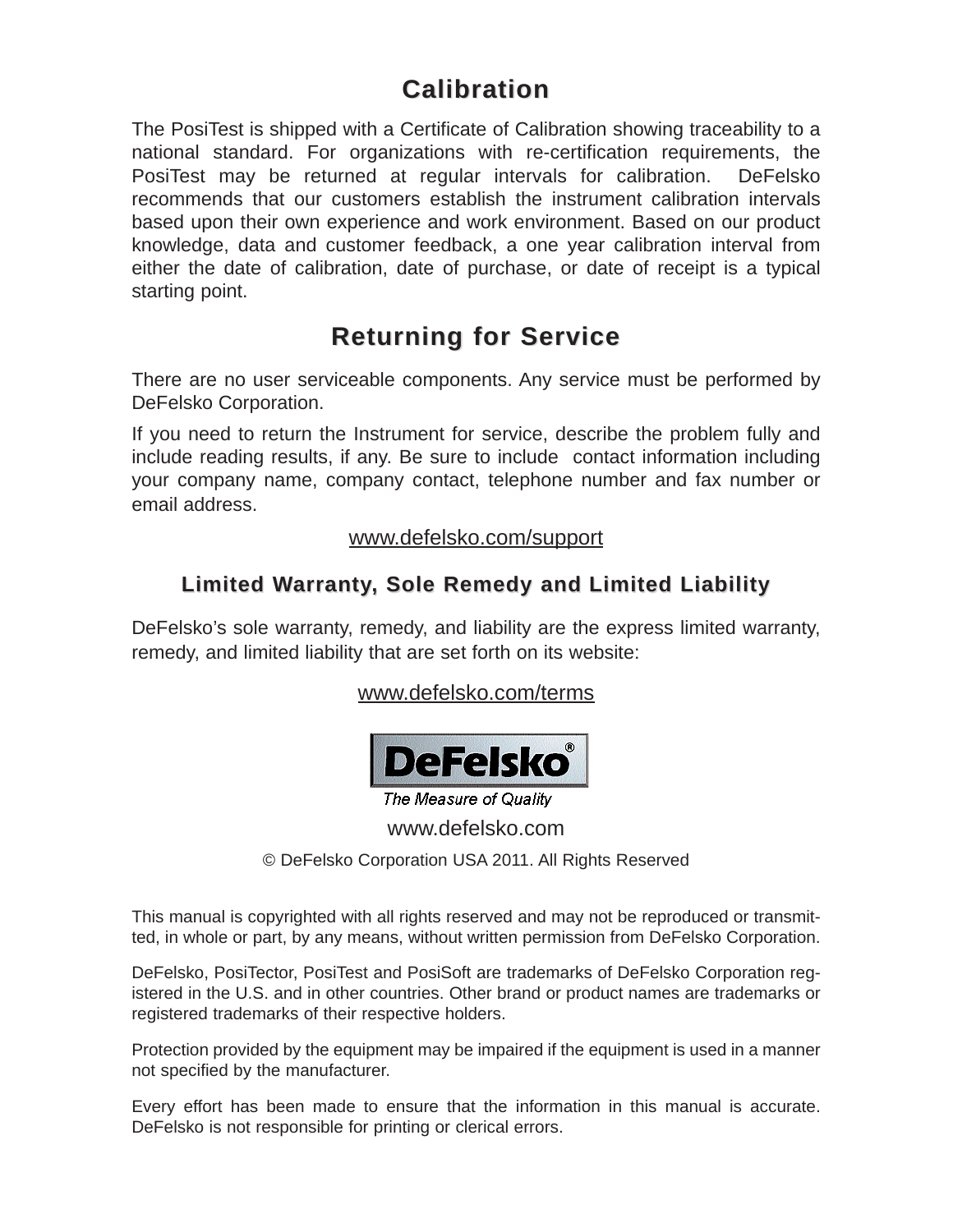## **Medidor de adherencia por tracción de PosiTest**

## **MANUAL DE INSTRUCCIONES v. 4.0**



*PosiTest AT-A (Automático)*



Simple. Duradero. Preciso.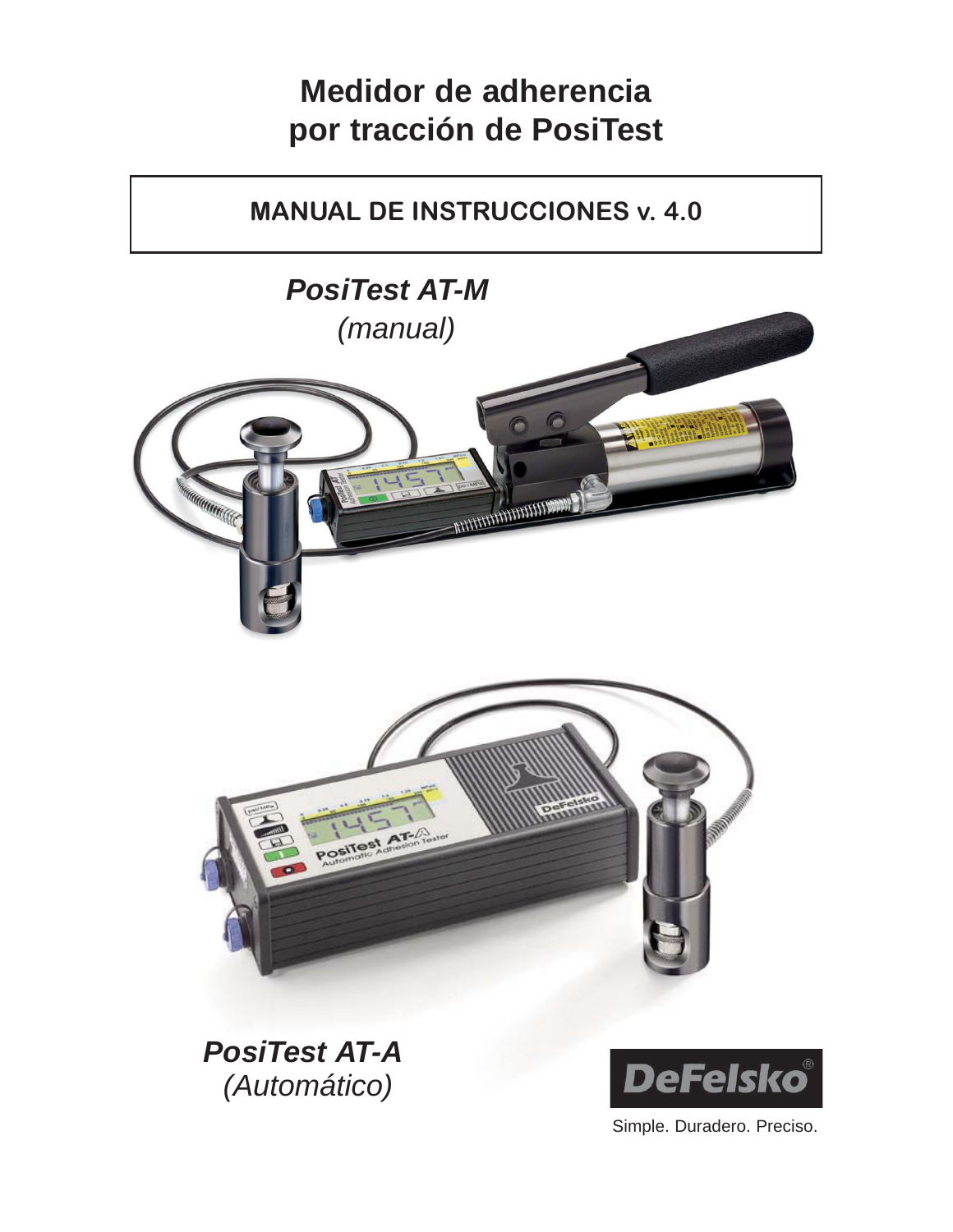## **Introducción Introducción**

El *medidor de adherencia* manual portátil por tracción *Positest* mide la fuerza necesaria para realizar una tracción de prueba sobre un diámetro específico para separar un revestimiento de su sustrato con presión hidráulica. La presión se muestra en una pantalla LCD digital y representa la fuerza de adhesión del revestimiento a su sustrato.

De acuerdo con las normas ASTM D4541, D7234, ISO 4624 y otras, el PosiTest evalúa la adhesión (fuerza de tracción) de un revestimiento determinando la mayor fuerza de tensión por tracción que puede soportar antes de separarse. Los puntos de fractura que se muestran en las superficies se suceden a lo largo del plano más débil del sistema formado por la dolly, las capas de revestimiento y el sustrato.

NOTA: El símbolo  $\mathbf W$  que encontrará en diferentes secciones de este manual indica que puede encontrar mayor información sobre ese tema o esa característica en nuestra página web.

Visite: www.defelsko.com/manuals

Pasos básicos para probar la adherencia del revestimiento con un medidor de adherencia de PosiTest:

#### **1. Preparación del dolly y del recubrimiento**

La dolly y el revestimiento estarán limpios y lijados. (consulte la pág. 4)

#### **2. Aplicación del adhesivo y del dolly**

Prepare el adhesivo y aplíquelo al dolly. Pegue el dolly a superficie preprada y deje que el pegamento fragüe. (consulte la pág. 4)

#### **3. Prueba de desprendimiento de la zona -** *paso opcional*

Separe el revestimiento del área de prueba del resto del recubrimiento cortando alrededor del dolly. (consulte la pág. 5)

#### **4. Prueba de tración**

a) PosiTest AT-M (manual) (consulte la pág. 6)

b) PosiTest AT-A (automático) (consulte la pág. 8)

#### **5. Análisis de los resultados**

Examine el dolly, el revestimiento y evalúelos para determinar el fallo. (consulte la pág. 10)

**6. Almacenamiento de los datos de la prueba de tración -** *paso opcional* La memoria interna de PosiTest almacena la presión máxima de la prueba de tración, la duración de la prueba y el calibre del dolly hasta 200 traciónes. (consulte la pág. 10)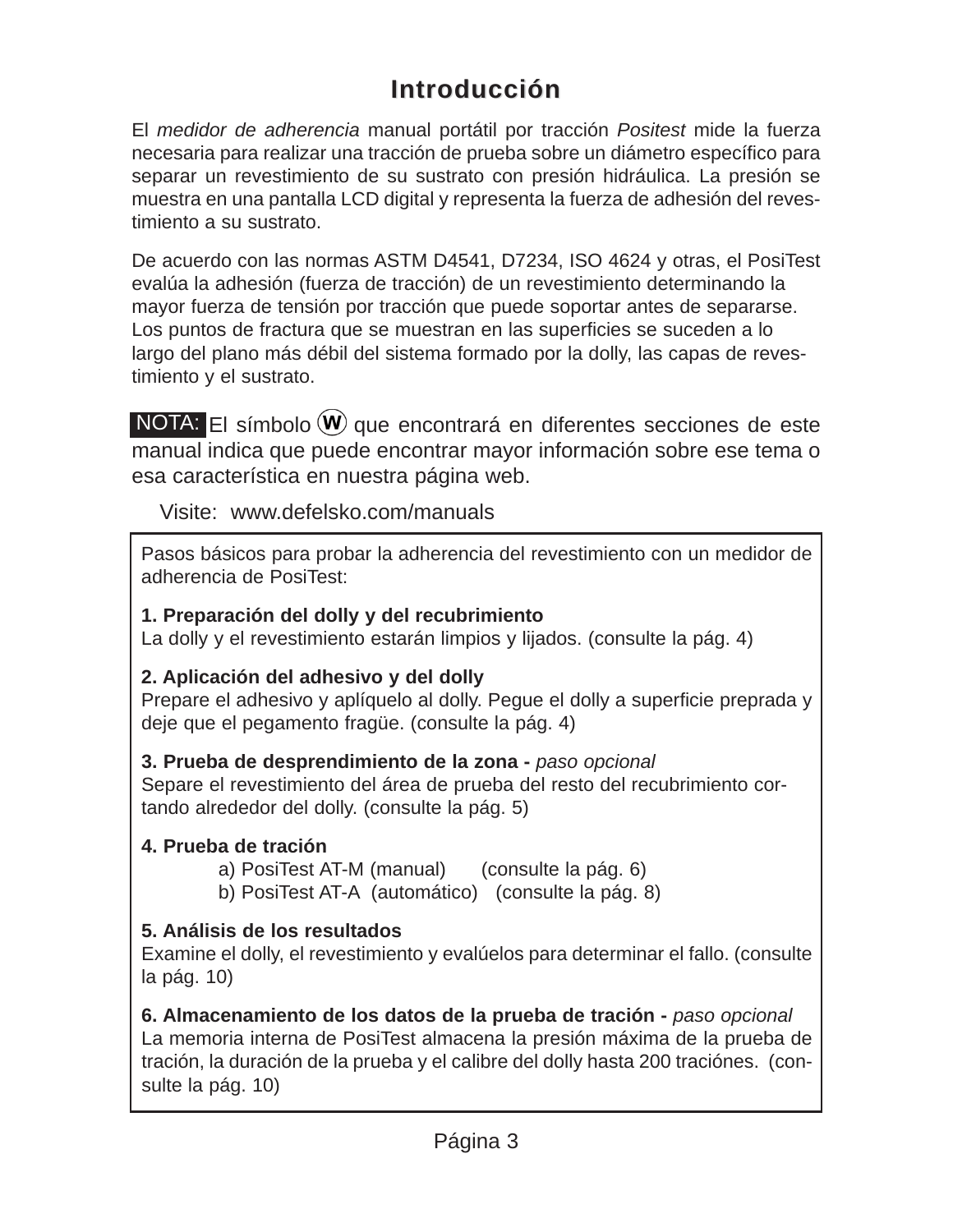## **Paso 1: Preparación del dolly y el revestimiento Paso 1: Preparación del dolly y el revestimiento**

#### **Preparación del dolly**

- **1.** Para eliminar óxido y contaminantes coloque la lija provista sobre una superficie plana y frote con ella la base de la dolly unas 4 o 5 veces.
- **2.** Si fuera necesario, elimine los residuos resultantes del proceso de lijado con una bayeta o papel secos.

#### **Preparación del revestimiento**

**1.** Cree una ligera rugosidad en el revestimiento con la lija facilitada.

NOTA: Como el lijado del revestimiento puede crear defectos, utilícelo solo cuando sea necesario para eliminar residuos de la superficie o cuando la fuerza de adhesión entre el adhesivo y el revestimiento sea insuficiente para la prueba de tracción.

- **2.** Para facilitar la adhesión entre el dolly y el revestimiento, desengrase la zona del revestimiento que se va a probar con alcohol o acetona y retirar así cualquier grasa, humedad o polvo.
- NOTA: Asegúrese de que las técnicas alternativas de lijado, desengrasado o pegado no alteran las propiedades del revestimiento. Haga una prueba aplicando una pequeña cantidad de desengrasante o adhesivo sobre una zona de muestra y observe los efectos.

## **Paso 2: Aplicación del adhesivo y el dolly Paso 2: Aplicación del adhesivo y el dolly**

#### **Selección del adhesivo**

El adhesivo facilitado con el medidor de adhesión PosiTest se ha seleccionado por su flexibilidad. Este adhesivo tiene un impacto mínimo en numerosos revestimientos y tiene una fuerza de tensión que supera las capacidades máximas de rendimiento del sistema de presión en condiciones ideales. Otros adhesivos pueden ser mejores según las necesidades como el tiempo de fragua, tipo de revestimiento, temperatura de trabajo y fuerza de tensión. Los cianoacrilatos de fragua rápida de un componente pueden ser apropiados para superficies pintadas mientras que las resinas de dos componentes son más adecuadas para revestimientos porosos o ásperos.

#### **Aplicación del dolly**

- **1.** Mezcle el adhesivo según las instrucciones del fabricante y aplique una película uniforme de adhesivo en la base del dolly (aproximadamente 50- 100 micras para obtener mejores resultados)
- **2.** Pegue el dolly al área preparada para la prueba del revestimiento.

NOTA: Si la superficie de contacto del revestimiento que se va a probar es vertical o está bajo el techo, puede ser necesario algún sistema de fijación para el dolly durante el tiempo de fragua, por ejemplo, una cinta adhesiva.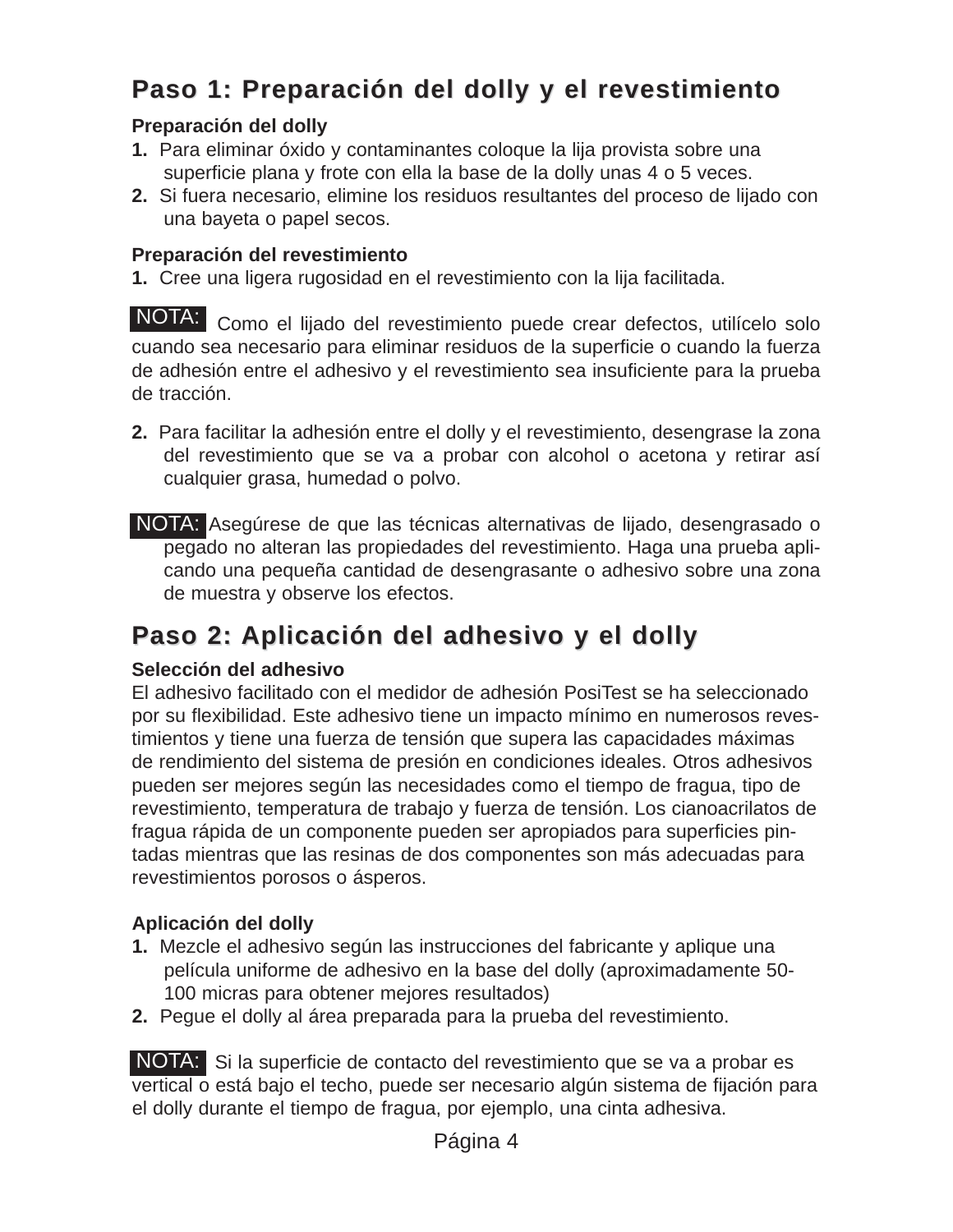- **3.** Presione suavemente el dolly para que aflore cualquier exceso de adhesivo. No tuerza ni mueva la dolly sobre el revestimiento ya que podrían generarse burbujas de aire.
- **4.** Retire con cuidado el exceso de adhesivo de las orillas del dolly con los aplicadores de algodón facilitados con el paquete de adhesivo.
- **5.** Permita que el adhesivo fragüe según las instrucciones del fabricante

NOTA: Muchos adhesivos fraguan más rápido y proporcionan mayor adhesión al aplicar calor. Asimismo, los ambientes fríos pueden causar que la fragua se retarde más y que la fuerza de adhesión sea menor.

## **Paso 3: Separación de la zona de prueba Paso 3: Separación de la zona de prueba**

La decisión de cuándo se ha de cortar alrededor de una dolly depende de la norma, especificación o acuerdo contractual para la prueba ha de cumplir. El propósito fundamental de cortar el revestimiento es aislar una zona de diámetro específico de prueba. Cuando se haya decidido en qué momento cortar el revestimiento, se recomienda cortar también el sustrato. Como mínimo, se sugiere cortar con cuidado el exceso de adhesivo empleado en el proceso de aplicación de la dolly. Esto evita que se arranque una zona de sustrato mayor, que demandará a una mayor presión de tracción.

#### **Instrucciones de corte**

- **1.** Corte laserando el revestimiento alrededor de los bordes de la dolly con la herramienta de corte facilitada eliminando los excedentes de adhesivo.
- **2.** Elimine cualquier residuo resultante del proceso de corte.
- NOTA: -El corte puede crear defectos de superficie en el revestimiento, como microfracturas, que podrían alterar los resultados de la prueba. **-**Para revestimientos con adhesión lateral fuerte se recomienda cortarlos completamente hasta llegar el sustrato.

#### **Plantilla de corte**

Si se prueban revestimientos muy finos puede ser necesaria una plantilla de corte.



Página 5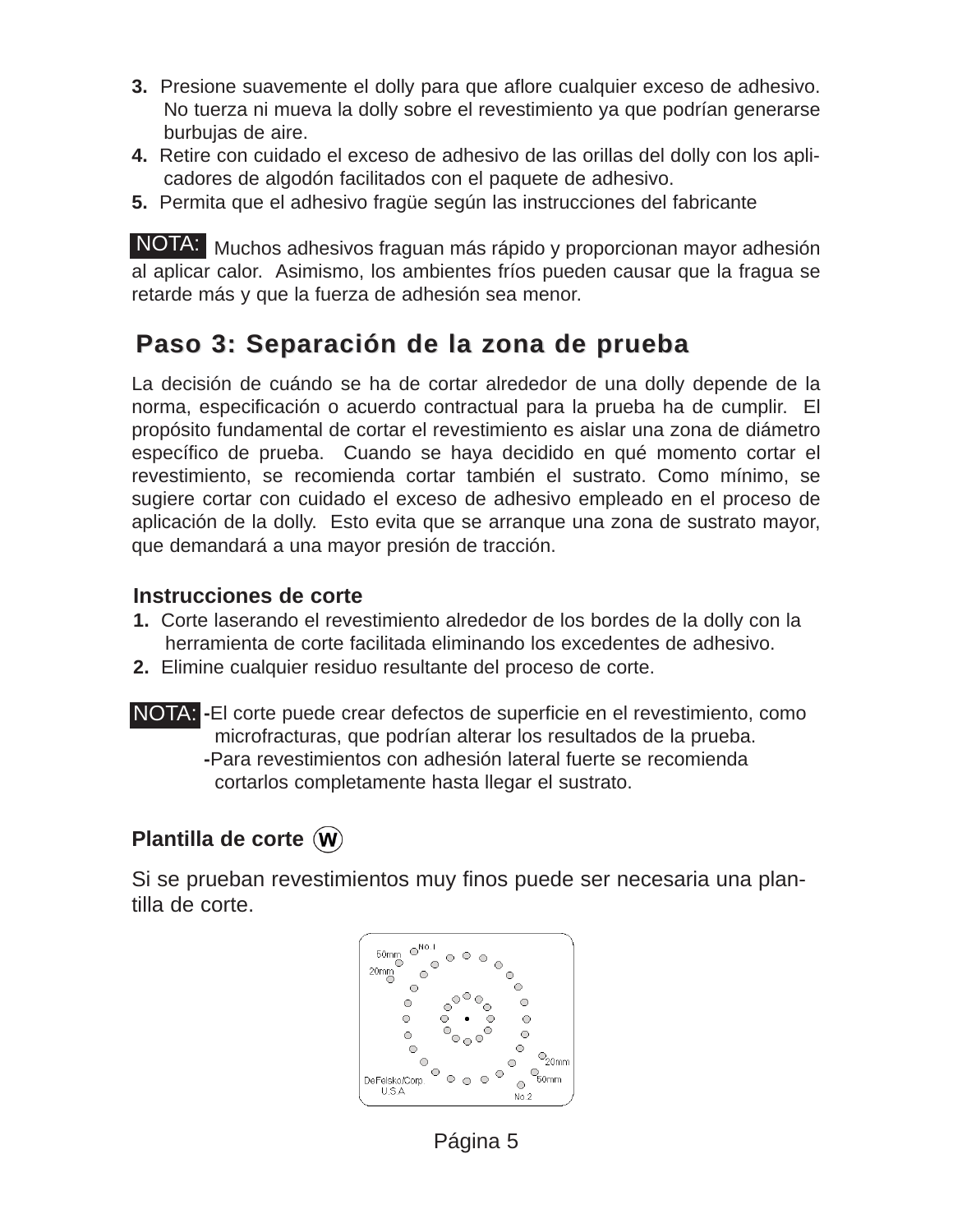

El *PosiTest AT-M* arranca y enciende su pantalla cuando se pulsa el botón **de las espaci**dades la duración de las baterías el medidor se apagará tras unos 5 minutos de inactividad.

#### **Guía rápida**

- (1) **Abra** completamente la válvula de purga (en dirección contraria a las agujas del reloj)
- (2) **Conecte** el actuador a la dolly
- (3) **Cierre** completamente la válvula de purga (en dirección de las agujas del reloj)
- (4) **Puesta a cero** Apriete el botón Cero (D)
- (5) **Bombee** presión en el sistema hasta que la dolly arranque el revestimiento

**1.** Asegúrese de que la válvula de purga de la bomba esté **completamente** abierta. (En dirección contraria a las agujas del reloj)





**2.** Empuje la palanca del actuador completamente hacia abajo en el conjunto del actuador. Coloque el conjunto del actuador sobre la cabeza del dolly y únale el acoplamiento rápido atravesando los agujeros del conjunto del actuador y levantándolo. Suelte el acoplamiento rápido cuando la cabeza de la dolly quede totalmente enganchada.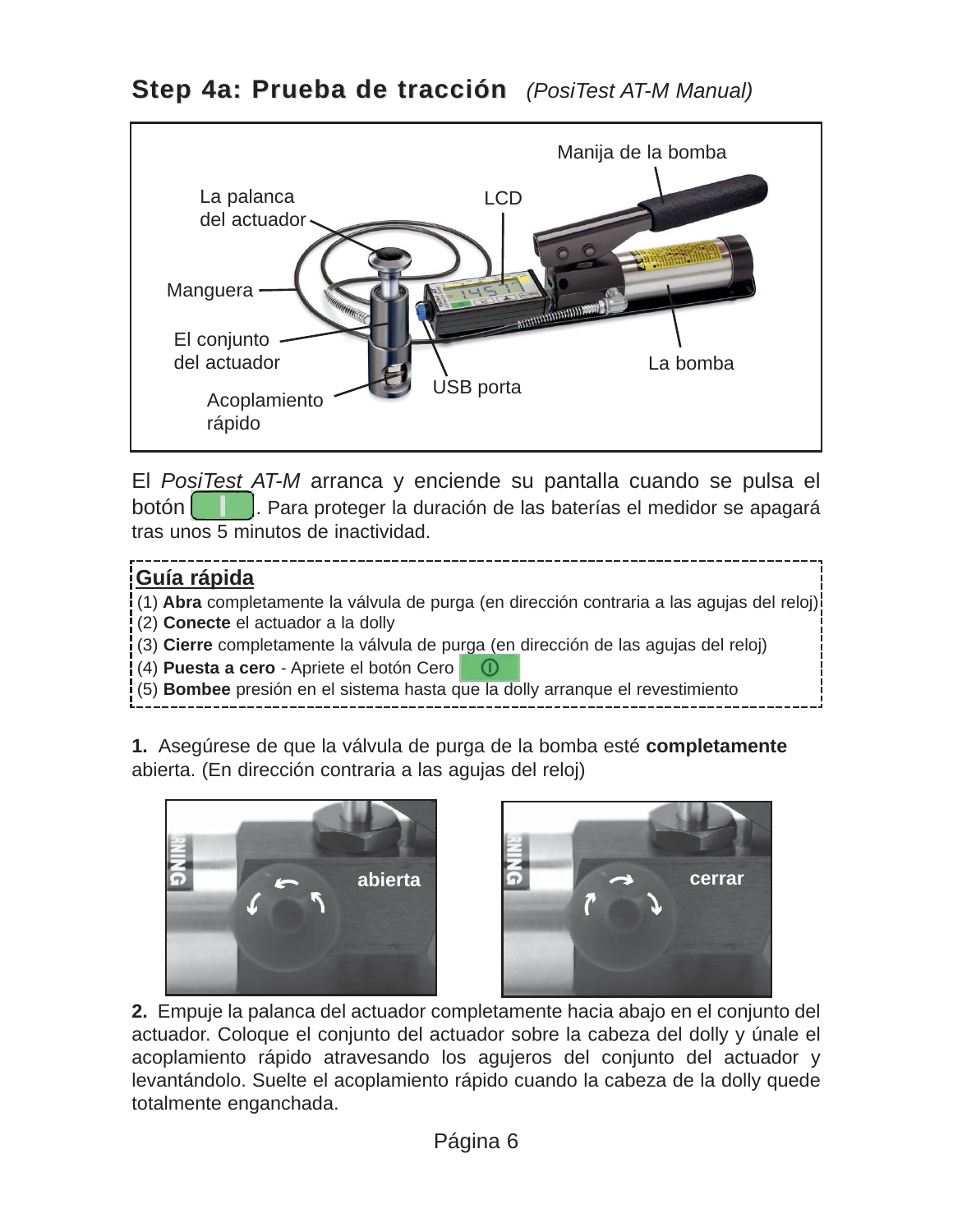**3.** Cierre la válvula de purga en la bomba **totalmente**. (en dirección de las agujas del reloj)

NOTA: Si fuera necesario compruebe y ajuste el tamaño del dolly apretando el botón **1998**. Seleccione la unidad de presión pulsado el botón psi/MPa . El equipo mantendrá estos ajustes incluso después de apretar el botón  $\circledcirc$ 

**4.** Ponga a cero el equipo **ANTES** de pulsar el botón **. 0** . El equipo se preparará para la prueba borrando la pantalla y reiniciándose.

**5.** Cebe la bomba lentamente hasta que la lectura demostrada se acerque a la presión de cebado. La presión de cebado es el punto en el que el equipo empieza a calcular y mostrar la tasa de tracción. También es la presión a la que existe posibilidad de almacenar lecturas. Las presiones de cebado para los diferentes diámetros de dolly son:

| $10 \text{ mm}$ | 400 psi   | 2.8 MPa |
|-----------------|-----------|---------|
| $14 \text{ mm}$ | 200 psi   | 1.4 MPa |
| <b>20 mm</b>    | $100$ psi | 0.7 MPa |
| 50 mm           | 50 psi    | 0.4 MPa |

NOTA: Para unos resultados óptimos, antes de superar la presión de cebado, coloque de nuevo la palanca de la bomba en su posición más elevada y complete el recorrido a la tasa de tracción deseada hasta que el actuador separe la dolly del revestimiento.

**6.** Abra la válvula de purga y retire el dolly del conjunto del actuador. **7.** Las lecturas pueden almacenarse en la memoria pulsando el botón  $\|$  (la pág. 10).

#### *Solución de Errores (PosiTest AT-M)*

#### **La pantalla se congela en un valor bajo**

El medidor interpreta una caída de presión en el actuador como la señal de que la dolly ya se ha desprendido de la superficie de manera repentina. La prueba se detiene y la última presión más elevada se mantiene en la pantalla para facilitar su vista y almacenamiento. Operar el actuador de presión de manera demasiado brusca al iniciar una prueba puede causar un incremento repentino de la presión engañando al medidor, que considerará que la prueba se ha completado. Si esto ocurre, reinicie la prueba abriendo la válvula de purga, cerrándola y pulsando el botón **. O .** Para mayor información consulte el paso 5 anterior.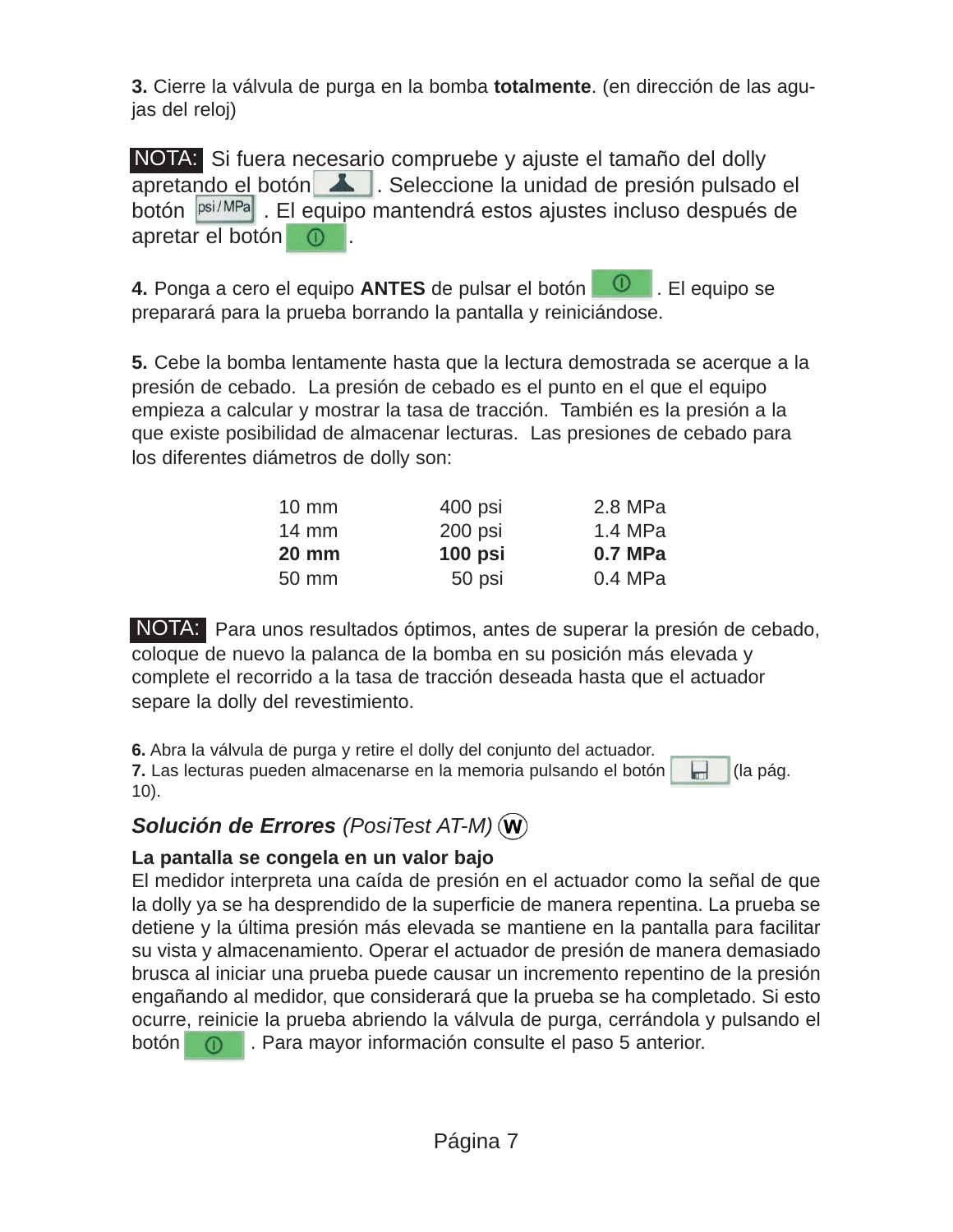**Paso 4b: Prueba de tracción** *(PosiTest AT-A automático)* 



**1.** Coloque el conjunto del actuador sobre la cabeza del dolly y únale el acoplamiento rápido atravesando los agujeros del conjunto del actuador y levantándolo. Suelte el acoplamiento rápido cuando la cabeza del dolly quede totalmente enganchada.

**2.** Apriete el botón **para arrancar el equipo si fuera necesario. El equipo** se apagará tras 5 minutos sin actividad o pulsando el botón **durante 2** segundos.

**3.** Compruebe la configuración:

**(a)** Compruebe las unidades de medida mostradas. Cambie con el botón si fuera necesario.

**(b)** Compruebe el tamaño del dolly con el botón **y solution** y cámbielo si fuera necesario.

**(c)** Compruebe la tasa de tracción con el botón **integral de la tracción de la contenta** y cámbielo si fuera necesario. Están disponible los siguientes valores de usuario:

| Tamaño de dolly | <b>Valores PSI</b>      | <b>Valores MPa</b>                   |
|-----------------|-------------------------|--------------------------------------|
| $10 \text{ mm}$ | 125, 200, 400, 600, 725 | 1.00, 2.00, 3.00, 4.00, 5.00         |
| $14 \text{ mm}$ | 60, 100, 200, 300, 360  | $\vert$ 0.40, 0.70, 1.40, 2.00, 2.50 |
| 20 mm           | 30, 50, 100, 150, 180   | $\vert$ 0.20, 0.30, 0.70, 1.00, 1.20 |
| 50 mm           | 5, 8, 16, 24, 30        | 0.04, 0.08, 0.12, 0.16, 0.20         |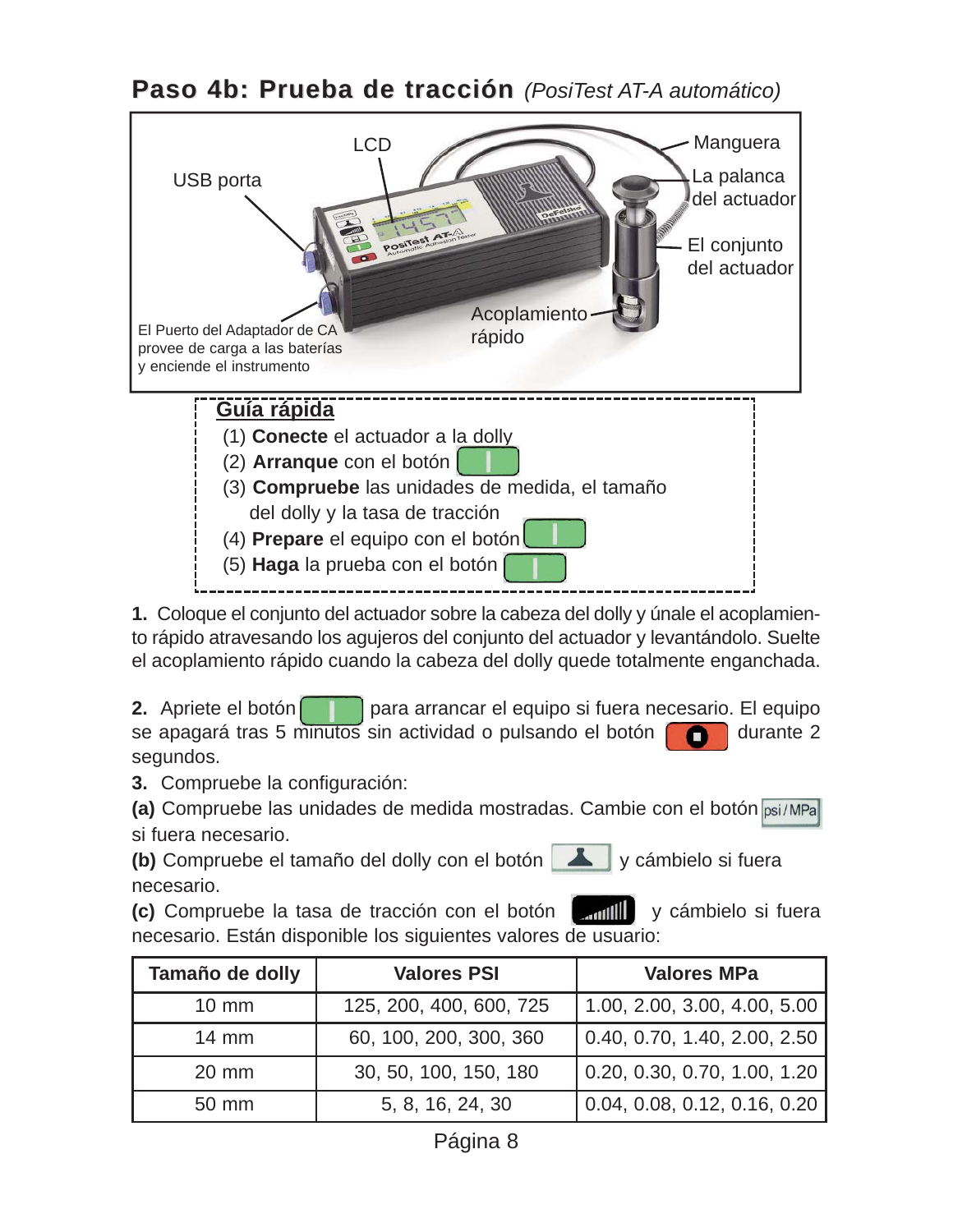**4.** Pulse el botón **para preparar el equipo si fuera necesario. El PosiTest estará** preparado para la prueba borrando la pantalla y reiniciando el equipo.

**5.** Pulse el botón y arranque de nuevo la prueba que consiste en 4 fases que se suceden de *manera automática*:

*Fase 1.* Inicio- la pantalla muestra un "0" intermitente.

*Fase 2.* Cebado - la bomba aplica la presión inicial al dolly.

*Fase 3.* Prueba - cuando se alcanza la presión de cebado (consulte paso 5 en la pág. 7) el instrumento empezará a calcular y mostrará la tasa de tracción establecida por el usuario. El aumento de presión parará cuando el dolly se separe de la superficie o cuando se pulse el botón

*Fase 4.* Retracción - el valor máximo de presión de tracción parpadeará en la pantalla cuando la bomba retraiga el actuador. Los botones se bloquean durante esta fase.



**ATENCIÓN:** Para evitar daños mantenga los dedos lejos del acoplamiento rápido y el conjunto del actuador hasta que la prueba de tracción se haya completado y el actuador se haya retraído completamente. Pulse **para parar la prueba de** tracción en cualquier momento.

**6.** Retire el dolly del conjunto del actuador.

**7.** Las lecturas pueden almacenarse en la memoria pulsando el botón de la la pág. 10).

Toda la configuración y los resultados de las pruebas se conservan cuando el equipo está apagado.

Puede pulsar el botón rojo  $\Box$  para parar la prueba de tracción en cualquier momento. El valor máximo de presión se conservará en la pantalla cuando la bomba retraiga el actuador. Este valor puede almacenarse en memoria y solo podrá identificarse con las aplicaciones PosiSoft. Parar la prueba de tracción antes de la destrucción puede ser útil cuando las especificaciones permitan parar la prueba al superarse las fuerzas necesarias de adhesión. Desconecte el actuador de la dolly y retírela de la superficie con un golpe lateral incisivo de martillo.

## *Fallos (PosiTest AT-A)*

#### **El equipo no responde o no se apaga**

En el caso improbable de que el PosiTest no responda o no se apague, mantenga pulsado el botón v luego pulse el botón psi/MPa. El equipo se apagará.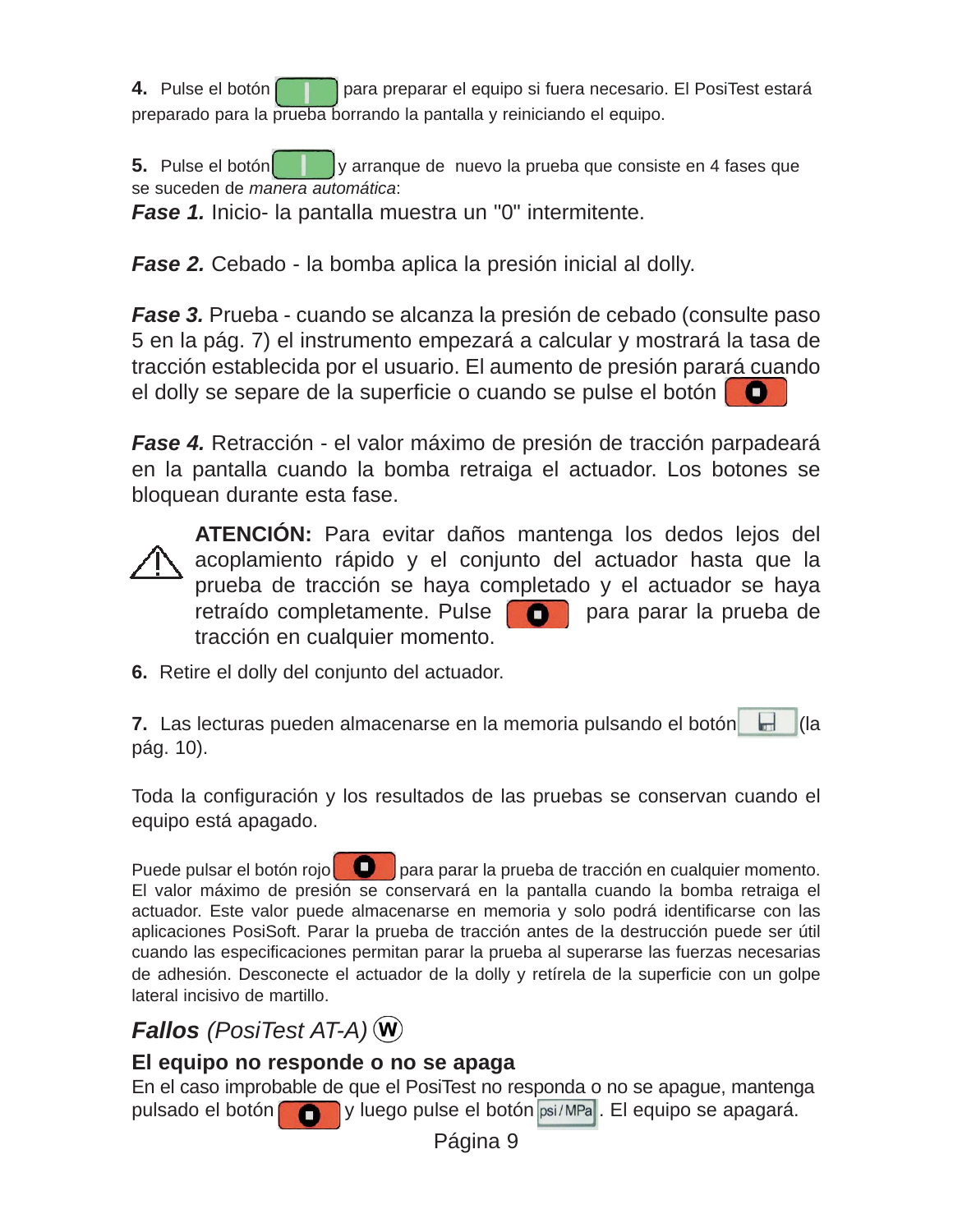#### **Paso 5: Análisis de los resultados Paso 5: Análisis de los resultados**

Los resultados de la prueba podrán considerarse 100% válidos cuando se retire completamente el revestimiento del sustrato. Cuando solo se retire una porción del revestimiento, los resultados específicos deberán anotarse, incluso la pauta de fractura, para determinar las propiedades de cohesión del revestimiento y de adhesión entre el dolly y el adhesivo, el adhesivo y el revestimiento, las diferentes capas del revestimiento y el revestimiento y el sustrato.

#### **Paso 6: Almacenamiento de valores de tracción en la memoria Paso 6: Almacenamiento de valores de tracción en la memoria**

La memoria interna de PosiTest almacena la presión máxima de tracción, la tasa de tracción, la duración de la prueba y el calibre de la dolly hasta 200 tracciones.

Pulse el botón **a la finalización de una prueba para almacenar** resultados de prueba de tracción. La pantalla mostrará la tasa de tracción y alternará entre el número de prueba y la presión de tracción máxima para esa prueba. El icono **recerá e indicará que hay resultados de** pruebas en memoria.

Pulse el botón **bulha** para ver los resultados almacenados de pruebas anteriores. El PosiTest AT-A también mostrará el tamaño de la dolly w ill y la tasa de tracción **A** pulsando sus respectivos botones.

La información completa de todos los resultados de pruebas puede descargarse a un ordenador y verse utilizando las aplicaciones informáticas opcionales de PosiSoft. Los resultados de las pruebas no se eliminarán de la memoria tras la descarga. Pulse **(AT- M manual)**<br>o (**AT-A** automático) para salir del modo vista o *(AT-A automático)* para salir del modo vista.

Para eliminar de la memoria todos los resultados de pruebas almacenados mantenga pulsado el botón  $\begin{bmatrix} 1 & 0 & 0 \\ 0 & 0 & y \end{bmatrix}$  y pulse entonces el botón . El icono desaparecerá de la pantalla.

Toda la configuración y los resultados de las pruebas se conservan cuando el equipo está apagado.

## **Opciones disponibles Opciones disponibles**

Existe una amplia variedad de accesorios que le permitirán optimizar su medidor de adhesión por tracción PosiTest. (w)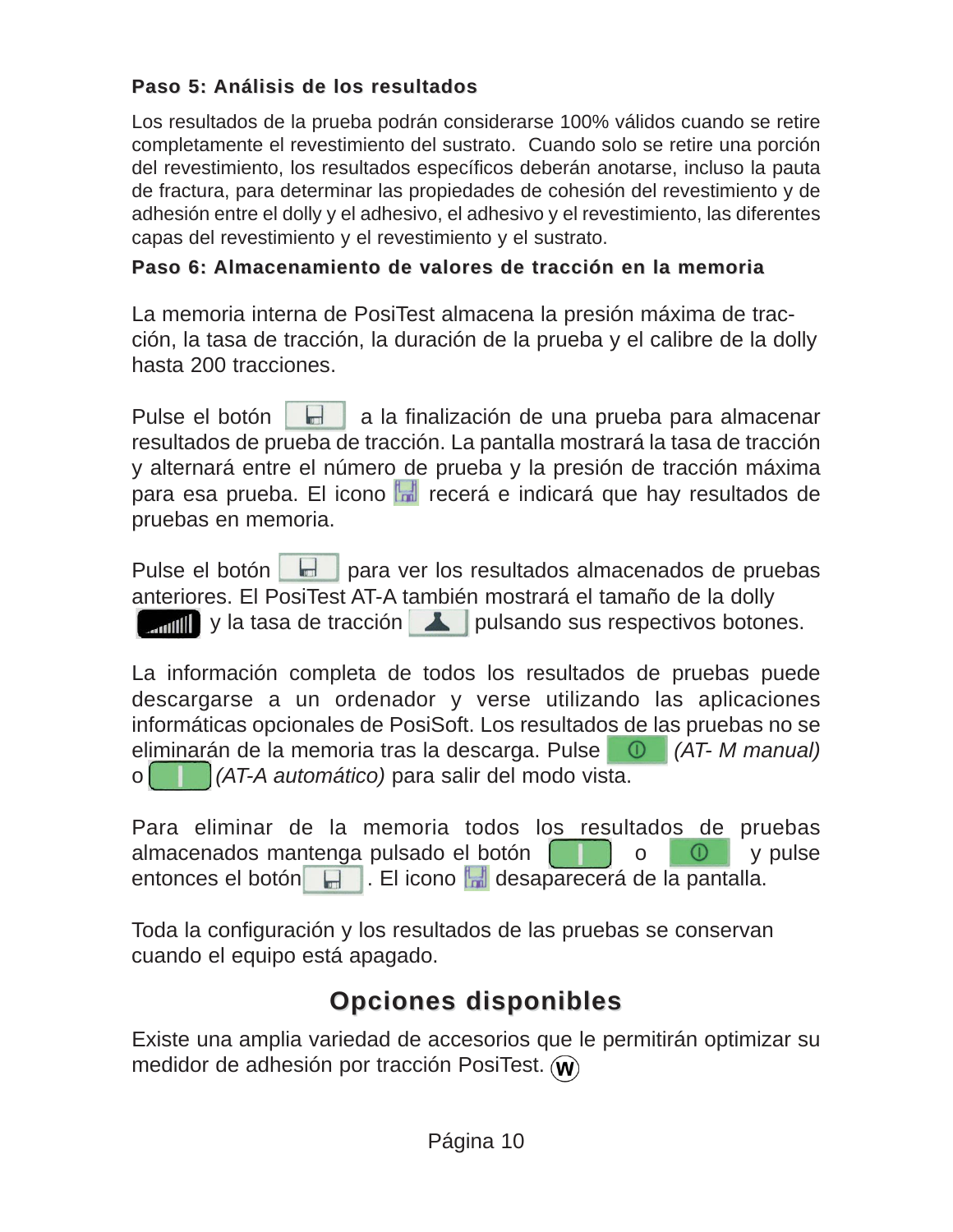## **Alimentación eléctrica / Indicador de batería baja Alimentación eléctrica / Indicador de batería baja**

#### **PosiTest** *AT-M (manual)*

Alimentación eléctrica: Batería recargable incluida NiMH (~ 60 horas en continuo)

Las baterías recargables de NiMH\*\* se cargan utilizando el cable USB CA facilitado. Asegúrese de que las baterías estén cargadas antes de su empleo. El símbolo **Fal** parpadeará cuando el equipo esté en carga y desaparecerá cuando esté cargado totalmente. El proceso de carga llevará hasta 14 horas según la carga que quede en las baterías.

De manera alternativa puede utilizarse corriente alterna o cualquier puerto USB de ordenador para enchufar y cargar el equipo.

#### **PosiTest** *AT-A (automático)*

Alimentación eléctrica: Batería recargable incluida NiMH (> 200 horas en continuo)

El símbolo  $\Box$  aparecerá cuando la carga de la batería esté por debajo del 35%.

Las baterías recargables de NiMH<sup>\*\*</sup> se cargan utilizando el cable USB CA facilitado. Asegúrese de que las baterías estén cargadas antes de su empleo. El símbolo

parpadeará cuando el equipo esté en carga y desaparecerá cuando esté cargado totalmente. El proceso de carga llevará entre 2 y 3 horas según la carga que quede en las baterías. De manera alternativa puede utilizarse corriente alterna para enchufar el equipo.

El puerto USB no cargará ni alimentará el *PosiTest AT-A*. La conexión USB NOTA:descargará la batería si está conectado por un espacio de tiempo prolongado.

*\*\*No quite ni reemplace la batería interna de NiMH. En el caso improbable de que existan incidencias con la alimentación póngase en contacto con nuestro servicio técnico.*

## **Datos técnicos** (**w**)

Cumple con: ASTM D 4541, ASTM D 7234, ISO 4624 y otras.

**Especificaciones: Resolución:** 1 psi (0.01 MPa) **Exactitud:** ±1% a escala completa

|                    | Tamaño de dolly (mm) | Presión máx. de tracción |
|--------------------|----------------------|--------------------------|
|                    | $10 \text{ mm}$      | 10,000 psi (70 MPa)      |
| Fuerza de adhesión | $14 \text{ mm}$      | 6,000 psi (40 MPa)       |
|                    | $20 \text{ mm}$      | 3,000 psi (20 MPa)       |
|                    | $50 \text{ mm}^*$    | 500 psi (3.5 MPa)        |

\*requiere de un juego de accesorios opcional para 50 mm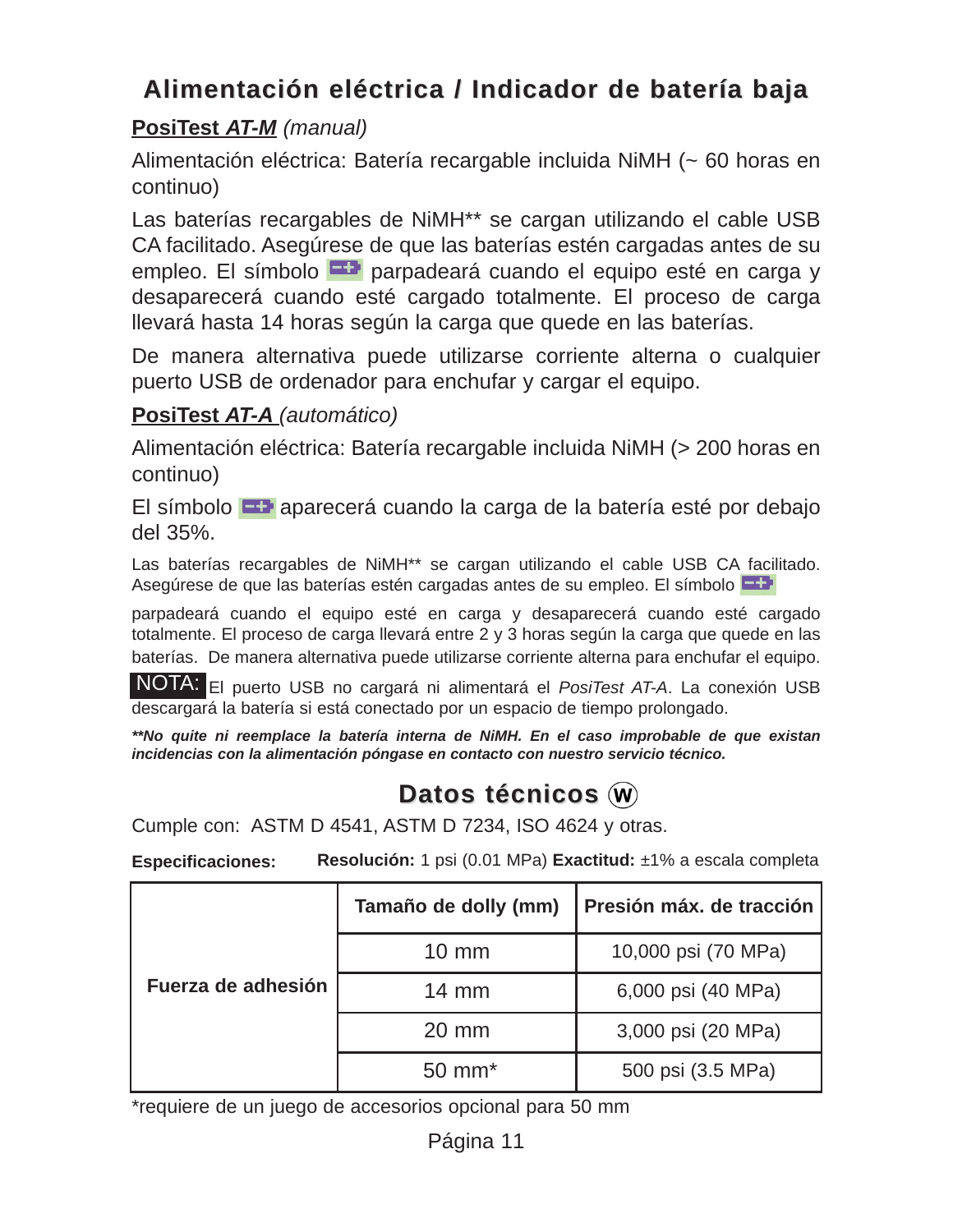## **Calibración Calibración**

El PosiTest se suministra con un certificado de calibración que muestra la trazabilidad para una norma nacional (USA). Aquellas organizaciones que requieran que el equipo tenga segunda certificación pueden devolver los medidores con regularidad para que sean recalibrados. DeFelsko recomienda que sean los usuarios quienes, según su experiencia y condiciones de trabajo, determinen la periodicidad con que necesitarán recalibrar sus medidores. Basados en nuestro conocimiento del producto, los datos y la información procedente de los clientes, recomendamos empezar con un intervalo de calibración de un año a contar desde la fecha de la última calibración, desde la fecha de compra del medidor, o desde la fecha de entrega del mismo.

## **Devolución para reparaciones Devolución para reparaciones**

No hay componentes que el usuario pueda reparar. Será DeFelsko Corporation quien realizará cualquier servicio.

Si debe devolver el equipo para su reparación describa el problema con detalle e incluya los resultados de medición si los tiene. Asegúrese de incluir información de contacto incluyendo el nombre de su empresa, el nombre de la persona de contacto, sus números de teléfono y de fax o su dirección de correo electrónico.

#### www.defelsko.com/support

#### **Garantía limitada, solución única y obligación limitada Garantía limitada, solución única y obligación limitada**

La garantía única de DeFelsko, su solución, y su obligación son la garantía y solución limitadas y expresas y la obligación limitada expuestas en su sitio web:

www.defelsko.com/terms



The Measure of Quality www.defelsko.com

© DeFelsko Corporation USA 2011. Reservados todos los derechos.

Este manual está protegido por copyright. Todos los derechos de este manual están reservados y no podrá ser parcial o totalmente reproducido o transmitido por ningún medio sin el consentimiento previo por escrito de DeFelsko Corporation.

DeFelsko, PosiTector PosiTest y PosiSoft son marcas comerciales de DeFelsko Corporation registradas en los EE.UU. y en otros países. Otras marcas o nombres de productos son marcas comerciales o registradas de sus propietarios respectivos.

La protección que el equipo proporciona puede verse afectada si el equipo se emplea de una manera no especificada por el fabricante.

Se han tomado todas las precauciones posibles para asegurar la precisión de toda la información contenida en este manual. DeFelsko no aceptará responsabilidad por errores tipográficos o de impresión.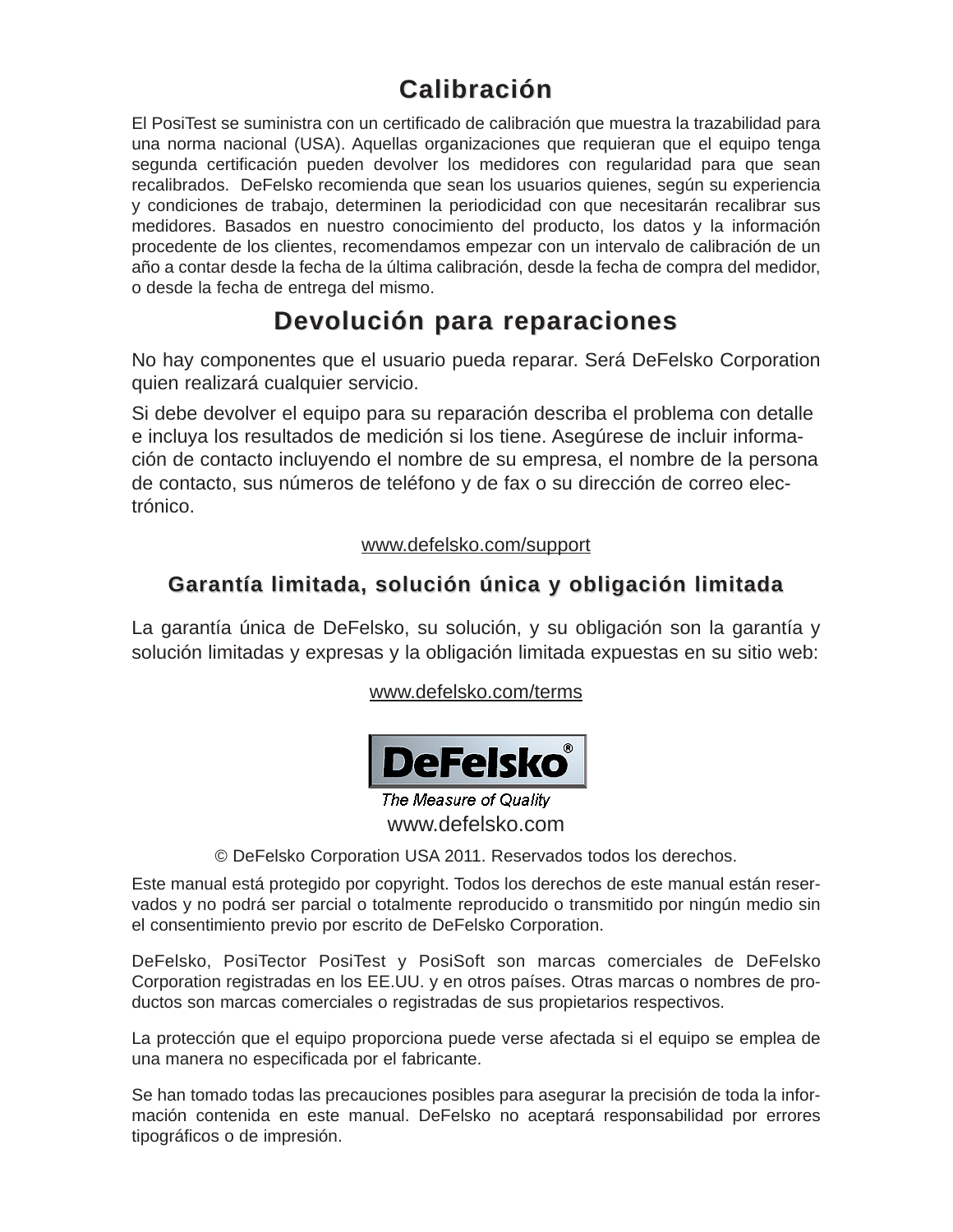## **PosiTest-Haftfestigkeitstester**

## **GEBRAUCHSANWEISUNG v. 4.0**



*PosiTest AT-A (automatisch)*



Einfach. Robust. Genau.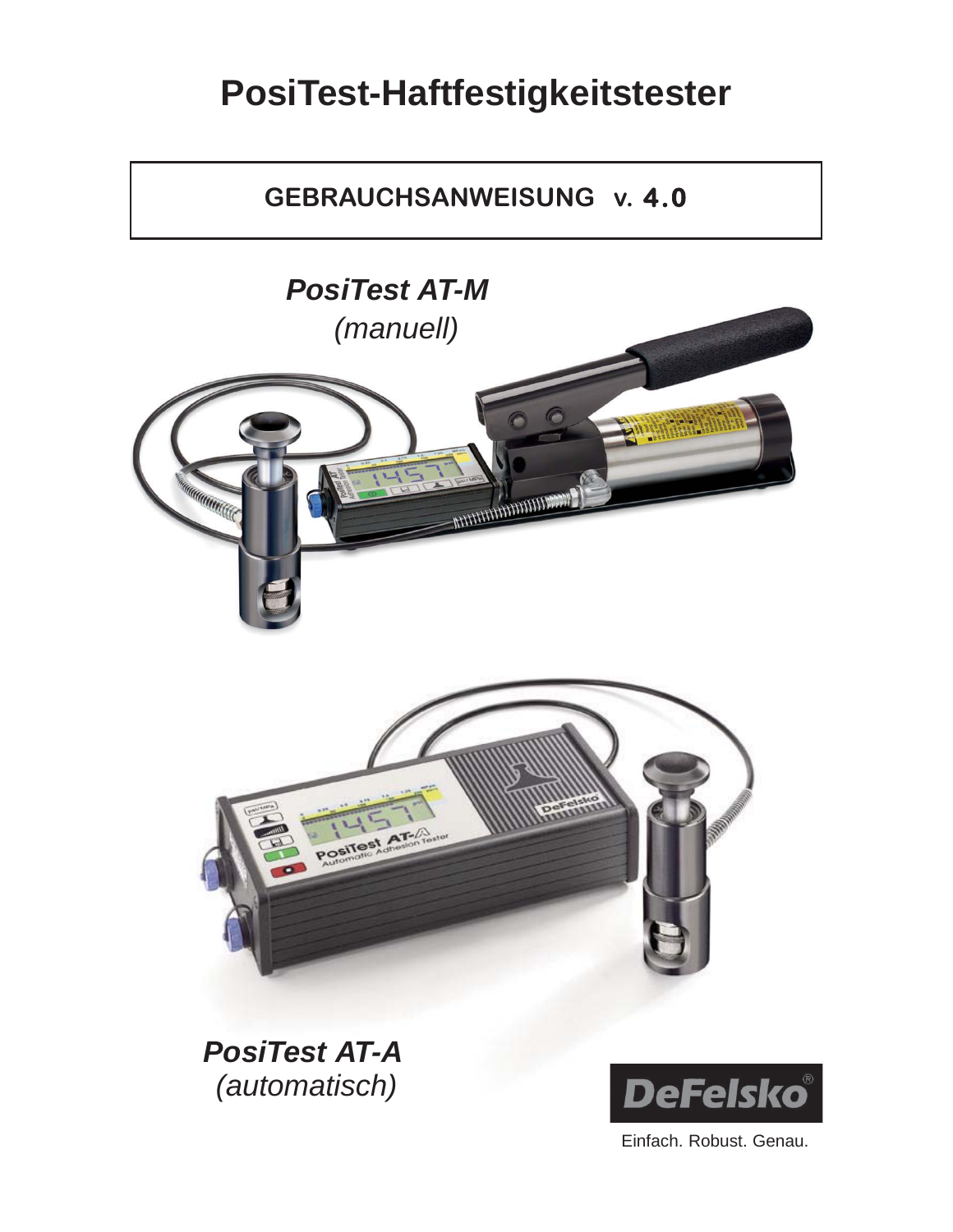#### **Einführung Einführung**

Der tragbare *PosiTest-Abzugs-Haftfestigkeitstester* misst die Kraft, die erforderlich ist, um einen spezifizierten Testbereich einer Beschichtung mittels hydraulischen Drucks vom Substrat abzulösen. Der Druck wird auf einem digitalen LCD angezeigt und stellt die Haftfestigkeit der Beschichtung auf dem Substrat dar.

In Übereinstimmung mit ASTM D4541, D7234, ISO 4624 u. a. bewertet der PosiTest die Haftung (Abzugsstärke) einer Beschichtung, indem er die größte Bruchabzugskraft bestimmt, die sie aushalten kann, bevor sie sich löst. Bruchstellen, die sich durch gebrochene Oberflächen zeigen, treten entlang der schwächsten Ebene im System auf, die aus dem Prüfkörper (Dolly), Klebstoff, Beschichtungen und Substrat besteht.

 $HINWEIS:$  In dieser gesamten Anleitung weist das Symbol  $W$  darauf hin, dass weitere Informationen über das jeweilige Thema oder die Eigenschaft auf unserer Website erhältlich sind.

Gehen Sie auf: www.defelsko.com/manuals

Grundschritte zum Testen der Beschichtungshaftung mit einem PosiTest-Haftfestigkeitstester:

**1. Vorbereitung des Prüfkörpers (Dolly) und der Beschichtung**

Der Dolly und die Beschichtung werden gereinigt und angeschliffen (siehe S. 4).

#### **2. Auftragen des Klebstoffs und Anbringen des Dollys**

Der Klebstoff wird angemischt und auf den Dolly aufgetragen. Der Dolly wird dann auf die beschichtete Oberfläche geklebt. Den Klebstoff immer aushärten lassen (siehe S. 4).

#### **3. Testfläche freilegen -** *Optionaler Schritt*

Der Testbereich der Beschichtung wird durch Schneiden oder Bohren vom Bereich um den Dolly freigelegt. (siehe S. 5).

#### **4. Abzugstest**

- a) PosiTest AT-M (manuell) (siehe S. 6)
- b) PosiTest AT-A (automatisch) (siehe S. 8)

#### **5. Analyse der Testergebnisse**

Der Dolly und die Beschichtung werden untersucht und bewertet, um die Art des Beschichtungsfehlers zu bestimmen (siehe S. 10).

#### **6. Abzugstestergebnisse speichern** *- Optionaler Schritt*

Der interne Speicher des PosiTest speichert die Maximalwerte für Zugkraft, Ziehgeschwindigkeit, Testdauer und Größe des Dollys für bis zu 200 Abzüge (siehe S. 10).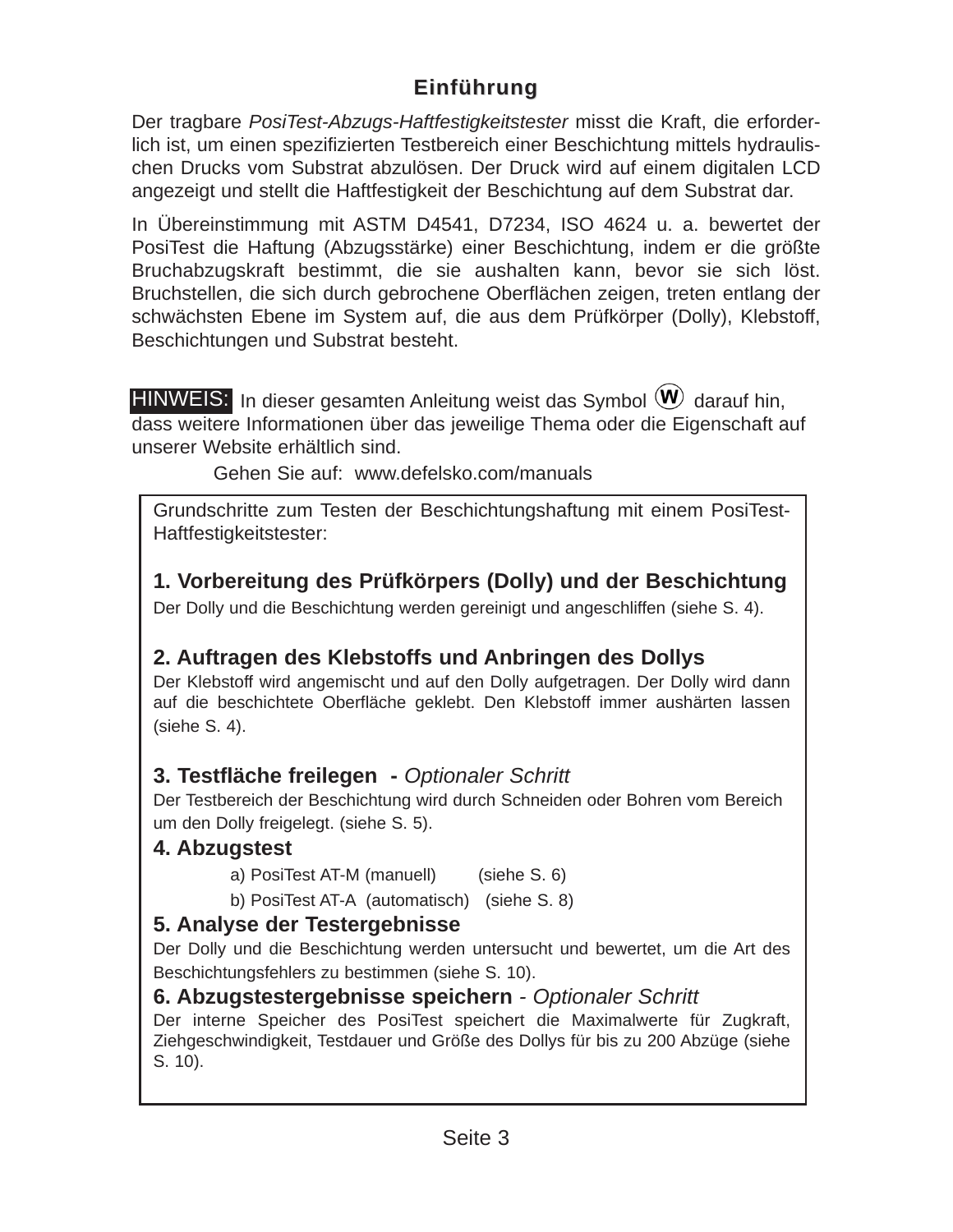#### Schritt 1: Vorbereitung des Prüfkörpers (Dolly) und der Beschichtung

#### **Vorbereitung des Dolly**

- **1.** Zur Entfernung von Rost und Verschmutzungen das mitgelieferte Schleifvlies auf eine flache Oberfläche legen und den Fuß des Dollys 4- 5mal über das Vlies reiben.
- **2.** Falls erforderlich, Rückstände aus dem Schleifprozess mit einem trockenen Tuch oder Papiertuch entfernen.

#### **Vorbereitung der Beschichtung**

**1.** Die Beschichtung mit dem mitgelieferten Schleifvlies leicht anrauen.

HINWEIS: Da das Abschleifen von Beschichtungen Fehler hervorrufen kann, sollte es nur wenn unbedingt nötig angewandt werden, z.B. um Oberflächenverschmutzungen zu entfernen oder wenn die Verbindung zwischen dem Klebstoff und der Beschichtung für einen Abzugstest unzureichend ist.

**2.** Um die Verbindung zwischen dem Dolly und der Beschichtung zu erhöhen, ist der zu testende Bereich der Beschichtung mit Alkohol oder Aceton zu entfetten, um Öl, Feuchtigkeit oder Staub zu entfernen.

Stellen Sie sicher, dass alternative Schleiftechniken, Entfettungsmittel oder Klebstoffe die Eigenschaften der Beschichtung nicht verändern. Testen Sie, indem Sie eine kleine Menge Entfettungsmittel oder Klebstoff auf einen Musterbereich auftragen und die Wirkungen beobachten. HINWEIS:

#### **Schritt 2: Auftragen des Klebstoffs und Anbringen des Prüfkörpers (Dolly) Schritt 2: Auftragen des Klebstoffs und Anbringen des Prüfkörpers (Dolly)**

#### **Auswahl des Klebstoffs**

Der im Set des PosiTest-Haftfestigkeitstesters enthaltene Klebstoff wurde aufgrund seiner Vielseitigkeit gewählt. Dieser Klebstoff hat einen minimalen Einfluss auf die meisten Beschichtungen und hat eine Bruchfestigkeit, die die maximale Leistungsfähigkeit des Drucksystems unter idealen Bedingungen übersteigt. Andere Klebstoffe sind möglicherweise aufgrund von Anforderungen wie Härtungszeit, Beschichtungstyp, Arbeitstemperatur und Abzugsstärke zu bevorzugen. Schnell härtende Ein-Komponenten-Cyanoacrylatklebstoffe (Sekundenkleber) können für lackierte Oberflächen ausreichend sein, aber Zwei-Komponenten-Epoxidklebstoffe sind für poröse oder raue Beschichtungen zu bevorzugen.

#### **Anbringen des Dollys**

- **1.** Den Klebstoff nach den Anweisungen des Herstellers mischen und einen gleichmäßigen Klebstofffilm auf den Fuß des Dollys auftragen (um die besten Ergebnisse zu erzielen etwa 50-100 Mikrometer (µm)
- **2.** Den Dolly auf die vorbereitete Beschichtungstestfläche aufkleben.

HINWEIS: Wenn die zu testende, beschichtete Oberfläche über Kopf oder vertikal liegt, ist es eventuell erforderlich den Dolly während der Härtungszeit zu fixieren, z.B. durch ein entfernbares Klebeband.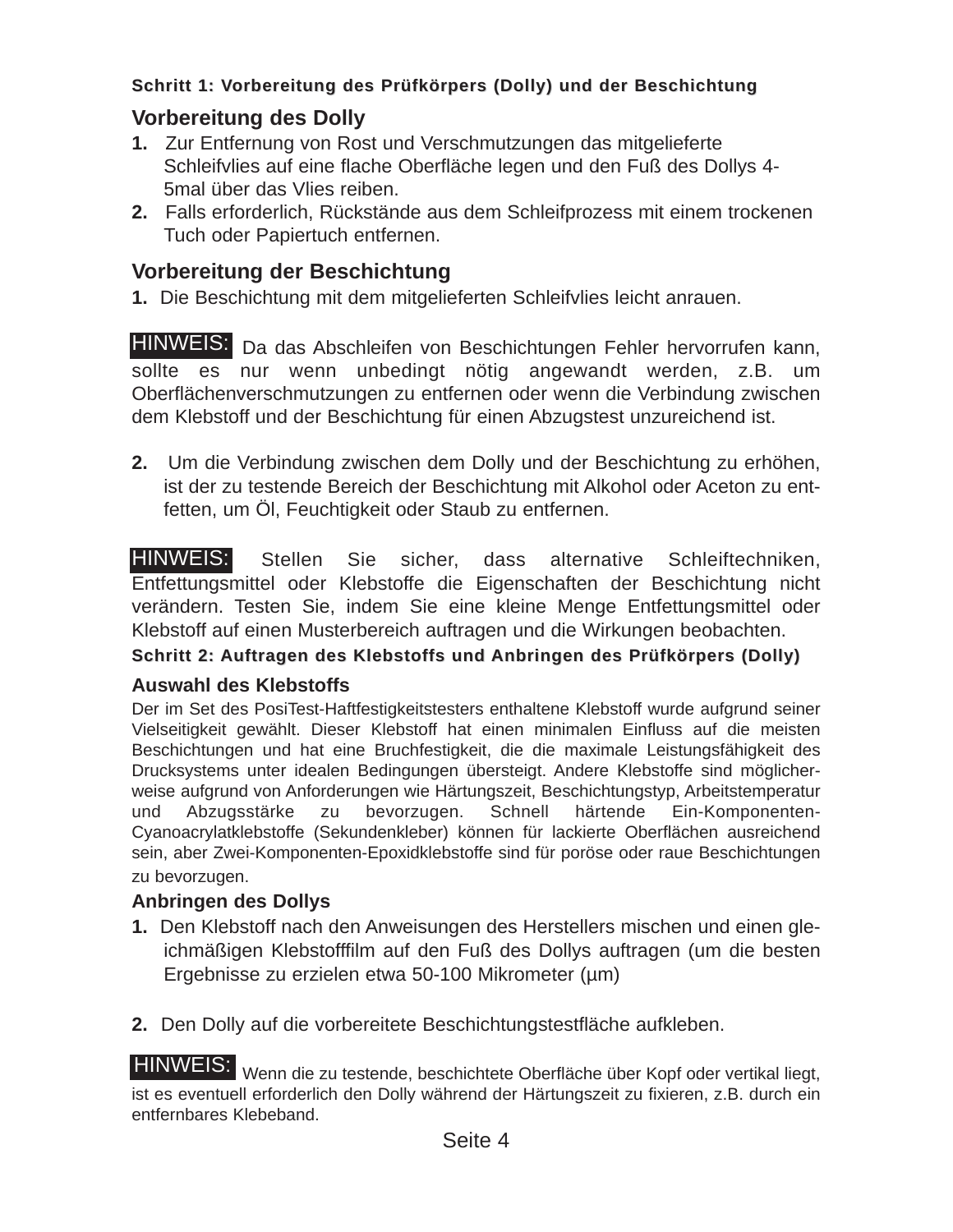- **3.** Den Dolly leicht andrücken, um überschüssigen Klebstoff herauszuquetschen. Den Dolly nicht auf der Beschichtung hin und her drehen oder schieben, da so Luftblasen entstehen können.
- **4.** Überschüssigen Klebstoff rund um den Dolly sorgfältig mit den mitgelieferten Reinigungsstäbchen entfernen.
- **5.** Nach den Anweisungen des Klebstoffherstellers aushärten lassen.

HINWEIS: Viele Klebstoffe härten schneller aus und sorgen für eine stärkere Verbindung, wenn sie mit zusätzlicher Wärme gehärtet werden. In ähnlicher Weise können kalte Umgebungen eine längere Härtungszeit und eine schwächere Verbindungsstärke verursachen.

#### **Schritt 3: Testfläche freilegen Schritt 3: Testfläche freilegen**

Die Entscheidung, wann man um einen Dolly herum schneiden sollte, hängt von der Norm, von der Spezifikation oder von der vertraglichen Vereinbarung ab, der der Test unterliegen soll. Der Hauptzweck des Schneidens durch die Beschichtung ist die Isolierung einer Testfläche mit einem bestimmten Durchmesser. Wenn die Entscheidung getroffen wurde, in die Beschichtung zu schneiden, ist es empfehlenswert, ganz bis zum Substrat zu schneiden. Es ist mindestens erforderlich überschüssigen Klebstoff beim Anbringen des Dollys sorgfältig wegzuschneiden. Dadurch wird verhindert, dass eine größere Fläche der Beschichtung vom Substrat weggezogen wird, was zu einem höheren Abzugsdruck führt.

#### **Anleitung zum Schneidvorgang**

- **1.** Durch die Beschichtung um den Dolly herum mit der mitgelieferten Lochkreissäge schneiden und überschüssigen Klebstoff entfernen.
- **2.** Ablagerungen vom Schneidevorgang entfernen.

- HINWEIS: Das Schneiden kann zu Fehlern der Beschichtungsoberfläche wie Mikrorissen führen, die die Testergebnisse beeinflussen können.
	- **-** Für Beschichtungen mit starken seitlichen Haftkräften wird empfohlen, vollständig durch die Beschichtung bis zum Substrat zu schneiden.

#### **Bohrschablone**

Beim Testen sehr dicker Beschichtungen ist eine optionale Bohrschablone eventuell sinnvoll.



Seite 5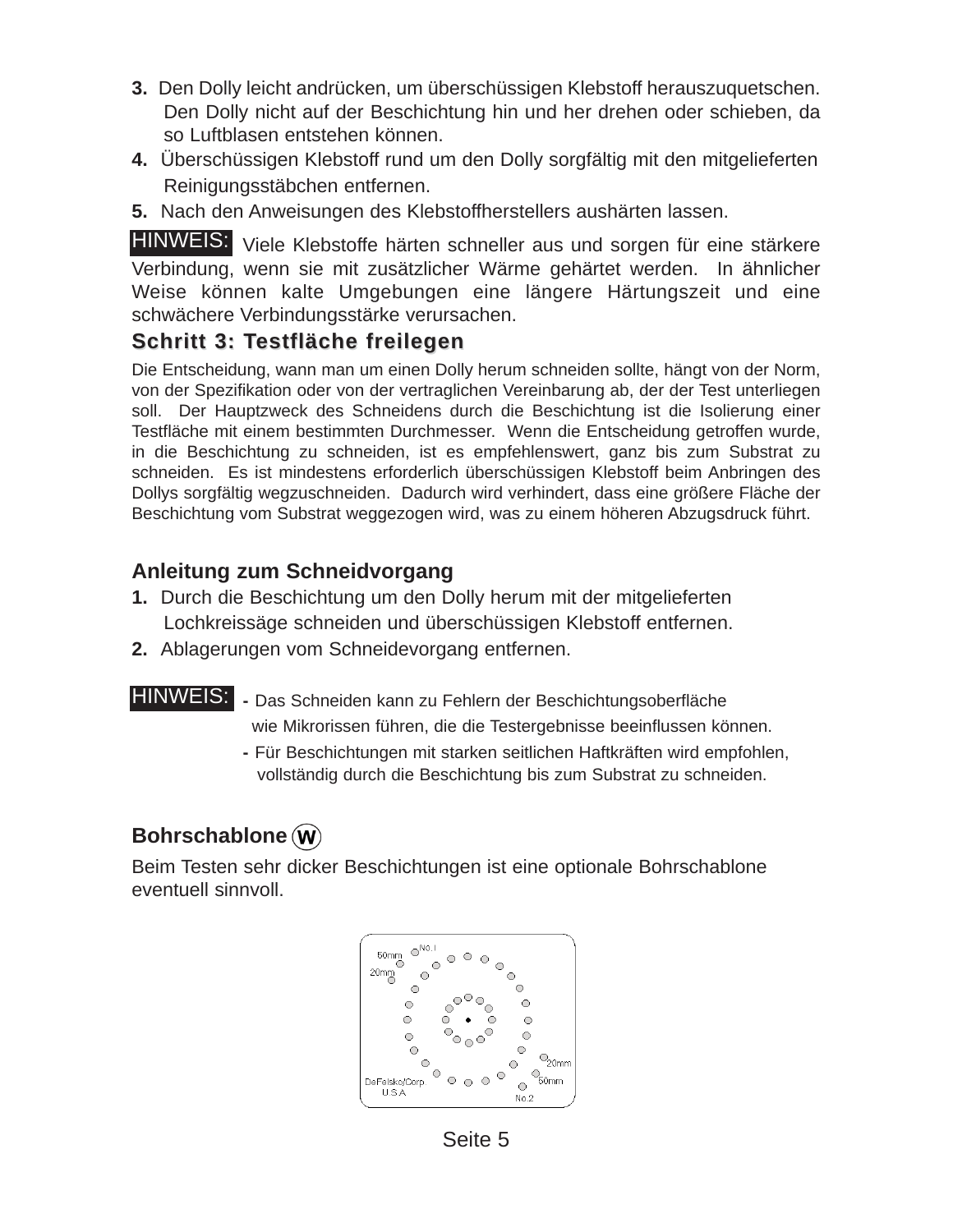

Der *PosiTest AT-M* schaltet sich ein und zeigt Striche an, wenn die Taste  $\circledcirc$ gedrückt wird. Um die Lebensdauer der Batterie zu schonen, schaltet sich das Instrument nach etwa 5 Minuten Nichtgebrauchs aus.

#### **Schnellanleitung**

- (1) Das Druckablassventil vollständig **öffnen** (gegen den Uhrzeigersinn drehen)
- (2) Die Zugvorrichtung mit dem Dolly **verbinden**
- (3) Das Druckablassventil vollständig **schließen** (im Uhrzeigersinn drehen)
- (4) **Nullstellung** Die Taste **Durch drücken**
- (5) Druck in das System **pumpen**, bis der Dolly die Beschichtung abzieht.

**1.** Sicherstellen, dass das Druckablassventil an der Pumpe **vollständig geöffnet** ist (gegen den Uhrzeigersinn drehen).





**2.** Den Griff der Zugvorrichtung ganz herunterdrücken. Die Zugvorrichtung über den Kopf des Dollys setzen und die Schnellkupplung am Dolly befestigen, indem Sie durch die Löcher in der Zugvorrichtung greifen und die Schnellkupplung anheben. Die Schnellkupplung loslassen, wenn der Kopf des Dollys vollständig eingerastet ist.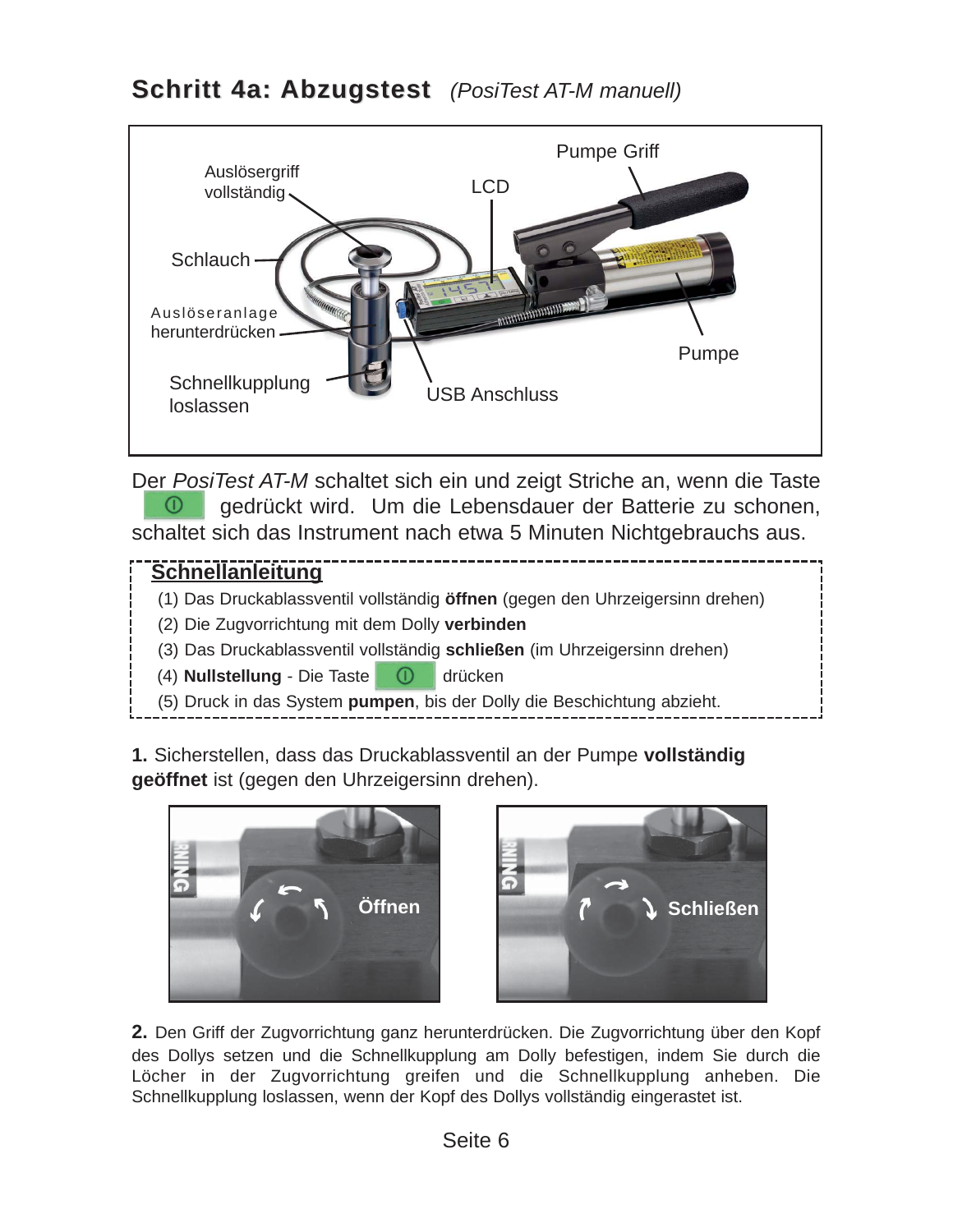**3.** Das Druckablassventil an der Pumpe **vollständig** schließen (im Uhrzeigersinn drehen).

#### HINWEIS:

Soweit erforderlich, die Größe des Dollys durch Drücken der Taste überprüfen und einstellen. Die Druckeinheiten durch Drücken der Taste psi/MPa wählen. Das Instrument behält diese Einstellungen auch, nachdem die Taste ⋒ gedrückt wurde.

**4.** Eine Nullstellung des Instruments **VOR** dem Pumpen durch Drücken der Taste  $\bigcirc$ durchführen. Dadurch wird das Instrument auf den Test vorbereitet, indem die Anzeige gelöscht und das Instrument auf Null gestellt wird.

**5.** Mit dem Pumpenhandgriff etwas Druck in das System pumpen bis das Gerät mit der Berechnung und der Anzeige des Vordrucks beginnt (vgl. Tabelle unten). Ab diesem Punkt beginnt auch die Berechnung und Anzeige der Ziehgeschwindigkeit, ebenso ist ab diesem auch die Speicherung der Messwerte aktiviert. Die Vordruckwerte für die verschiedenen Durchmesser der Dollys sind:

| $10 \text{ mm}$ | 400 psi   | 2.8 MPa |
|-----------------|-----------|---------|
| $14 \text{ mm}$ | 200 psi   | 1.4 MPa |
|                 |           |         |
| <b>20 mm</b>    | $100$ psi | 0.7 MPa |

HINWEIS: Um ein optimales Resultat zu erzielen, ist der Pumpenhandgriff nach Erreichen des Vordruckpunktes in die senkrechte Ausgangsposition. Erhöhen Sie den Druck kontinuierlich und gleichmäßig mit **nur einem Hub** - nicht ruckartig - bis die Zugvorrichtung den Dolly von der Beschichtung abzieht.

**6.** Das Druckablassventil öffnen und den Dolly aus der Zugvorrichtung entfernen.

**7.** Messwerte können durch Drücken der Taste im im Speicher abgelegt werden (S. 10).

## *Fehlerbehebung (PosiTest AT-M)*

#### **Digitale Anzeige "friert" bei einem niedrigen Wert ein**

Das Gerät nimmt einen plötzlichen Druckabfall als Hinweis, dass der Dolly von der Oberfläche abgezogen wurde. Der Test wird beendet, und der höchste Druck bleibt zur Ansicht und Aufzeichnung in der Anzeige. Ein zu schnelles Pumpen am Anfang eines Tests kann einen plötzlichen Druckanstieg verursachen, der dem Gerät vortäuscht, dass der Test abgeschlossen sei. Wenn dies geschieht, ist der Test neu zu starten, indem man das Druckablassventil öffnet und wieder schließt und dann die Taste (ind drückt. Weitere Informationen siehe oben unter Schritt5.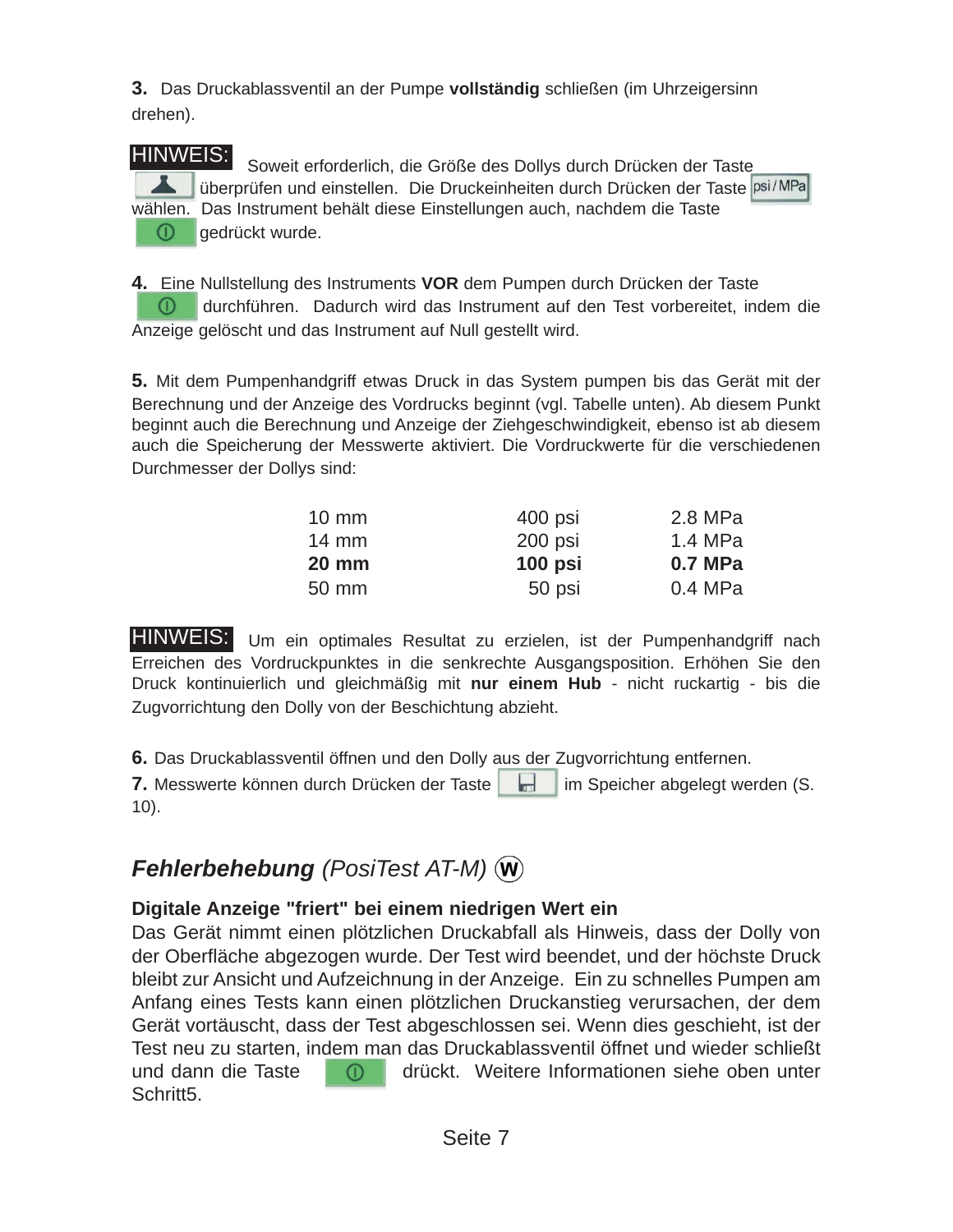**Schritt 4b: Abzugstest** (PosiTest AT-A automatisch)



**1.** Die Zugvorrichtung über den Kopf des Dollys setzen und die Schnellkupplung am Dolly befestigen, indem Sie durch die Löcher in der Zugvorrichtung greifen und die Schnellkupplung anheben. Die Schnellkupplung loslassen, wenn der Kopf des Dollys vollständig eingerastet ist.

**2.** Falls nötig, die Taste drücken, um das Instrument einzuschalten. Das Instrument schaltet sich nach 5 Minuten Nichtgebrauchs ab - oder, indem man die Taste Sekunden lang gedrückt hält.

**3.** Einstellungen kontrollieren:

(a) Eingestellte Maßeinheiten überprüfen. Falls nötig, mit der Taste psi/MPa ändern

**(b)** Die Größe des Dollys mit der Taste überprüfen und gegebenenfalls ändern.

**(c)** Die Ziehgeschwindigkeit mit der Taste **und Einmitten und exentuell** ändern. Folgende vom Benutzer wählbare Werte stehen zur Verfügung:

| Größe des Gegenhalters | <b>PSI-Werte</b>        | <b>MPa-Werte</b>             |
|------------------------|-------------------------|------------------------------|
| $10 \text{ mm}$        | 125, 200, 400, 600, 725 | 1.00, 2.00, 3.00, 4.00, 5.00 |
| $14 \text{ mm}$        | 60, 100, 200, 300, 360  | 0.40, 0.70, 1.40, 2.00, 2.50 |
| 20 mm                  | 30, 50, 100, 150, 180   | 0.20, 0.30, 0.70, 1.00, 1.20 |
| 50 mm                  | 5, 8, 16, 24, 30        | 0.04, 0.08, 0.12, 0.16, 0.20 |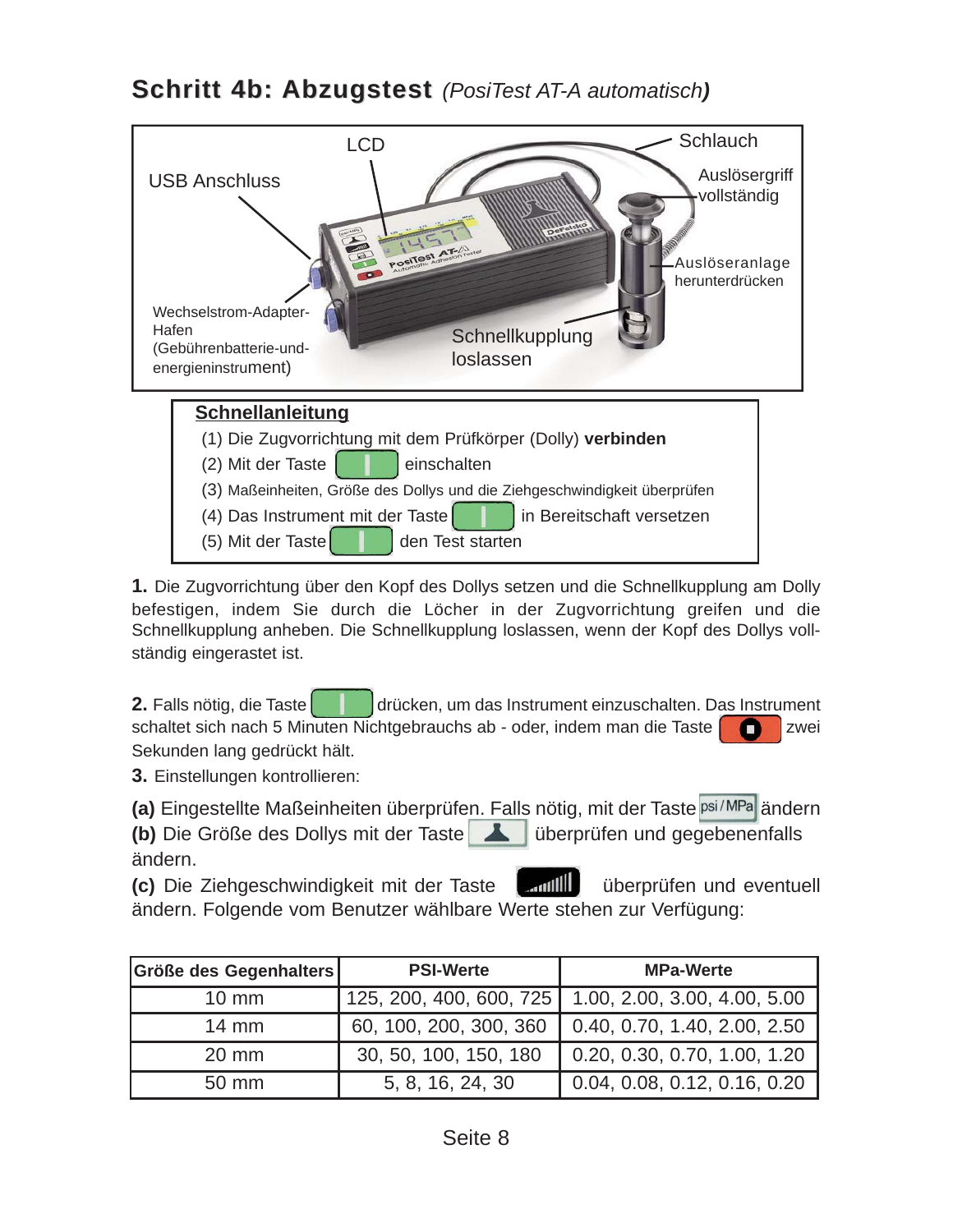**4.** Die Taste drücken, um das Instrument in Bereitschaft zu setzen. Dadurch wird der PosiTest auf den Test vorbereitet, indem die Anzeige gelöscht und das Instrument auf Null gesetzt wird.

**5.** Die Taste **der die eine**ut drücken, um den Test zu beginnen, der aus vier *automatischen* Schritten besteht:

*Schritt 1.* Einleitung - im Display blinkt eine "0".

*Schritt 2.* Vorbereitung - das Gerät pumpt den Vordruck auf den Dolly.

*Schritt 3.* Test - wenn der Vordruck erreicht wurde (siehe Schritt 5 auf S. 7), beginnt das Instrument, mit der Berechnung und zeigt die vom Benutzer eingestellte Ziehgeschwindigkeit an. Der Druckaufbau hört auf, wenn der Dolly von der Oberfläche abgezogen wird oder wenn die Taste

*Schritt 4.* Rückstellung - der maximale Zugkraftwert blinkt in der Anzeige, während die Pumpe die Zugvorrichtung zurückzieht. Die Tasten sind während dieses Schrittes gesperrt.

**ACHTUNG:** *Um Verletzungen zu vermeiden, die Finger von der Schnellkupplung und Zugvorrichtung fernhalten, bis der Abzugstest abgeschlossen ist und die Zugvorrichtung sich vollständig in der Ausgangsposition befindet. Die Taste drücken, um den Abzugstest jederzeit anzuhalten.*

**6.** Den Dolly aus der Zugvorrichtung entfernen.

**7.** Messwerte können durch Drücken der Taste im Speicher abgelegt werden (S. 10).

Alle Einstellungen und Testergebnisse im Speicher bleiben erhalten, während das Gerät abgeschaltet ist.

Die rote Taste **kann gedrückt werden, um den Abzugstest jederzeit anzuhalten.** Der maximale Zugkraftwert verbleibt in der Anzeige, während die Pumpe die Zugvorrichtung zurückzieht. Dieser Wert kann im Speicher abgelegt werden und kann in die optionale Software PosiSoft übertragen werden. Das Anhalten des Abzugstests vor der Zerstörung der Oberfläche ist sinnvoll, wenn die Spezifikationen es zulassen, dass der Test angehalten wird, wenn die geforderten Haftzugkräfte überschritten wurden. Die Zugvorrichtung vom Dolly abkuppeln und dann den Dolly mit einem kurzen, seitlichen Hammerschlag von der Oberfläche entfernen.

## *Fehlerbehebung (PosiTest AT-A)*

#### **Das Instrument reagiert nicht oder schaltet sich nicht ab**

Im unwahrscheinlichen Fall, dass der PosiTest nicht reagiert oder sich nicht abschaltet, die Taste **gedrückt halten und dann die Taste psi/MPa**drücken. Das Instrument schaltet sich ab.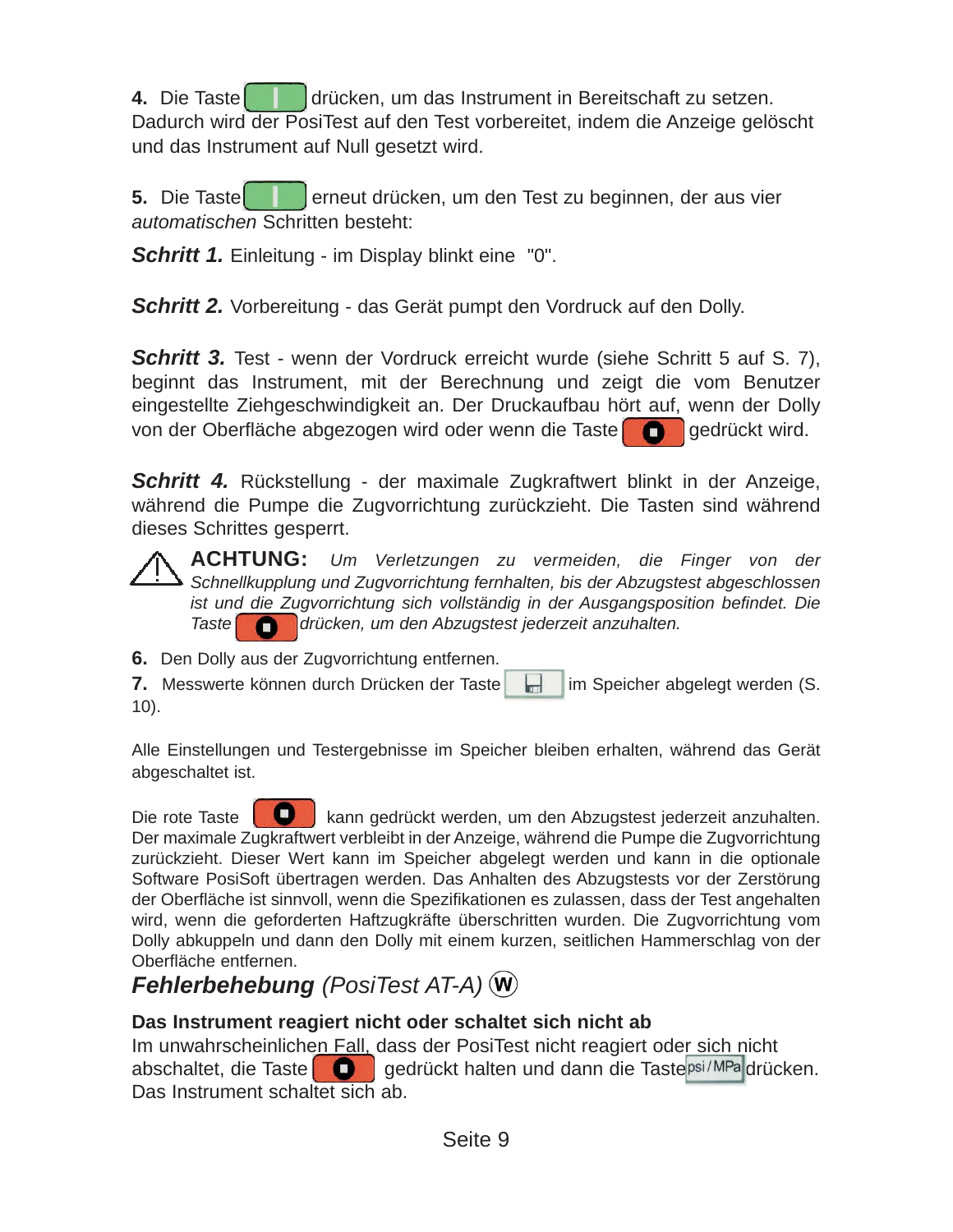#### **Schritt 5: Analyse der Testergebnisse Schritt 5: Analyse der Testergebnisse**

Testergebnisse können zu 100% gültig angesehen werden, wenn die Beschichtung vollständig vom Substrat entfernt wurde. Wenn nur ein Teil der Beschichtung entfernt wurde, sollten die spezifizierten Ergebnisse notiert werden, einschließlich des Bruchmusters, um die Bindeeigenschaften der Beschichtung und die Haftungseigenschaften zwischen Dolly und Klebstoff, Klebstoff und Beschichtung, verschiedenen Beschichtungslagen sowie Beschichtung und Substrat zu bestimmen.

#### **Schritt 6: Abzugswerte im Speicher ablegen**

Der interne Speicher des PosiTest speichert die Maximalwerte für Zugkraft, Ziehgeschwindigkeit, Testdauer und Größe des Dollys für bis zu 200 Abzüge.

Nach Beendigung eines Tests die Taste der drücken, um die Ergebnisse des Abzugstests zu speichern. Die Anzeige stellt die Ziehgeschwindigkeit dar und wechselt zwischen der Testnummer und der maximalen Ziehkraft bei diesem Test. Das Symbol **erscheint**, um anzuzeigen, dass sich Testergebnisse im Speicher befinden.

Die Taste wiederholt drücken, um zuvor gespeicherte Testergebnisse anzuzeigen. Der PosiTest AT-A zeigt auch die Größe des Dollys Ziehgeschwindigkeit **ann man**, indem man die jeweilige Taste drückt.

Die vollständigen Informationen über alle Testergebnisse können auf einen PC heruntergeladen und mit der optionalen Software PosiSoft angesehen werden. Die Testergebnisse werden nach dem Herunterladen nicht aus dem Speicher gelöscht. Die Taste (*AT-M manuell*) oder (*AT-A automatisch*) drücken, um den Ansichtsmodus zu verlassen.

Um alle gespeicherten Testergebnisse aus dem Speicher zu entfernen, die Taste **Oder bedie staat dan die Taste** drücken. Das Symbol verschwindet aus dem Display.

Alle Einstellungen und Testergebnisse im Speicher bleiben erhalten, während das Gerät abgeschaltet ist.

### **Verfügbare Optionen Verfügbare Optionen**

Eine Vielfalt an Zubehör ist verfügbar, um Ihnen zu helfen, den größtmöglichen Nutzen aus Ihrem PosiTest-Haftfähigkeitstester zu ziehen. (W)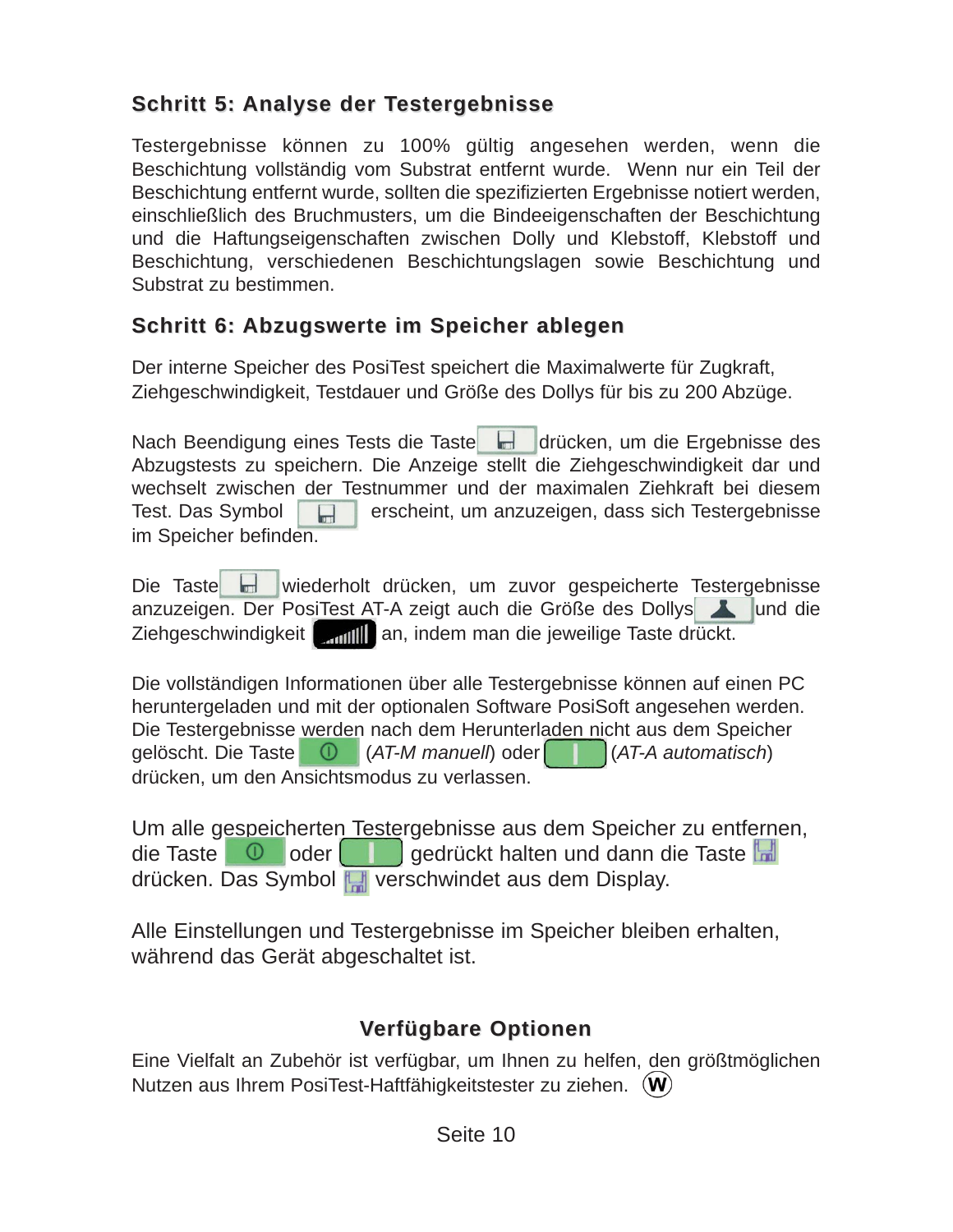#### **Stromanschlussanzeige/Anzeige eines leeren Akkumulators**

#### **PosiTest** *AT-M (manuell)*

Stromquelle: Eingebauter wiederaufladbarer NiMH-Akku (~60 Stunden fortlaufender Betrieb)

Der eingebaute, wiederaufladbare NiMH-Akku\*\* wird mit dem mitgelieferten USB-Wechselstromanschluss/Ladegerät aufgeladen. Vor Testbeginn sicherstellen, dass der Akku aufgeladen ist. Das Symbol **blinkt**, während das Instrument sich neu auflädt, und verschwindet, wenn es vollständig aufgeladen ist. Der Ladevorgang dauert bis zu 14 Stunden, je nach Restladung.

Alternativ kann der Wechselstromanschluss oder jeder Computer-USB-Anschluss verwendet werden, um das Instrument mit Strom zu versorgen und aufzuladen.

#### **PosiTest** *AT-A (automatisch)*

Stromquelle: Eingebauter wiederaufladbarer NiMH-Akku (>200 Züge bei voller Ladung)

Das Symbol **Extimates Symbol erscheint**, wenn die verbleibende Batterieladung unter 35% liegt.

Der eingebaute, wiederaufladbare NiMH-Akku\*\* wird mit dem mitgelieferten Wechselstromanschluss/Ladegerät aufgeladen. Vor Testbeginn sicherstellen, dass der Akku aufgeladen ist. Das Symbol **EHP** blinkt, während das Instrument sich neu auflädt, und verschwindet, wenn es vollständig aufgeladen ist. Der Ladevorgang dauert 2-3 Stunden, je nach Restladung. Alternativ kann der Wechselstromanschluss verwendet werden, um das Instrument mit Strom zu versorgen.

HINWEIS: Der USB-Anschluss lädt den PosiTest AT-A nicht auf oder versorgt diesen mit Strom. Der USB-Anschluss verringert Akkuladung, wenn er für einen längeren Zeitraum angeschlossen ist.

*\*\*Versuchen Sie nicht, den eingebauten NiMH-Akkumulator zu entfernen oder zu ersetzen. Im unwahrscheinlichen Fall, dass Stromprobleme auftreten, wenden Sie sich bitte an unsere technische Unterstützung, um Hilfe zu erhalten.*

#### **Technische Daten Technische Daten**

Entsprechend: ASTM D 4541, ASTM D 7234, ISO 4624 u. a.

**Spezifikationen: Auflösung:** 1 psi (0.01 MPa) **Genauigkeit:** ±1% über den gesamten Messbereich

|                  | Größe des Prüfkörpers (mm) | Max. Zugkraft       |
|------------------|----------------------------|---------------------|
| <b>Haftkraft</b> | $10 \text{ mm}$            | 10,000 psi (70 MPa) |
|                  | $14 \text{ mm}$            | 6,000 psi (40 MPa)  |
|                  | $20 \text{ mm}$            | 3,000 psi (20 MPa)  |
|                  | $50 \text{ mm}^*$          | 500 psi (3.5 MPa)   |

\*erfordert optionales 50-mm-Zubehörset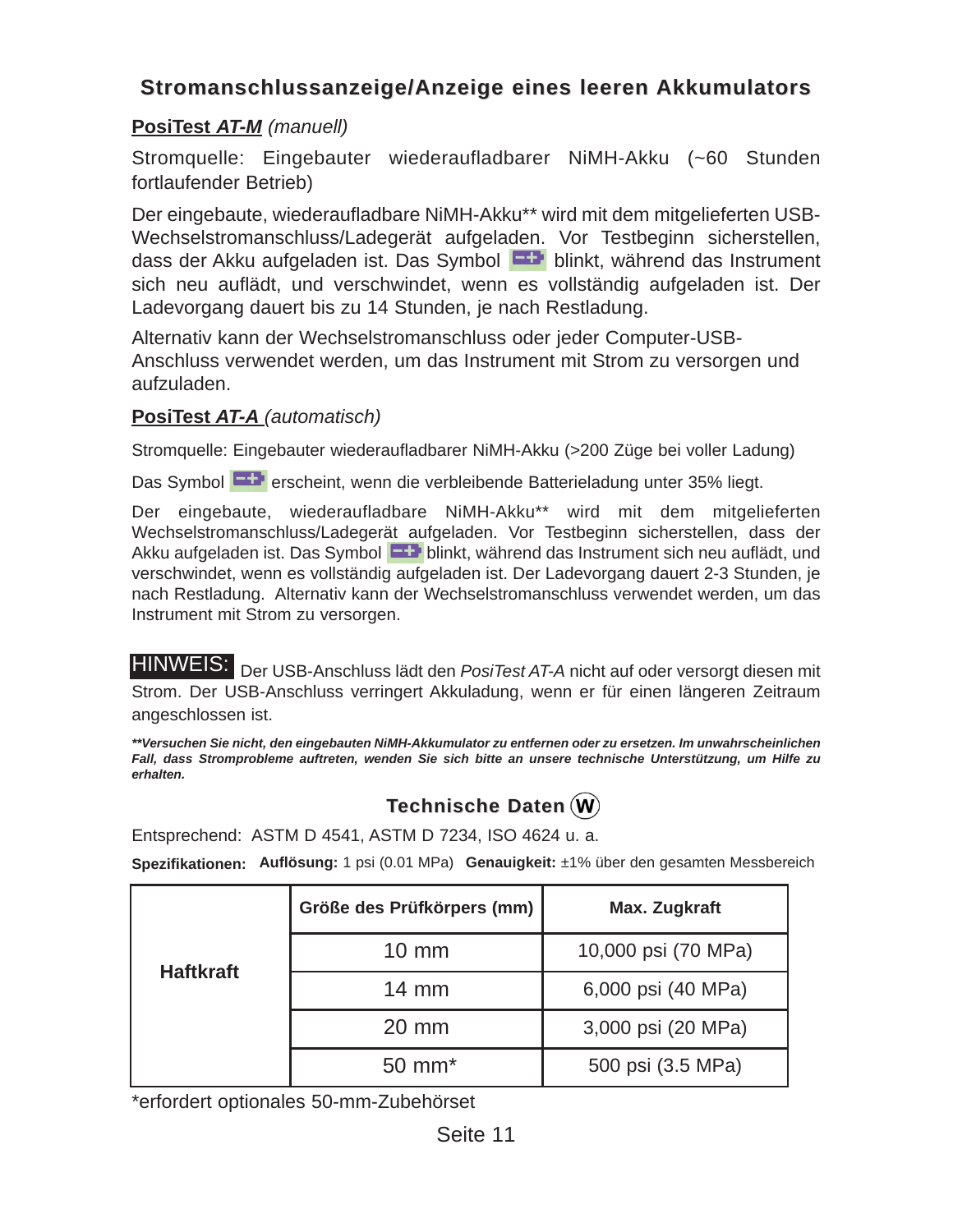#### **Kalibrierung Kalibrierung**

Der PosiTest wird mit einem Kalibrierungszertifikat versendet, das eine Rückverfolgbarkeit zu einer nationalen Norm nachweist. Bei Unternehmen mit Neubescheinigungsanforderungen kann der PosiTest in regelmäßigen Abständen zur Kalibrierung zurückgesendet werden. DeFelsko empfiehlt, dass unsere Kunden nach ihrer eigenen Erfahrung und Arbeitsumgebung Kalibrierungsabstände für die Instrumente erstellen. Nach unserer Produktkenntnis, Daten- und Kundenrückläufen ist ein Kalibrierungsabstand von einem Jahr ab dem Datum der Kalibrierung, dem Kaufdatum oder dem Empfangsdatum ein üblicher Anfangspunkt.

#### **Einsenden zur Reparatur Einsenden zur Reparatur**

Es sind keine vom Benutzer reparierbaren Teile vorhanden. Alle Reparaturen müssen von der DeFelsko Corporation durchgeführt werden.

Wenn Sie das Instrument zur Reparatur einsenden müssen, beschreiben Sie das Problem vollständig und fügen Sie gegebenenfalls Ableseergebnisse bei. Achten Sie darauf, auch Kontaktinformationen beizufügen, darunter Ihren Firmennamen, Firmenansprechpartner, die Telefonnummer und Faxnummer oder E-Mail-Adresse.

#### www.defelsko.com/support

#### **Begrenzte Garantie, einziges Rechtsmittel und beschränkte Haftung Begrenzte Garantie, einziges Rechtsmittel und beschränkte Haftung**

Die einzige Garantie, das einzige Rechtsmittel und die einzige Haftung von DeFelsko sind die ausdrücklich begrenzte Garantie, Rechtsmittel und Haftung, die auf seiner Website dargelegt sind:

#### www.defelsko.com/terms



The Measure of Quality

www.defelsko.com

© DeFelsko Corporation USA 2011. Alle Rechte vorbehalten

Diese Anleitung unterliegt dem Urheberrecht, wobei alle Rechte vorbehalten sind, und darf in keiner Weise ganz oder teilweise ohne schriftliche Genehmigung der DeFelsko Corporation vervielfältigt oder übermittelt werden.

DeFelsko, PosiTector, PosiTest und PosiSoft sind in den USA und in anderen Ländern eingetragene Warenzeichen der DeFelsko Corporation. Andere Marken- oder Produktnamen sind Warenzeichen oder eingetragene Warenzeichen der jeweiligen Inhaber.

Der im Gerät enthaltene Schutz kann beeinträchtigt werden, wenn das Gerät auf eine Weise verwendet wird, die vom Hersteller nicht angegeben ist.

Es wurde jede Anstrengung unternommen, um sicherzustellen, dass die Informationen in dieser Anleitung zutreffend sind. DeFelsko trägt keine Verantwortung für Druck- oder Schreibfehler.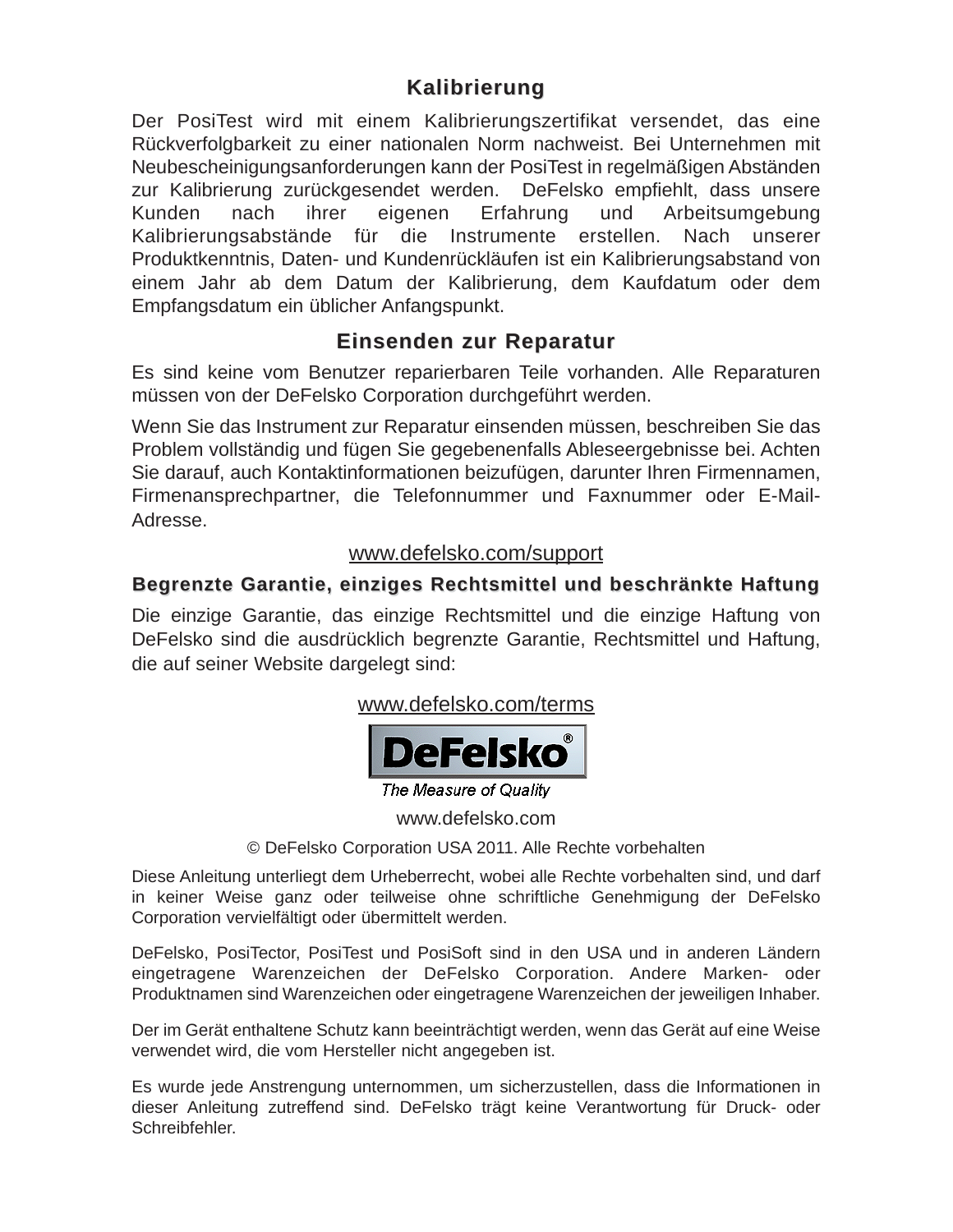## **Testeur d'adhérence par arrachement PosiTest**



Simple. Robuste. Précis.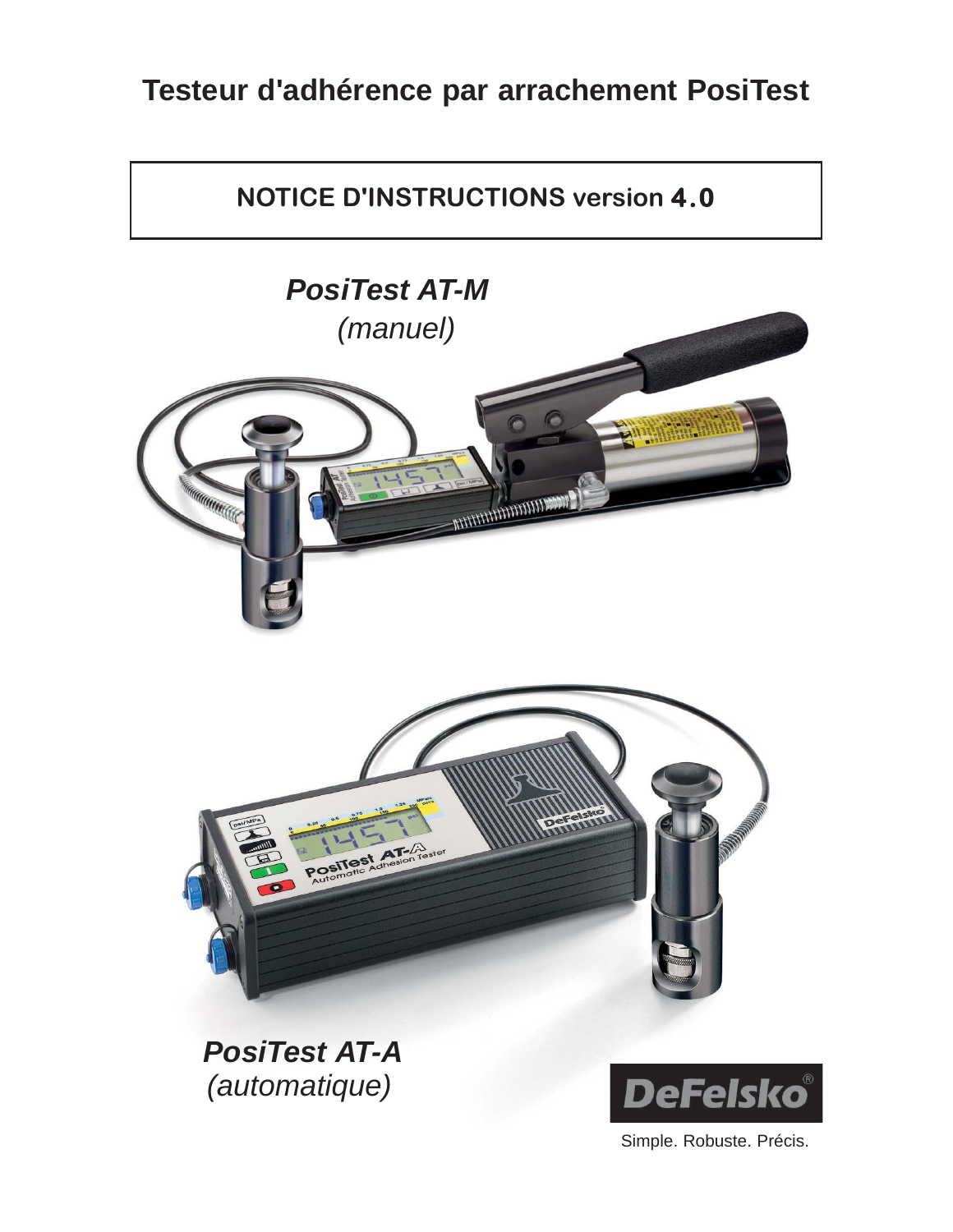## **Introduction Introduction**

Le testeur d'adhérence par arrachement portable et à main PosiTest mesure la force nécessaire pour l'arrachement d'une pastille de revêtement de diamètre connu collée sur un support au moyen d'une pompe hydraulique. La pression est indiquée sur l'écran LCD et représente la force d'adhérence du revêtement sur son support.

En accord avec les normes ASTM D4541, D7234, ISO 4624 et autres, le testeur d'adhérence par arrachement PosiTest évalue l'adhérence (force d'arrachement) d'un revêtement en déterminant la force d'arrachement à la traction la plus élevée avant détachement. Les points de rupture, démontrés par les surfaces fracturées, surviennent sur le plan le plus fin du système constitué d'un plot, de l'adhésif, des couches de revêtement et du support.

REMARQUE: Dans tout ce manuel, le symbole  $(\mathbf{W})$  indique que davantage d'informations à propos d'un thème ou une fonction particulière sont disponibles sur notre site Internet. Allez à l'adresse : www.defelsko.com/manuals

Étapes de base pour tester l'adhérence d'un revêtement à l'aide du testeur d'adhérence PosiTest:

#### **1. Préparation du plot et du revêtement**

Le plot et le revêtement sont nettoyés et abrasés (voir la page 4)

#### **2. Application de la colle et du plot**

La colle est préparée et appliquée sur le plot. Le plot est ensuite collé sur la surface revêtue. Laisser sécher la colle (voir la page 4)

**3. Séparation de la zone testée** *- Étape optionnelle*

La zone du revêtement à tester est séparée sur le pourtour du plot par découpe ou perçage. (voir la page 5)

#### **4. Test d'arrachement**

- a) PosiTest AT-M (manuel) (voir la page 6)
- b) PosiTest AT-A (automatique) (voir la page 8)

#### **5. Analyse des résultats d'essai**

Le plot et le revêtement sont examinés et évalués pour déterminer la nature du défaut de revêtement. (voir la page 10)

**6. Enregistrement des valeurs d'arrachement** *- Étape optionnelle* La mémoire interne du PosiTest AT est en mesure de stocker la pression d'arrachement maximum, la vitesse d'arrachement, la durée de l'essai et la taille du pot pour un maximum de 200 essais d'arrachement. (voir la page10)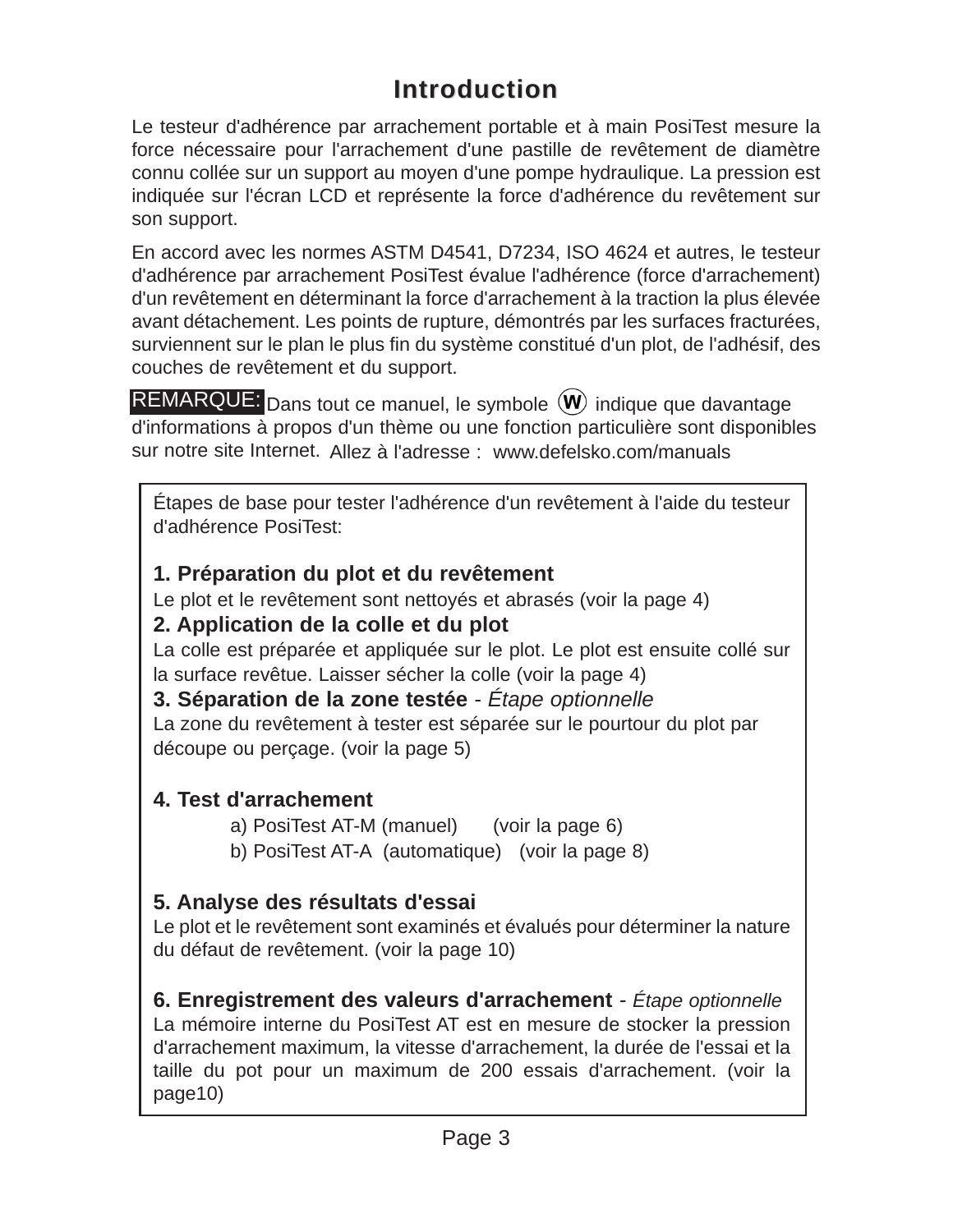## **Étape 1: préparation du plot et du revêtement Étape 1: préparation du plot et du revêtement**

#### **Préparation du plot**

- **1.** Pour éliminer l'oxydation et les contaminants, placer la pastille abrasive fournie sur une surface plane et frotter la base du plot 4 à 5 fois avec la pastille.
- **2.** Au besoin, éliminer les résidus du procédé d'abrasion à l'aide d'un morceau de tissu sec ou d'une serviette en papier.

#### **Préparation du revêtement**

**1.** Frotter légèrement le revêtement à l'aide de la pastille abrasive fournie.

REMARQUE: comme l'abrasion du revêtement peut présenter des défauts, cette méthode ne doit être utilisée que lorsque nécessaire pour éliminer les contaminants de la surface, ou lorsque la force de liaison entre la colle et le revêtement est insuffisante pour le test d'arrachement.

**2.** Afin de faciliter la liaison entre le plot et le revêtement, dégraisser la surface du revêtement à tester avec de l'alcool ou de l'acétone de manière à éliminer toute huile, humidité ou poussière.

REMARQUE: veiller à ce que les autres techniques d'abrasion, les dégraisseurs ou les adhésifs n'altèrent pas les propriétés du revêtement. Tester en appliquant une petite quantité de dégraisseur ou de colle sur un échantillon et observer les effets.

## **Étape 2: application de la colle et du plot Étape 2: application de la colle et du plot**

#### **Choix de la colle**

La colle fournie dans le kit de test d'adhérence par arrachement PosiTest a été sélectionnée en raison de sa polyvalence. Cette colle a un impact minime sur une grande variété de revêtements et présente une résistance à la traction qui dépasse les performances maximales du système de pression en conditions idéales. D'autres colles peuvent être préférées sur la base du temps de prise, du type de revêtement, de la température de service et de la résistance à l'arrachement. Les cyanoacrylates (super glues) à pris rapide peuvent s'avérer suffisantes pour les surfaces peintes, mais les colles époxy bi-composant sont préférées pour les revêtements poreux ou irréguliers.

#### **Application du plot**

- **1.** Mélanger la colle conformément aux instructions du fabricant et en appliquer une couche uniforme sur la base du plot (environ 2 à 4 mils ou 50 à 100 pour de meilleurs résultats)
- **2.** Fixer le plot sur la zone de test préparée du revêtement.

REMARQUE: Si la surface du revêtement à tester est en surplomb ou verticale, un moyen permettant de maintenir le plot en place durant la prise peut s'avérer nécessaire, comme du ruban adhésif.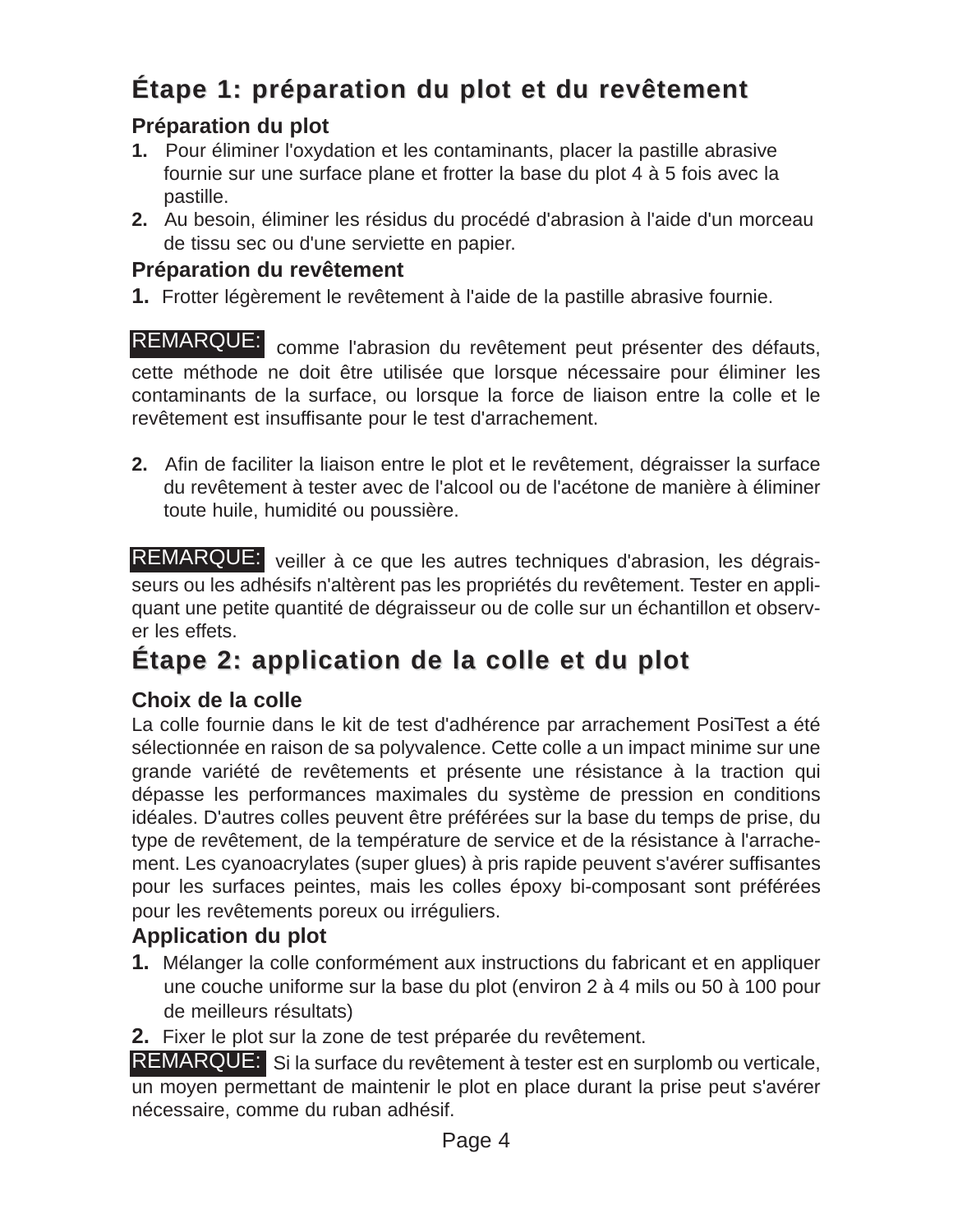- **3.** Appuyer doucement sur le plot pour évacuer l'excès de colle. Ne pas vriller ou glisser le plot d'avant en arrière sur le revêtement car cela risque de générer des bulles d'air.
- **4.** Éliminer précautionneusement l'excès de colle du bord du plot à l'aide des écouvillons en coton fournis.
- **5.** Laisser prendre la colle conformément aux instructions du fabricant.

REMARQUE: La plupart des colles sèche plus rapidement et fournit une liaison plus forte en séchant avec de la chaleur. De la même manière, les environnements froids peuvent entraîner des temps de prise plus longs et une force de liaison plus faible.

## **Étape 3: séparation de la zone testée Étape 3: séparation de la zone testée**

La décision de découper un plot dépend de la norme, des spécifications ou de l'accord contractuel avec lequel le test doit se conformer. L'objectif principal de la découpe du revêtement est d'isoler une zone de test d'un diamètre donné. Lorsque la décision de découpe dans le revêtement a été prise, il est recommandé de couper complètement à travers le support. Il est au minimum conseillé de couper précautionneusement l'excès de colle au moment du processus d'application du plot. Habituellement, cela permet d'empêcher qu'une grande surface de revêtement se soit arrachée du support, ce qui nécessiterait une pression d'arrachement plus élevée.

#### **Instructions de découpe**

- **1.** Découper le revêtement autour du plot à l'aide de l'outil de coupe fourni, tout en éliminant l'excès de colle.
- **2.** Éliminer les débris produits par le processus de découpe.

#### REMARQUE:

- La découpe peut induire des défauts à la surface du revête ment comme des microfissures qui risquent d'altérer les résul tats du test.

-Pour les revêtements présentant une forte liaison latérale, il est recommandé de découper complètement le revêtement jusqu'au support.

#### **Gabarit de perçage**

Un gabarit de perçage optionnel peut s'avérer très utile lorsque les revêtements à tester sont très épais.



Page 5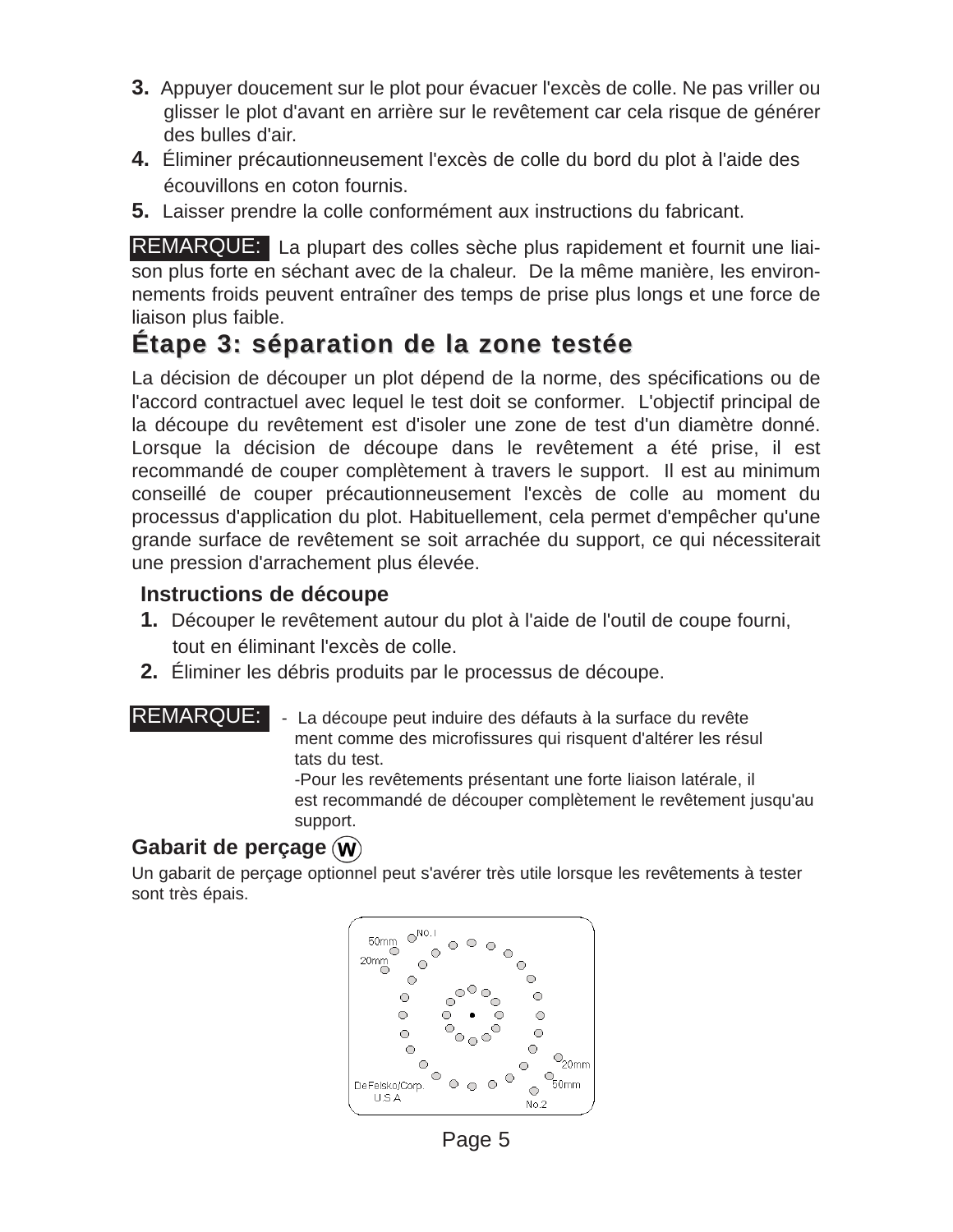## Étape 4a: test d'arrachement *(PosiTest AT-M manuel)*



Le *PosiTest AT-M* est mis sous tension et affiche des traits interrompus lorsque le bouton <sup>o</sup> est pressé. Pour économiser la batterie, l'instrument est mis hors tension après 5 minutes d'inactivité.

#### **Guide rapide**

- (1) **Ouvrir** complètement la soupape de décharge (rotation dans le sens inverse des aiguilles d'une montre)
- (2) **Raccorder** l'actionneur au plot
- (3) **Fermer** complètement la soupape de décharge de pression (rotation dans le sens des aiguilles d'une montre)
- (4) **Zéro**  Presser le bouton zéro  $\bigcirc$
- (5) **Pomper** la pression dans le système jusqu'à ce que le plot arrache le revêtement.
- **1.** Vérifier que la soupape de décharge de pression de la pompe est **complètement ouverte**. (Rotation dans le sens des aiguilles d'une montre)





**2.** Pousser le levier de l'actionneur complètement dans l'ensemble actionneur. Placer l'ensemble actionneur sur la tête du plot et fixer le couplage rapide sur le dit plot via les perçages de l'ensemble actionneur. Lever ensuite le couplage rapide. Libérer le couplage rapide lorsque la tête du plot est complètement engagée.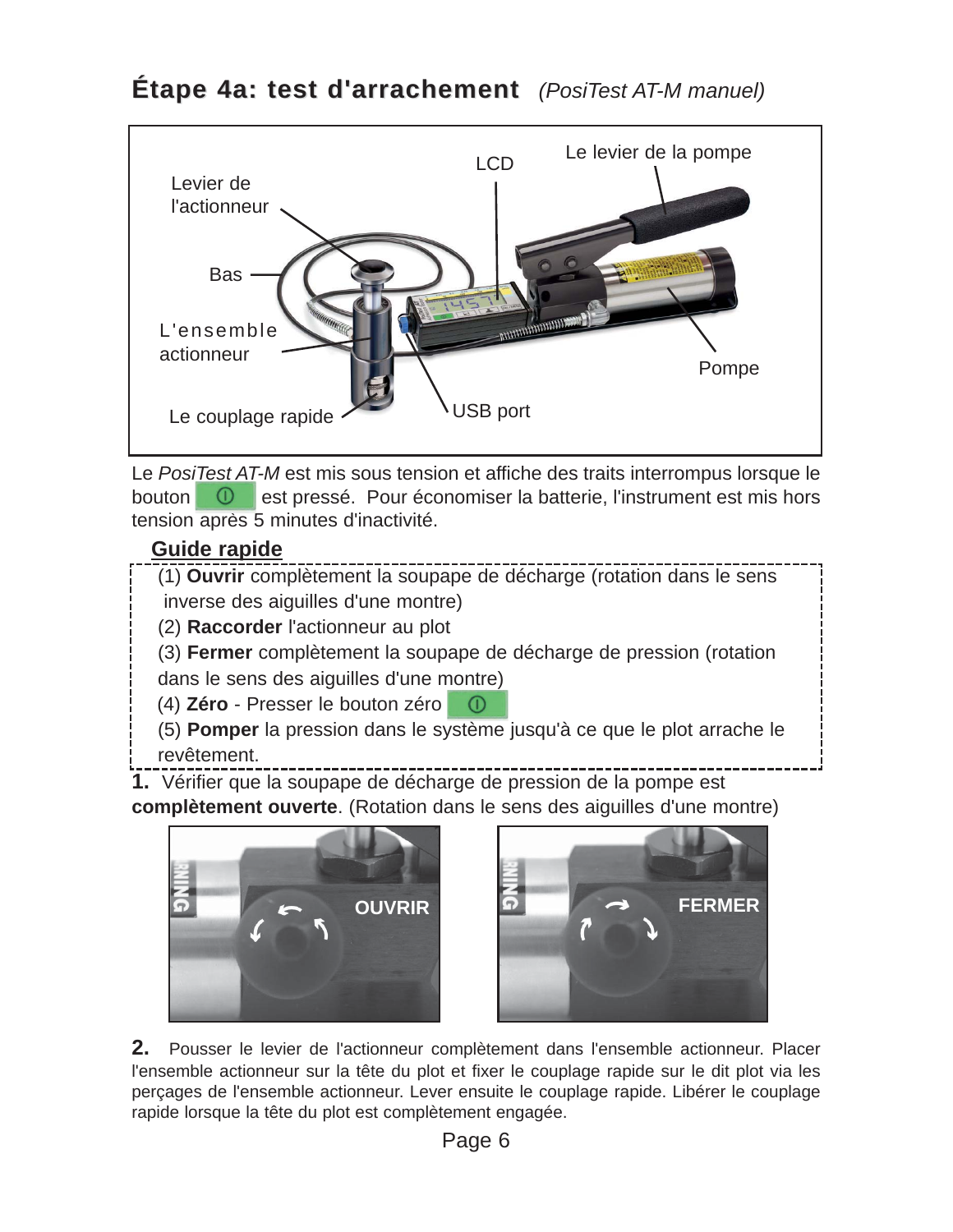**3.** Fermer **complètement** la soupape de décharge de pression de la pompe. (Rotation dans le sens des aiguilles d'une montre)

REMARQUE: Comme requis, vérifier et ajuster la taille du plot en pressant le bouton  $\Box$ . Sélectionner l'unité de pression en pressant le bouton  $|psi|^{\text{psi/MPa}}$  L'instrument conservera ces ajustements même après avoir pressé le bouton

**4.** Mettre l'instrument à zéro **AVANT** tout pompage en pressant le bouton **O** Ceci prépare l'instrument pour la prochaine lecture en effaçant l'afficheur et en remettant l'instrument à zéro (réinitialisation).

**5.** Amorcer la pompe jusqu'à ce que la lecture affichée approche la pression d'amorçage. La pression d'amorçage correspond au point de départ du calcul et de l'affichage de l'intensité nominale d'arrachement par l'instrument. Il s'agit également de la pression à laquelle la fonction de mémorisation des mesures est activée. Les pressions d'amorçage pour chaque diamètre de plot différent sont:

| $10 \text{ mm}$ | 400 psi   | 2.8 MPa   |
|-----------------|-----------|-----------|
| $14 \text{ mm}$ | 200 psi   | 1.4 MPa   |
| <b>20 mm</b>    | $100$ psi | 0.7 MPa   |
| 50 mm           | 50 psi    | $0.4$ MPa |

REMARQUE: Pour des résultats optimums, et avant de dépasser la pression d'amorçage, retourner le levier de la pompe en position haute puis exécuter une **course simple** à l'intensité nominale d'arrachement souhaitée jusqu'à ce que l'actionneur sépare le plot du revêtement.

**6.** Ouvrir la soupape de décharge et retirer le plot de l'ensemble actionneur.

**7.** Les mesures peuvent être mises en mémoire en pressant le bouton (page 10).

## *Dépannage (PosiTest AT-M)*

#### **Affichage numérique figé sur une valeur basse**

Le testeur utilise une chute soudaine de pression de l'actionneur comme indication de l'arrachement du plot de la surface. Le test s'arrête et la pression la plus élevée reste affichée à l'écran pour une visualisation et un enregistrement aisés. Le fait de pomper la pression trop rapidement au début du test peut entraîner une brusque impulsion de pression, trompant le testeur en lui faisant croire que le test est terminé. Si cela se produit, redémarrer le test en ouvrant la soupape de décharge de pression, en la refermant puis en pressant le bouton

**0** Coir l'Étape 5 ci-dessus pour de plus amples informations.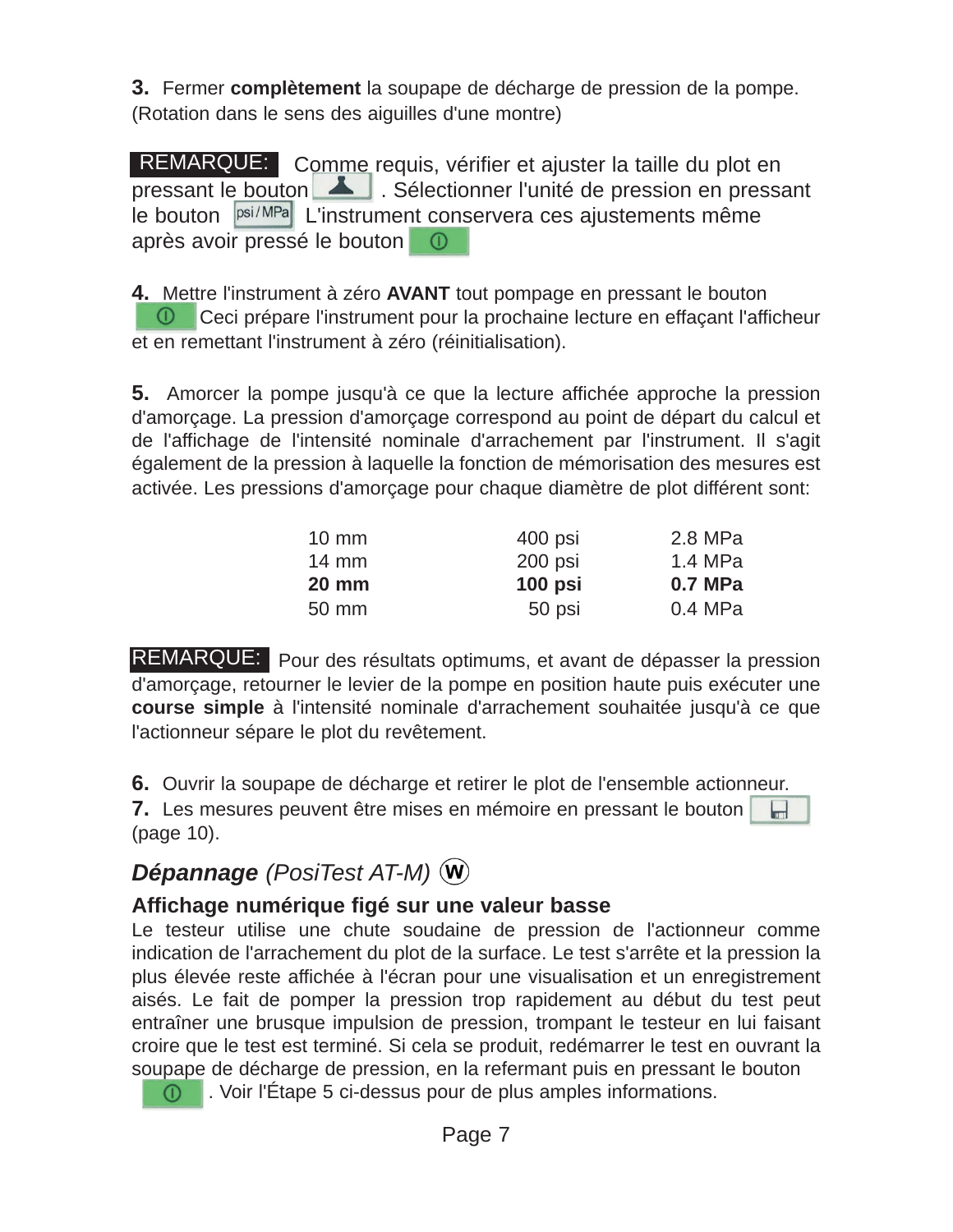**Étape 4b: test d'arrachement** *(PosiTest AT-A Automatique)* 



**1.** Placer l'ensemble actionneur sur la tête du plot et fixer le couplage rapide au plot via les perçages de l'ensemble actionneur. Lever ensuite le couplage rapide. Libérer le couplage rapide lorsque la tête du plot est complètement engagée.

**2.** Presser le bouton **pour mettre la lingulate la construment** sous tension. L'instrument est mis hors tension après 5 minutes d'inactivité ou en pressant le bouton

 $\bullet$ pendant 2 secondes.

**3.** Vérifier les réglages:

**(a)** Vérifier les unités de mesure affichées. Changer d'unité avec le bouton psi/MPa si nécessaire.

**(b)** Vérifier la taille du plot avec le bouton et la changer si nécessaire.

**(c)** Vérifier l'intensité d'arrachement avec le bouton **d'arrille** et la changer si nécessaire. Les pressions nominales sélectionnables par l'utilisateur suivantes sont disponibles:

| Taille de plot  | <b>Pressions en PSI</b> | <b>Pression en MPa</b>       |
|-----------------|-------------------------|------------------------------|
| $10 \text{ mm}$ | 125, 200, 400, 600, 725 | 1.00, 2.00, 3.00, 4.00, 5.00 |
| $14 \text{ mm}$ | 60, 100, 200, 300, 360  | 0.40, 0.70, 1.40, 2.00, 2.50 |
| 20 mm           | 30, 50, 100, 150, 180   | 0.20, 0.30, 0.70, 1.00, 1.20 |
| 50 mm           | 5, 8, 16, 24, 30        | 0.04, 0.08, 0.12, 0.16, 0.20 |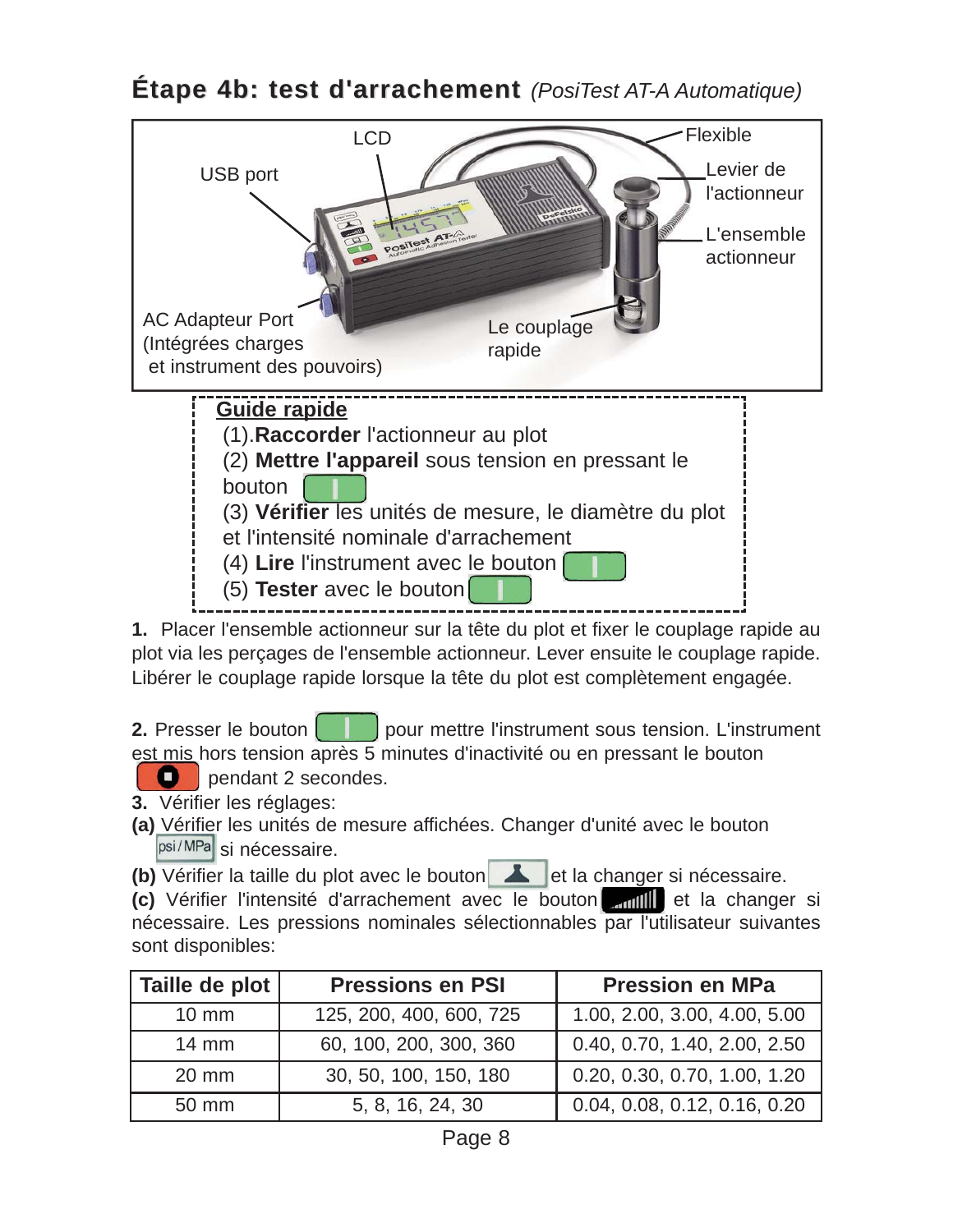**4.** Presser sur le bouton **pour préparer** l'instrument. Cette opération prépare le PosiTest en vue du test en effaçant le contenu de l'affichage et en remettant à zéro l'instrument.

**5.** Presser de nouveau sur le bouton pour démarrer le test. Ce dernier se déroule en 4 étapes qui surviennent *automatiquement*:

*Étape 1.* Initiation - l'affichage affiche un "0" clignotant.

**Étape 2.** Amorçage - la pompe applique une pression initiale sur le plot.

*Étape 3.* Test - lorsque la pression d'amorçage a été atteinte (voir l'étape 5 en page 7), l'instrument commence à calculer et à afficher la force d'arrachement spécifiée par l'utilisateur. L'accumulation de pression s'interrompt lorsque le plot est arraché de la surface ou lorsque le bouton **de la** est pressé.

*Étape 4.* Retrait - la valeur de pression d'arrachement maximum clignote sur l'affichage alors que la pompe rétracte l'actionneur. Les boutons sont verrouillés durant toute cette étape.



**ATTENTION:** *afin d'éviter toute blessure, garder les doigts à distance du couplage rapide et de l'actionneur jusqu'à ce que le test d'arrachement soit terminé et que l'actionneur soit complètement rétracté. Presser sur le* bouton **pour arrêter le test d'arrachement à tout moment.** 

**6.** Retirer le plot de l'ensemble actionneur.

**7.** Les mesures peuvent être enregistrées dans la mémoire en pressant le bouton  $\Box$  (page 10).

Tous les réglages et résultats de test en mémoire sont conservés après la mise hors tension.

Il est possible de presser à tout moment sur le bouton rouge  $\Box$  pour arrêter le test d'arrachement. La pression maximale restera affichée au moment du retrait de l'actionneur par la pompe. Cette valeur peut être enregistrée dans la mémoire et sera identifiée uniquement par le logiciel PosiSoft en option. L'arrêt du test d'arrachement avant toute destruction est pratique lorsque les spécifications permettent une interruption du test lorsque la résistance d'adhérence requise a été dépassée. Découpler l'actionneur et le plot puis retirer ce dernier de la surface à l'aide d'un marteau profilé approprié.

### *Dépannage (PosiTest AT-A)*

#### **L'instrument ne répond pas et ne peut pas être mis hors tension**

Dans le cas peu probable que le PosiTest ne réponde pas ou ne puisse pas être mis hors tension, presser et maintenir enfoncé le bouton  $\Box$ , puis presser sur le bouton  $|\text{psi}/\text{MPa}|$ . L'instrument sera mis hors tension.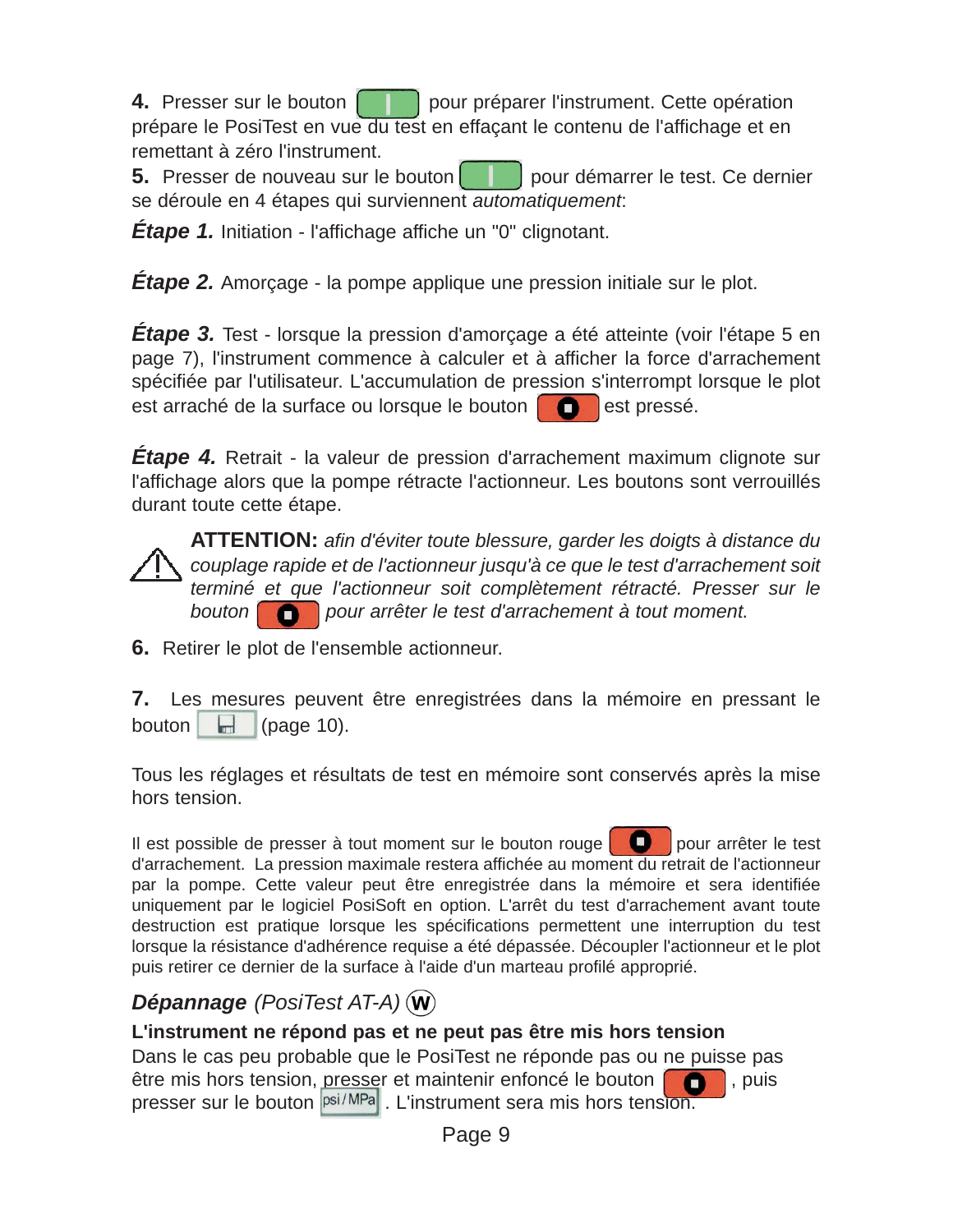## **Étape 5: analyse des résultats de test Étape 5: analyse des résultats de test**

Les résultats de test peuvent être considérés totalement valides lorsque le revêtement est entièrement retiré du support (ou substrat). Lorsque seule une partie du revêtement est retirée, les résultats spécifiques doivent être notés, y compris le dessin de fragmentation, de manière à déterminer les propriétés de cohésion entre le plot et la colle, entre la colle et le revêtement, les couches de revêtement distinctes et le revêtement et le support.

## **Étape 6: Mise en mémoire des valeurs d'arrachement Étape 6: Mise en mémoire des valeurs d'arrachement**

La mémoire interne du PosiTest est en mesure de stocker la pression d'arrachement maximum, l'intensité nominale d'arrachement et la taille de plot pour un maximum de 200 tests.

Pour mémoriser les résultats du test d'arrachement, presser le bouton dès la fin de l'essai. L'affichage indiquera la force d'arrachement et alternera entre le numéro du test et la pression d'arrachement maximum du test. L'icône  $\mathbb{R}$  apparaîtra pour indiquer que des résultats de test sont en mémoire.

Presser le bouton du la plusieurs reprises pour visualiser les résultats de test enregistrés. Le *PosiTest AT-A* affiche également la taille du plot et l'intensité nominale d'arrachement **en pressant sur les** boutons respectifs.

Des informations complètes à propos de chaque résultat de test peuvent être téléchargées sur un PC et visualisées en utilisant le logiciel PosiSoft en option. Les résultats de test ne sont pas effacés de la mémoire après le téléchargement. Presser le bouton (*AT-M manuel*) ou (*AT-A automatique*) pour quitter le mode de visualisation.

Pour supprimer tous les résultats de test enregistrés de la mémoire, presser et maintenir enfoncé le bouton 0 ou de , puis presser le bouton . L'icône disparaîtra de l'affichage.

Tous les réglages et tous les résultats de test en mémoire sont conservés après la mise hors tension.

## **Options disponibles Options disponibles**

Un grand choix d'accessoires est disponible pour vous aider à tirer le meilleur profit possible de votre testeur d'adhérence par arrachement PosiTest.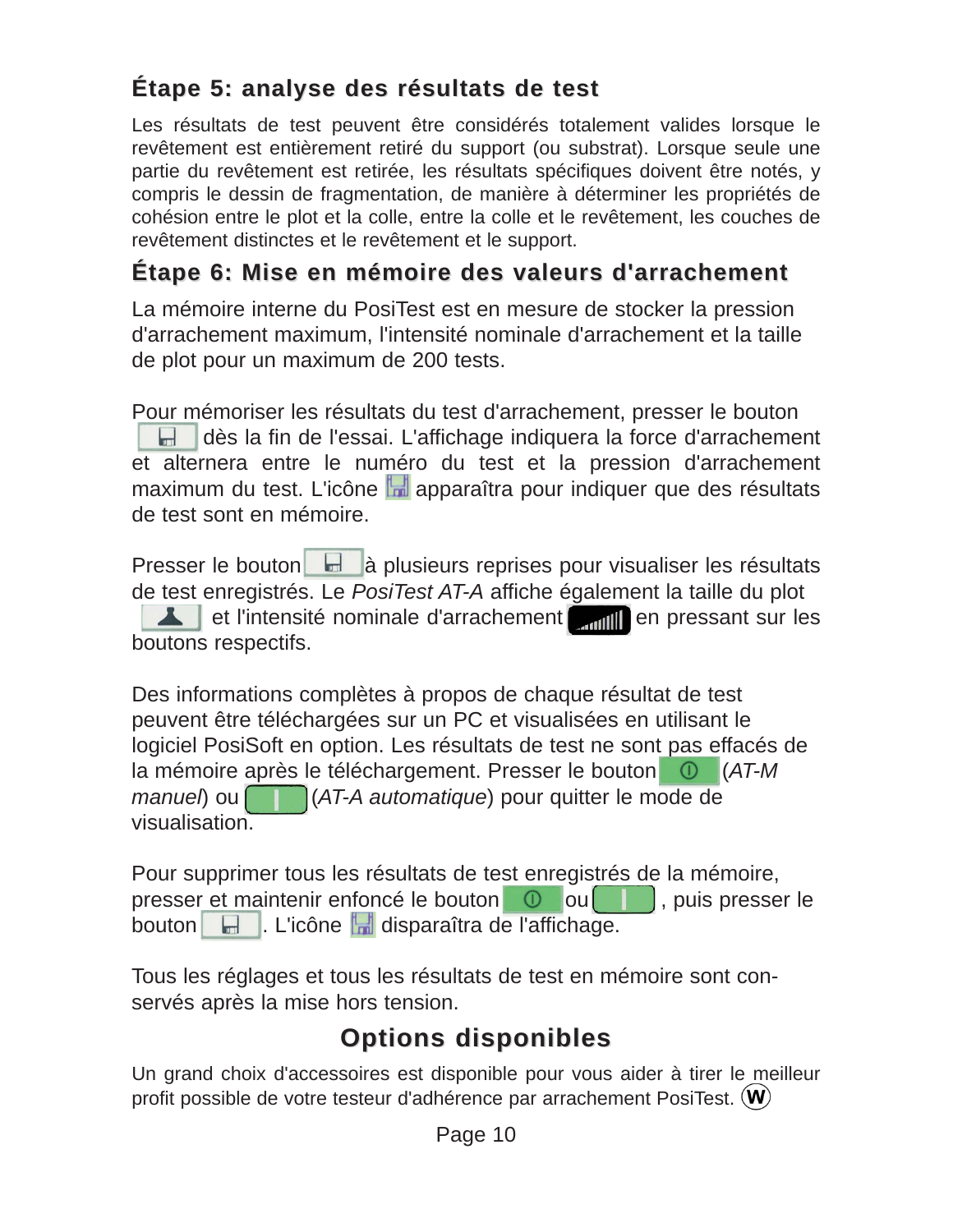## **Alimentation électrique / indicateur de pile faible Alimentation électrique / indicateur de pile faible**

#### **PosiTest** *AT-M (manuel)*

Alimentation électrique: piles rechargeables intégrées de type NiMH (~ 60 heures en utilisation continue)

Les piles rechargeables intégrées NiMH<sup>\*\*</sup> sont chargées en utilisant le bloc d'alimentation / chargeur c.a. USB fourni. Veiller à ce que les piles soient chargées avant toute utilisation. Le symbole  $\Box$  clignote lorsque l'instrument est en recharge et disparaît lorsque les piles sont complètement chargées. Le processus de charge peut nécessiter jusqu'à 14 heures selon le niveau de charge résiduelle des piles.

Alternativement, le bloc d'alimentation c.a. ou un port US de PC peut être utilisé pour alimenter et charger l'instrument.

#### **PosiTest** *AT-A (automatique)*

Alimentation électrique Source: piles rechargeables intégrées de type NiMH (> 200 arrachement en pleine charge)

Le symbole  $\Box$  apparaît lorsque la charge restante des piles est inférieure à 35%.

Les piles rechargeables intégrées NiMH<sup>\*\*</sup> sont chargées au moyen d'un bloc d'alimentation / chargeur c.a. fourni. Veiller à ce que les piles soient chargées avant toute utilisation. Le symbole **coll** clignote lorsque l'instrument est en recharge et disparaît lorsque les piles sont complètement chargées. Le processus de charge peut prendre 2 à 3 heures selon le niveau de charge résiduelle des piles. Alternativement, le bloc d'alimentation c.a. peut être utilisé pour alimenter et charger l'instrument.

REMARQUE: le port USB ne permet pas de charger ni d'alimenter le PosiTest AT-A. La connexion USB utilise la charge de la batterie une fois connecté pour prolonger l'autonomie en fonctionnement.

*\*\*Ne pas essayer de retirer ou de remplacer le pack batterie NiMH intégré. Dans le cas peu probable de problèmes électriques, veuillez contacter notre service technique pour assistance.*

## **Caractéristiques techniques**  $\hat{w}$

Conforme aux normes: ASTM D 4541, ASTM D 7234, ISO 4624 entre autres.

**Spécifications: Résolution:** 1 psi (0.01 MPa) **Exactitude:** ±1% de la pleine

|              | Taille de plot (mm) | <b>Pression d'arrachement</b><br>max. |
|--------------|---------------------|---------------------------------------|
| <b>Force</b> | $10 \text{ mm}$     | 10,000 psi (70 MPa)                   |
| d'adhérence  | $14 \text{ mm}$     | 6,000 psi (40 MPa)                    |
|              | $20 \text{ mm}$     | 3,000 psi (20 MPa)                    |
|              | $50 \text{ mm}^*$   | 500 psi (3.5 MPa)                     |

\*nécessite un kit accessoire de 50 mm en option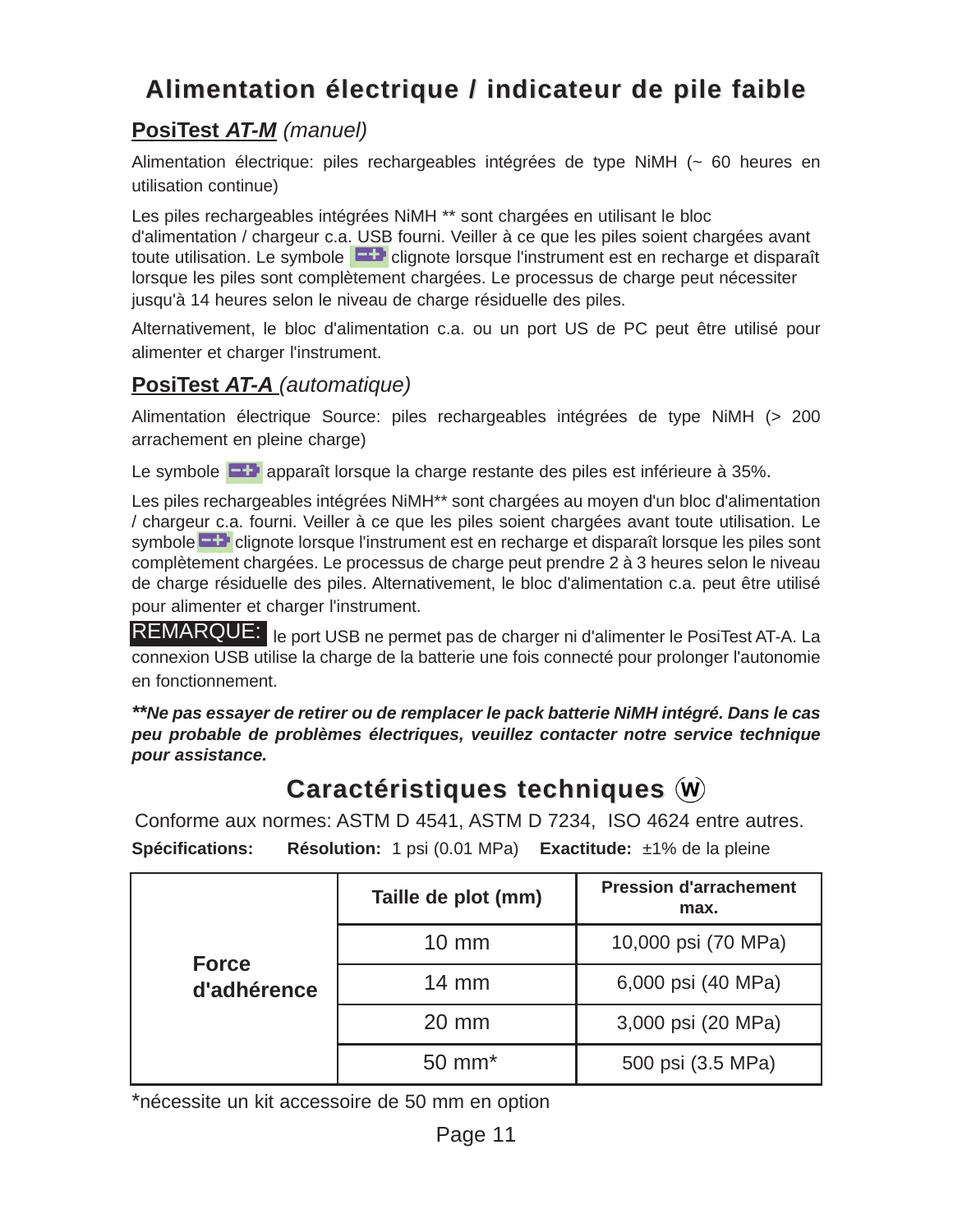## **Étalonnage Étalonnage**

Le PosiTest est livré avec un certificat d'étalonnage mentionnant la traçabilité suivant une norme nationale. Concernant organisations présentant des besoins de re-certification, le PosiTest peut être retourné à intervalles réguliers pour étalonnage. DeFelsko recommande que ses clients établissent des intervalles d'étalonnage de l'instrument en se basant sur leur propre expérience ainsi que sur l'environnement de travail. En se basant sur nos connaissances du produit, sur des données et sur les feedbacks du client, un intervalle d'étalonnage d'une année à compter de la date d'étalonnage, de la date d'achat ou de la date de réception s'avère être un point de départ type.

## **Retour pour entretien Retour pour entretien**

Le PosiTest ne comporte aucun composant pouvant être réparé par l'utilisateur. L'entretien doit être réalisé par DeFelsko Corporation.

S'il est nécessaire de retourner l'instrument pour entretien, décrire le problème entièrement et inclure les résultats de mesure. Ne pas oublier d'inclure les informations de contact, y compris le nom de la société, le contact de la société, le numéro de téléphone et le numéro de télécopie ou le courriel.

#### www.defelsko.com/support

#### **Garantie limitée, seul recours et responsabilité limitée Garantie limitée, seul recours et responsabilité limitée**

La garantie, la voie de recours et la responsabilité de DeFelsko sont seulement la garantie limitée expresse, la voie de recours et la responsabilité limitée mentionnées sur son site Internet:

www.defelsko.com/terms



The Measure of Quality

www.defelsko.com

© DeFelsko Corporation USA 2011. Tous droits réservés

Ce manuel est protégé par un copyright avec tous droits réservés et ne peut être reproduit ou transmis, en totalité ou en partie, par tout moyen, sans permission écrite de DeFelsko Corporation.

DeFelsko, PosiTector, PosiTest et PosiSoft sont des marques de DeFelsko Corporation, enregistrées aux États-Unis et dans d'autres pays. Les autres marques ou noms de produits sont des marques déposées ou des marques déposées de leurs détenteurs respectifs.

La protection assurée par l'équipement peut être altérée si le dit équipement est utilisé d'une manière non spécifiée par le fabricant.

Tous les efforts ont été faits pour s'assurer que les informations contenues dans ce manuel soient exactes. DeFelsko n'est pas responsable des erreurs typographiques.